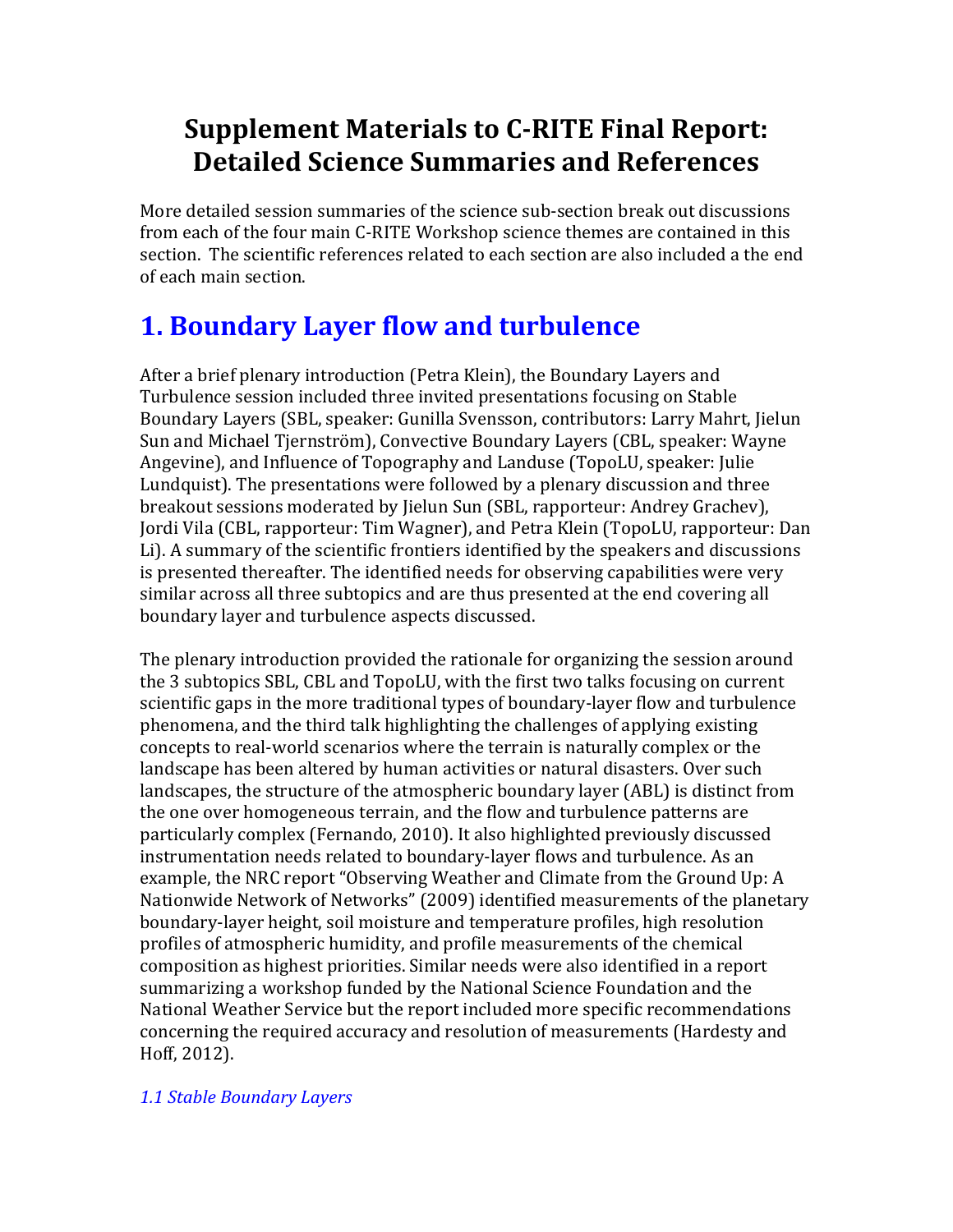The invited speaker Gunilla Svensson discussed unique features of SBLs: they are rather shallow  $O(m-100m)$ ; non-local in space and non-stationary; mixing is weak and can be very intermittent; and larger-scale features such as gravity waves, lowlevel jets, and slope flows affect and interact with the SBL. In the literature, SBLs are often classified into weakly stable, strongly-stable and long lived (Banta et al. 2007, Mahrt 2014). A recent paper by Steeneveld et al. (2015) summarizes the multitude of physical processes that play a role in the SBL. Different processes often have nonlinear interactions with positive and negative feedbacks, which makes modeling of SBL flow and turbulence challenging. Most numerical weather predication (NWP) and climate models use rather simple, first-order turbulence closure schemes in which the stability dependence of the eddy diffusivities for heat and momentum are described by stability functions. Processes in the SBL are best described by so-called short-tail stability functions, that predict a sharp decrease in the eddy diffusivities as the Richardson number reaches values of 0.2 and the ABL becomes strongly stable. However, to assure numerical stability and adequate predictions of synoptic scale processes, NWP and climate models typically use long-tail functions with sustained mixing even under strongly stable conditions, which leads to an overprediction of near-surface temperatures by up to 10o C (Holtslag et al. 2013) and also affects the prediction of near surface winds (Sandu et al. 2013). The speaker concluded that improving SBL parameterizations for NWP and climate models remains an important challenge that impacts forecasts for all seasons and at all latitudes. The SBL presentation also stressed that the ABL is always in transition. Thus, an important science objective is finding new approaches for modeling the spatial (both vertical and horizontal) heterogeneity and non-stationary nature of boundary-layer flow and turbulence processes. More detailed observations that better capture the entire ABL structure are needed to improve the understanding of important processes and ultimately also parameterization schemes. Another important science objective is to find new approaches for accounting for the flux divergence near the surface. Important fluxes may be systematically missing in the turbulence budgets since the currently applied Monin-Obukhov theory assumes a constant flux layer near the surface. Open questions also remain about the coupling between the land surface and the SBL.

### 1.2 Convective Boundary Layers

The CBL presentation, given by invited speaker Wayne Angevine, highlighted how infrequently classic textbook (clear-air) CBLs are observed; the global average over land accounts for only  $\sim$  20% (Harvey et al. 2013). Clouds often play an important role, advection is rarely negligible, and as already noted in the SBL discussion, the ABL over land frequently undergoes transitions. These effects are particularly prominent in areas where most of the people live, such as e.g. near coasts. More detailed information about the timing and shape of boundary-layer transitions are critical for improving predictions of nocturnal low-level jets and the transport and dispersion of pollutants. As an example, radar wind profile observations from the 1995 Flatland boundary layer campaign showed that turbulence decrease starts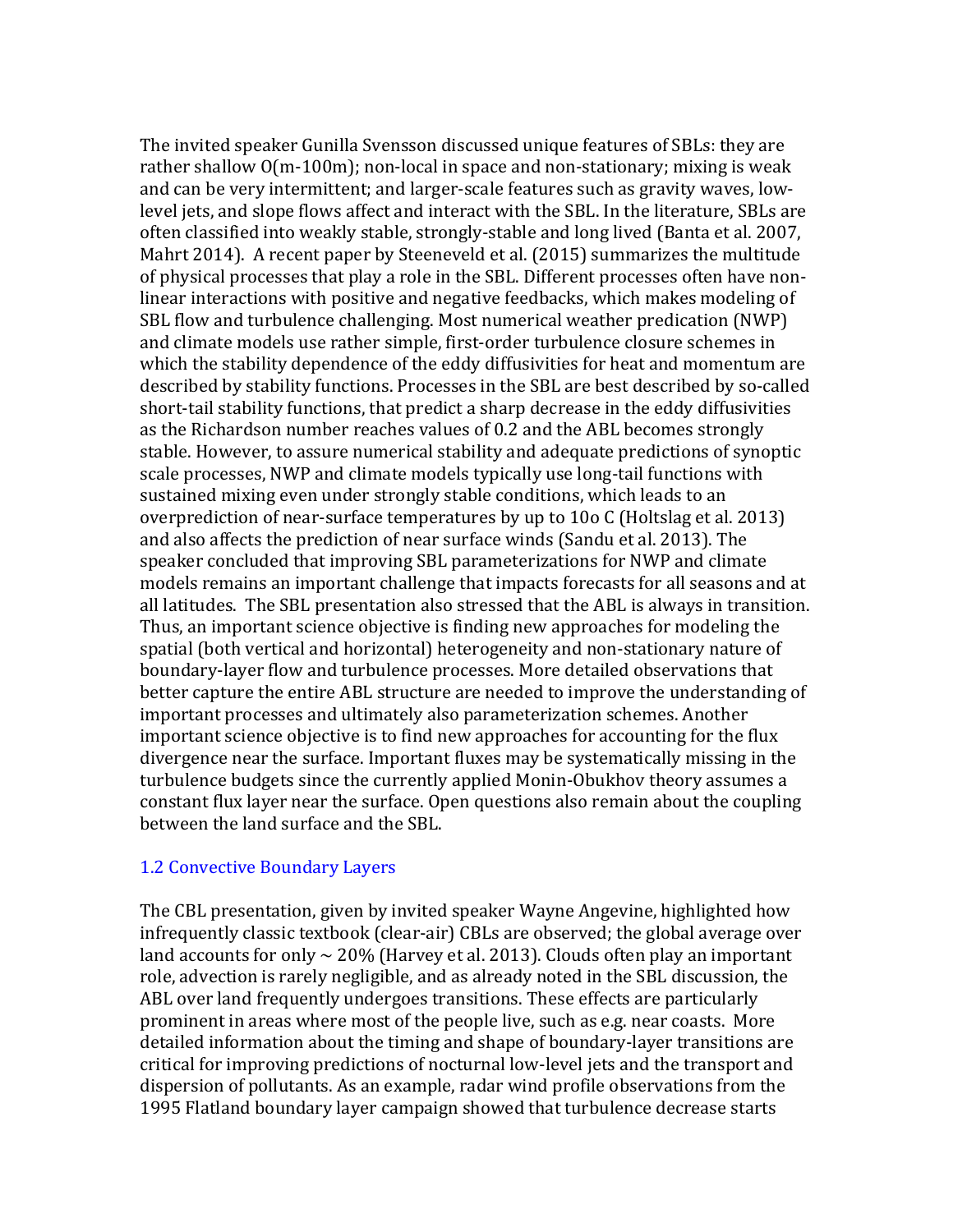well before sunset and happens first near the boundary-layer top and not near the surface (Grimsdell and Angevine, 2002; Angevine 2008). Investigating the turbulence decay during the afternoon transition was the main objective of the Boundary Layer Late Afternoon and Sunset Turbulence (BLLAST) campaign (Lothon et al. 2014). This campaign was a large collaborative effort which allowed pooling of instrumentation to observe the ABL structure in detail. The study confirmed that while broad similarities exist in the decay of turbulence in the surface and residual layer, dissipation rate decreases first near the CBL top and opposite trends can be noted in the turbulence integral scale. It decreases near the surface but increases near the top of the CBL in the late afternoon. Large eddy simulations supported the observational findings that in a second phase, turbulence characteristics and spectra rapidly change in an upper weakly turbulent layer – a layer then referred to as preresidual layer (Darbieu et al. 2015). The BLLAST study further showed that information about the large-scale forcing is critical for modeling the CBL evolution. Boundary layer height predictions with mixed layer models agreed much better with observation when subsidence was specified (Pietersen et al. 2015). Measuring subsidence is however extremely challenging if not impossible. The BLLAST study serves as an example of a well-designed observation campaign that was supported by numerical studies and improved the understanding of processes during the afternoon ABL processes: the ABL fades away rather than it collapses, thermals become less energetic as the surface fluxes decrease, and shear-driven entrainment stabilizes the upper CBL which explains why turbulence decays first in this region. The CBL presentation further highlighted that entrainment processes are key during the morning transition of the ABL and that the classic picture of the inversion eroding from the surface does not hold. The layer of air below 50 m often shows a warming trend before heat fluxes become positive which indicates that advection plays an important role. Numerical models often prescribe entrainment fluxes as a fixed ratio of the surface flux. Observations from BLLAST show that a constant ratio between the entrainment and surface fluxes only applies when the CBL is developed (starting midday) but not during the time periods when surface fluxes are small. In addition to surface fluxes, entrainment, and advection, aerosols can also have significant contributions to heating of the ABL. In the case of deep  $($  > 3km) afternoon mixed layer, stratospheric ozone is entrained into the ABL causing an increase in near-surface ozone concentrations (Langford et al. 2017).

### 1.3 Influence of Topography and Land Use

Julie Lundquist, the third invited speaker, focused on four broad scientific frontiers in her presentation: Flow in complex terrain, urban boundary layers, impacts of geoengineering and energy extraction on ABL flows, and wildfires. About 70% of the Earth's land surface can be described as complex terrain with hills, slopes, valleys, or canyons affecting the flow, and roughly 20% can be described as mountainous. Thermally driven flows often develop when pressure gradient forcing is weak. Gradients of thermodynamic surface properties and roughness can have a strong influence on the near surface structure of the ABL but they can also influence the dynamics of vortices developing as a result of flow separation near ridges. The latter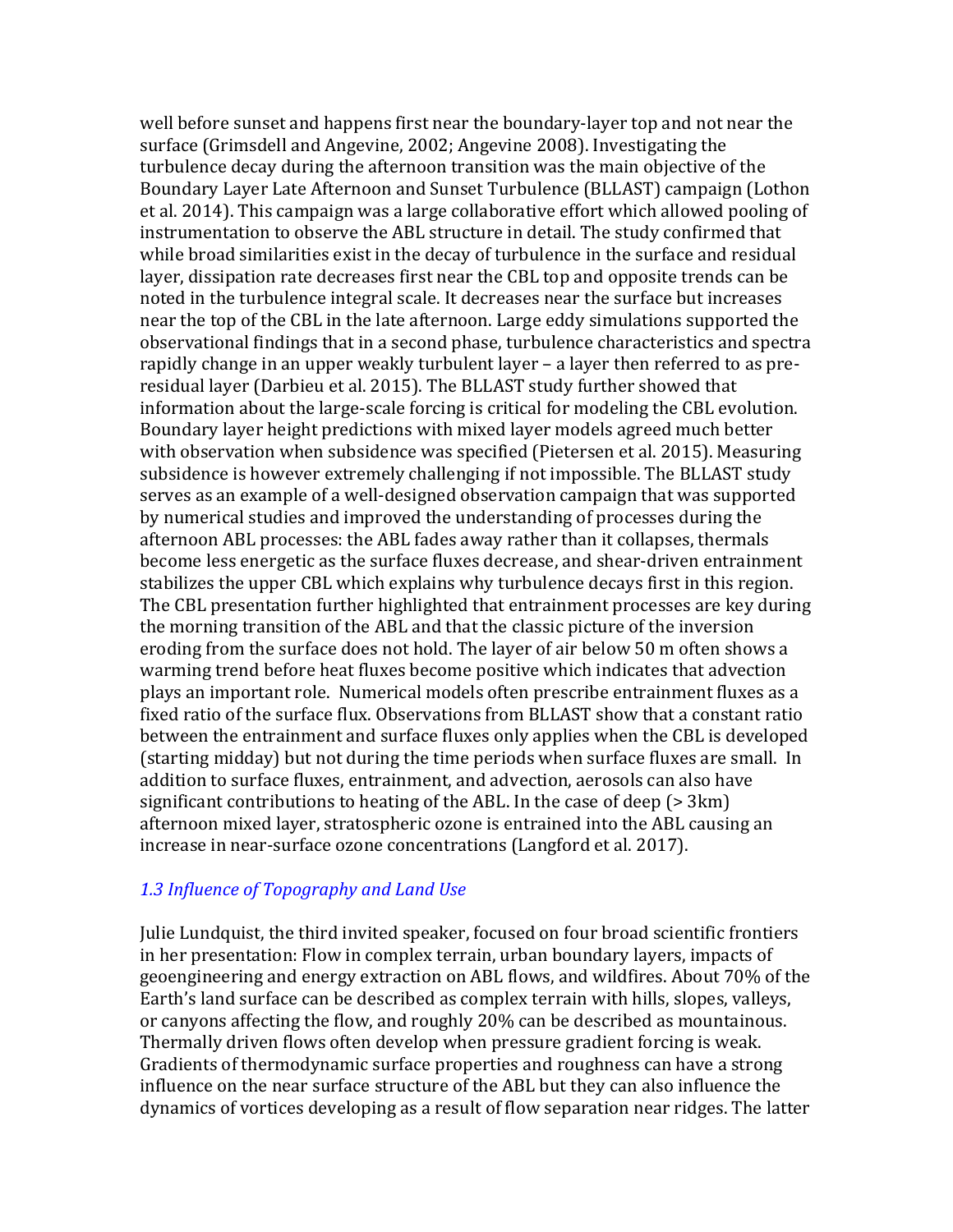flow phenomena are also strongly dependent on the synoptic and regional scale forcing, and atmospheric stability throughout the ABL. These complex interactions between mesoscale and microscale flow challenge the simulation capabilities (Fernando 2010) and require comprehensive observation networks that can capture the high spatial and temporal variability of flow and turbulence. NWP models also have difficulties in dealing with the complexity of flow and turbulence in urban areas. More than half of the worlds' population already lives in cities and the urbanization trend is expected to continue. Yet, a recent paper concluded that "a general theoretical basis for the urban boundary layer (UBL) is still lacking" (Barlow 2014). Due to deficiencies in simulating UBLs models also fail to accurately predict urban heat stress and air quality; factors which are both critical for assessing public health impacts. The understanding of urban flow scenarios and related regional impacts is still rather schematic often characterizing the flow into dome versus plume scenarios, respectively, depending on weather the large scale dynamic forcing is rather weak or strong. The conceptual pictures are however poorly supported by observations largely due to the fact that detailed datasets are lacking that capture the 3-dimensional nature and evolution of UBL flows.

Similar to urbanization, changes in land use that is related to agricultural activities and energy extraction changes the surface roughness and thermodynamic properties of the surface which can drive local-scale circulations. In the case of wind farms turbine wake effects on transport and mixing away from the surface also become important (Aitken et al. 2014). While some progress has been made in documenting the turbine wakes (Ratjewski et al. 2016) open questions remain about the 3-dimensional nature of turbine wakes, wake interactions and their impacts on ABL structure and dynamics. Fossil fuel extraction often results in increased fugitive emissions of trace gases (Kort et al. 2014), which can alter the radiation budget of the atmosphere and also lead to secondary pollutants.

With the increased frequency of wildfires and related often catastrophic economic and human losses that can be noted worldwide, better prediction tools for wild fire spread are also critically important. Such predictions require accurate information about ABL winds and temperature but observations that document the dynamic interactions between wildfires and ABL are sparse (Hanley et al. 2013). For all four science frontiers discussed it is critical to have observation platforms that can document the dynamic and thermodynamic properties of the ABL and also its chemical composition.

### References:

Aitken, M. L., B. Kosovic, J. D. Mirocha, and J. K. Lundquist, 2014: Large eddy simulation of wind turbine wake dynamics in the stable boundary layer using the Weather Research and Forecasting Model. Journal of Renewable and Sustainable Energy, 6, 033137, doi:10.1063/1.4885111.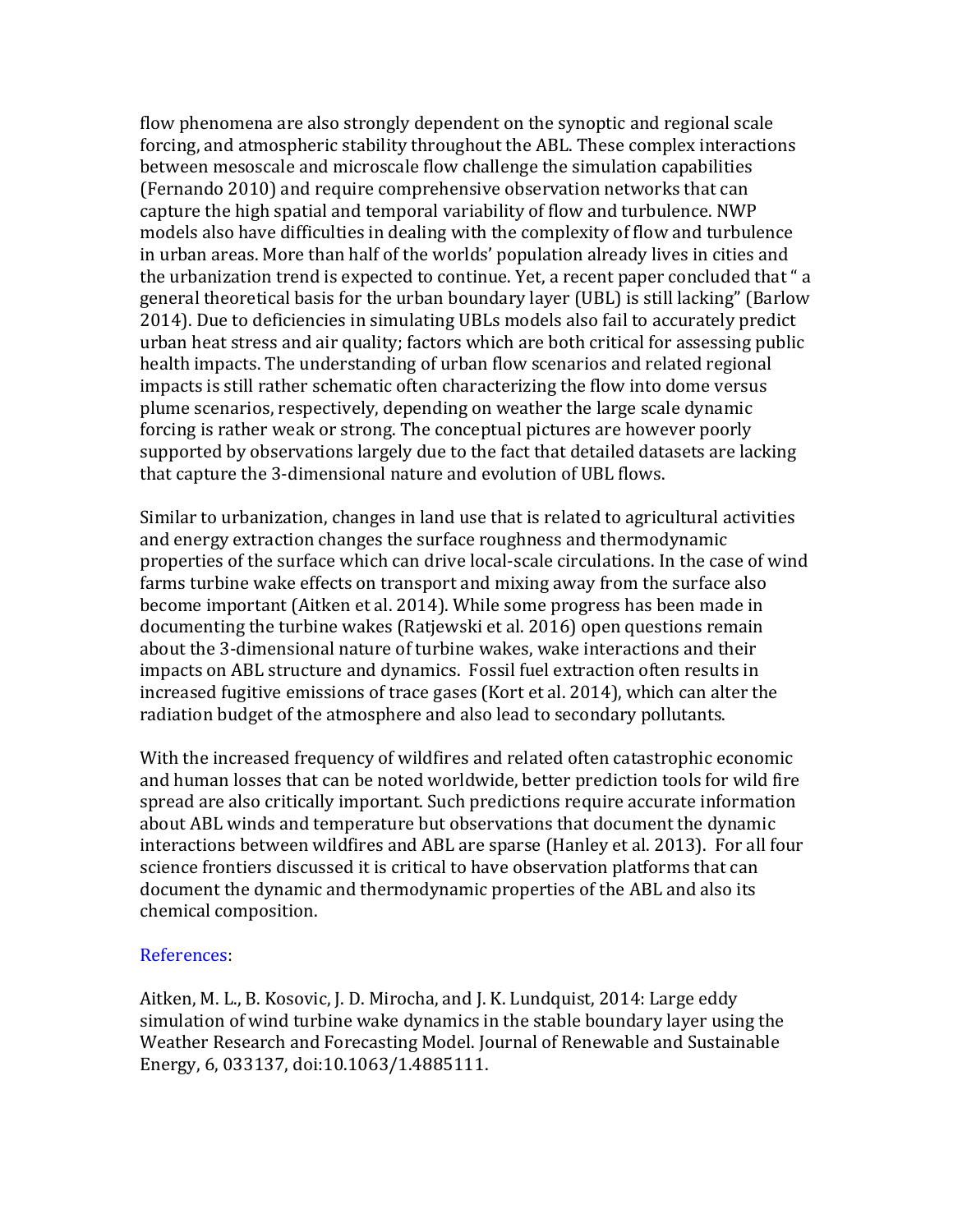Angevine, W. M., 2008: Transitional, entraining, cloudy, and coastal boundary layers. Acta Geophysica, 56, 2-20 doi:10.2478/s11600-11007-10035-11601.

Banta RM, Mahrt L, Vickers D, Sun J, Balsley BB, Pichugina YL, Williams EJ (2007) The very stable boundary layer on nights with weak low-level jets. J Atmos Sci 64:3068–3090.

Barlow J.F. (2014) Progress in observing and modelling the urban boundary layer, Urban Climate, 10, 216-240, ISSN 2212-0955, http://dx.doi.org/10.1016/j.uclim.2014.03.011.

Darbieu, C., et al., 2015: Turbulence vertical structure of the boundary layer during the afternoon transition. Atmos. Chem. Phys., 15, 10071-10086.

Fernando, H.J.S. (2010) Fluid Dynamics of Urban Atmospheres in Complex Terrain. Annual Review of Fluid Mechanics, 42:1, 365-389

Grimsdell, A. W., and W. M. Angevine, 2002: Observations of the afternoon transition of the convective boundary layer. Journal of Applied Meteorology, 41, 3-11.

Hanley D.E., Cunningham P., Goodrick S.L. (2013) Interaction between a Wildfire and the Sea-Breeze Front. In: Qu J.J., Sommers W.T., Yang R., Riebau A.R. (eds) Remote Sensing and Modeling Applications to Wildland Fires. Springer, Berlin, Heidelberg

Hardesty R.M, R.M. Hoff (2012) Thermodynamic Profiling Technologies Workshop Report to the National Science Foundation and the National Weather Service, NCAR/TN-488+STR NCAR Technical Note, National Center or Atmospheric Research, P.O. Box 3000, Boulder, Colorado 80307-3000.

Harvey, N. L., Hogan, R. J. and Dacre, H. F. (2013), A method to diagnose boundarylayer type using Doppler lidar. Q.J.R. Meteorol. Soc., 139: 1681-1693. doi:10.1002/qj.2068

Holtslag, A.A., G. Svensson, P. Baas, S. Basu, B. Beare, A.C. Beljaars, F.C. Bosveld, J. Cuxart, J. Lindvall, G.J. Steeneveld, M. Tjernström, and B.J. Van De Wiel, 2013:Stable Atmospheric Boundary Layers and Diurnal Cycles: Challenges for Weather and Climate Models. Bull. Amer. Meteor. Soc., 94, 1691-1706,https://doi.org/10.1175/BAMS-D-11-00187.1 

Kort, E. A., C. Frankenberg, K. R. Costigan, R. Lindenmaier, M. K. Dubey, and D. Wunch (2014), Four corners: The largest US methane anomaly viewed from space, Geophys. Res. Lett., 41, 6898–6903,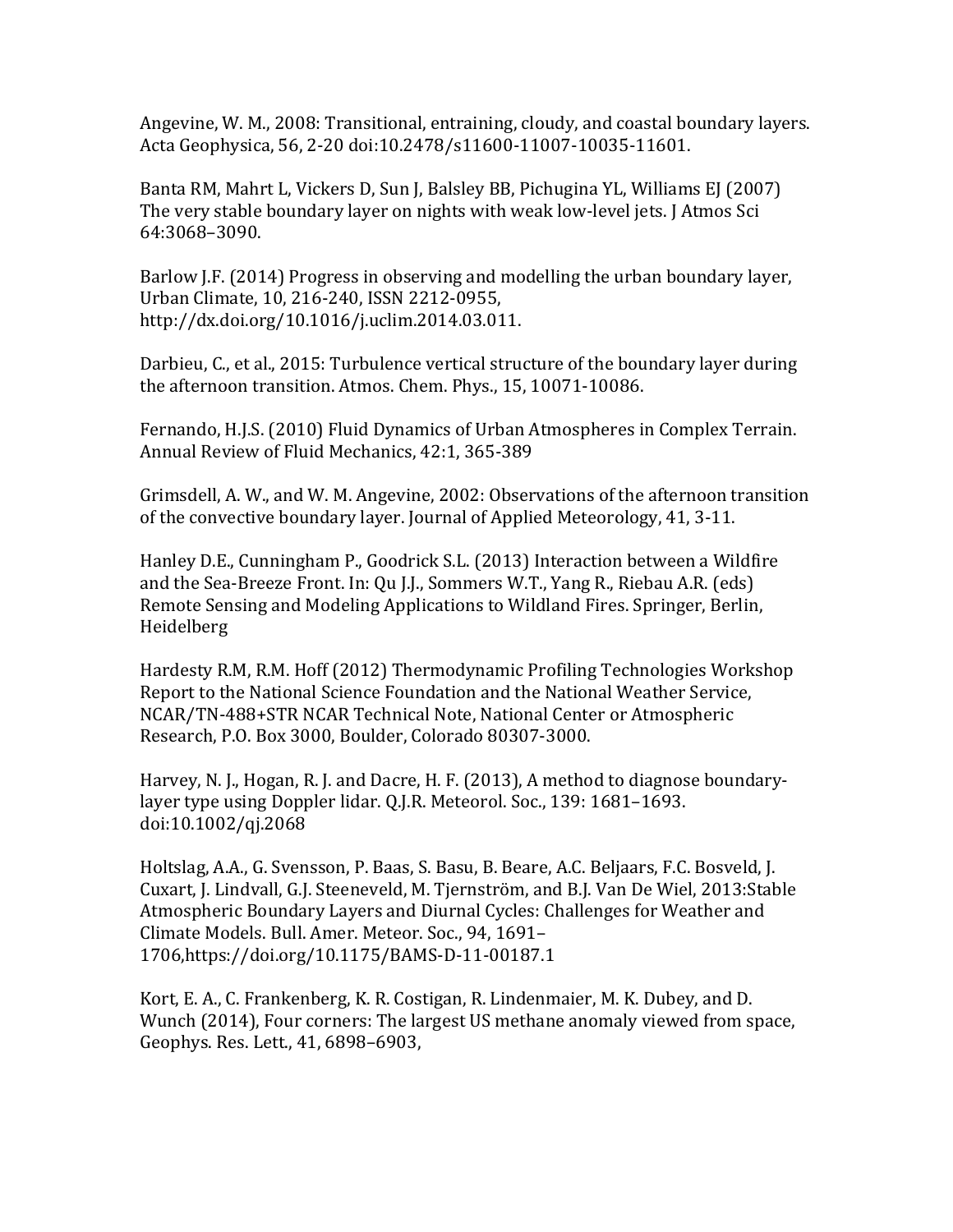Langford, A. O., et al. (2017), Entrainment of stratospheric air and Asian pollution by the convective boundary layer in the southwestern U.S, J. Geophys. Res., 122(2), 1312-1337, doi:10.1002/2016JD025987.

Lothon, M., F. Lohou, D. Pino, F. Couvreux, E. R. Pardyjak, J. Reuder, J. Vilà-Guerau de Arellano, P. Durand, O. Hartogensis, D. Legain, P. Augustin, B. Gioli, I. Faloona, C. Yagüe et al. (2014) The BLLAST field experiment: Boundary-Layer Late Afternoon and Sunset Turbulence. Atmos. Chem. Phys., 14, 10931-10960, 2014. doi:10.5194/acp-14-10931-2014.

Mahrt L (2014) Stably stratified atmospheric boundary layers. Annu Rev Fluid Mech 46:23–45.

National Research Council. Observing Weather and Climate from the Ground Up: A Nationwide Network of Networks. Washington, DC: The National Academies Press, 2009.

Pietersen, H. P., Vilà-Guerau de Arellano, J., Augustin, P., van de Boer, A., de Coster, O., Delbarre, H., Durand, P., Fourmentin, M., Gioli, B., Hartogensis, O., Lohou, F., Lothon, M., Ouwersloot, H. G., Pino, D., and Reuder, J.: Study of a prototypical convective boundary layer observed during BLLAST: contributions by large-scale forcings, Atmos. Chem. Phys., 15, 4241-4257, https://doi.org/10.5194/acp-15- 4241-2015, 2015.

Rajewski, D. A., E. S. Takle, J. H. Prueger, and R. K. Doorenbos (2016), Toward understanding the physical link between turbines and microclimate impacts from in situ measurements in a large wind farm, J. Geophys. Res. Atmos., 121, 13,392-13,414, doi:10.1002/2016JD025297.

Sandu, I., A. Beljaars, P. Bechtold, T. Mauritsen, and G. Balsamo, Why is it so difficult to represent stably stratified conditions in numerical weather prediction (NWP) models?, J. Adv. Model. Earth Syst., 5, 117-133, doi:10.1002/jame.20013.

Steeneveld G-J (2014) Current challenges in understanding and forecasting stable boundary layers over land and ice. Front. Environ. Sci. 2:41. doi: 10.3389/fenvs.2014.00041

# **2. Dynamics and Thermodynamics of Convection**

# *2.1 Shallow Convection*

2.1.1 Fundamental Issues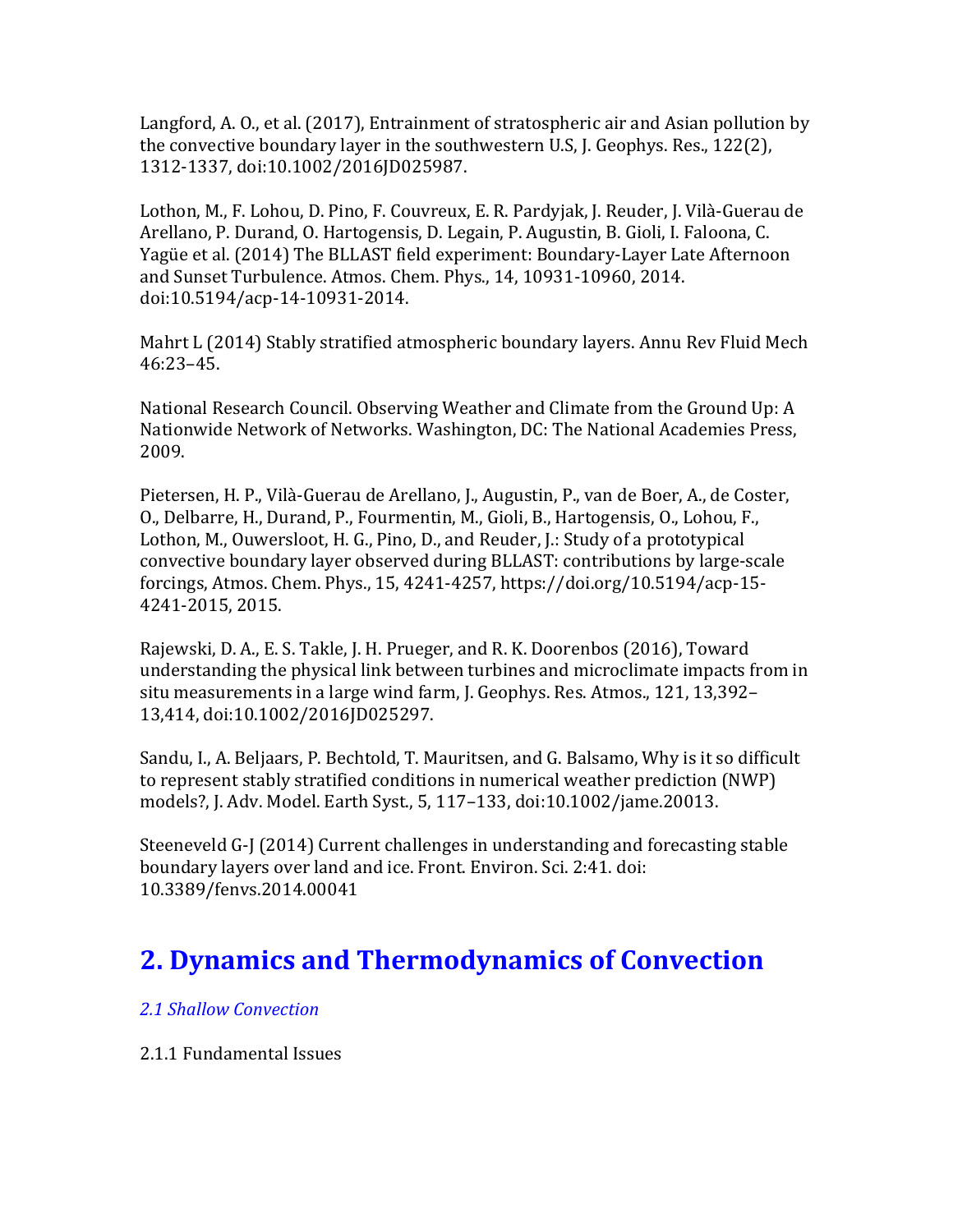The breakout speaker for shallow convection, Dr. Paquita Zuidema, focused on the role of shallow convection, particularly over the ocean, on the global water and energy cycle. Several areas of science focus include: (1) shallow cloud mesoscale organization, (2) evolution of boundary-layer flow into the ITCZ, and (3) highlatitude mixed-phased clouds. Distribution and evolution of global albedo critically linked to shallow clouds. These shallow convection over the ocean covers an extensive portion of the earth surface and comprehensive observations are difficult to obtain.

Dr. Zuidema argued that answering the above science questions requires complementary model simulations. However, large uncertainties exist in coupled atmosphere/ocean climate models in depicting low clouds that ultimately affects the cloud radiation effect. Models continue to struggle with the atmosphere/earth surface interface, internal processes in the boundary layer and microphysics, and the environment. The fundamental question is how to properly constrain these climate models with observations. To advance our understanding requires a good characterization of the four-dimensional structure of cloud fundamentals, water vapor, radiation, and fluxes.

Dr. Zuidema mentioned that we need to pay better attention to existing measurements by encouraging strong instrument mentorship and ownership of retrieval programs.

The breakout session spent some time discussing the definition and what should be included in the category of "shallow convection". The participants seemed to focus more on shallow clouds having their roots in the boundary layer over the ocean. However, other types of shallow convection such as congestus and cirrus in the hurricane outflow, and differences between land and ocean are little known. The science frontiers include  $(1)$  the transition from shallow to deep convection over both ocean and land, (2) transitions between different types of boundary layer convection  $(e.g., \text{convective rolls}, \text{open vs. closed cells}), (3)$  controlling factors of mesoscale structures of shallow convection (e.g., environment, shear, surface fluxes, microphysics, aerosols), (4) difficult to forecast dissipation of post frontal shallow clouds and whether shallow clouds will transit into deep clouds, and (5) what controls the phase partition especially in high latitude? The sections below summarize the key points raised in Dr. Zuidema's presentation, as well as the discussion in the breakout session moderated by Dr. Tammy Weckwerth and the rapporteur was Adele Igel.

## 2.1.2 Measurement philosophy

Satellite measurements  $(e.g., cloudSat and GOES)$  covering the globe are the primary data source for the cloud type and coverage. Targeted field campaigns using airborne and ground-based instruments including scanning and vertical pointing cloud and precipitation radars, lidar, microwave radiometer, dropsonde, insitu microphysical probes, etc. have provided snapshots of shallow convections in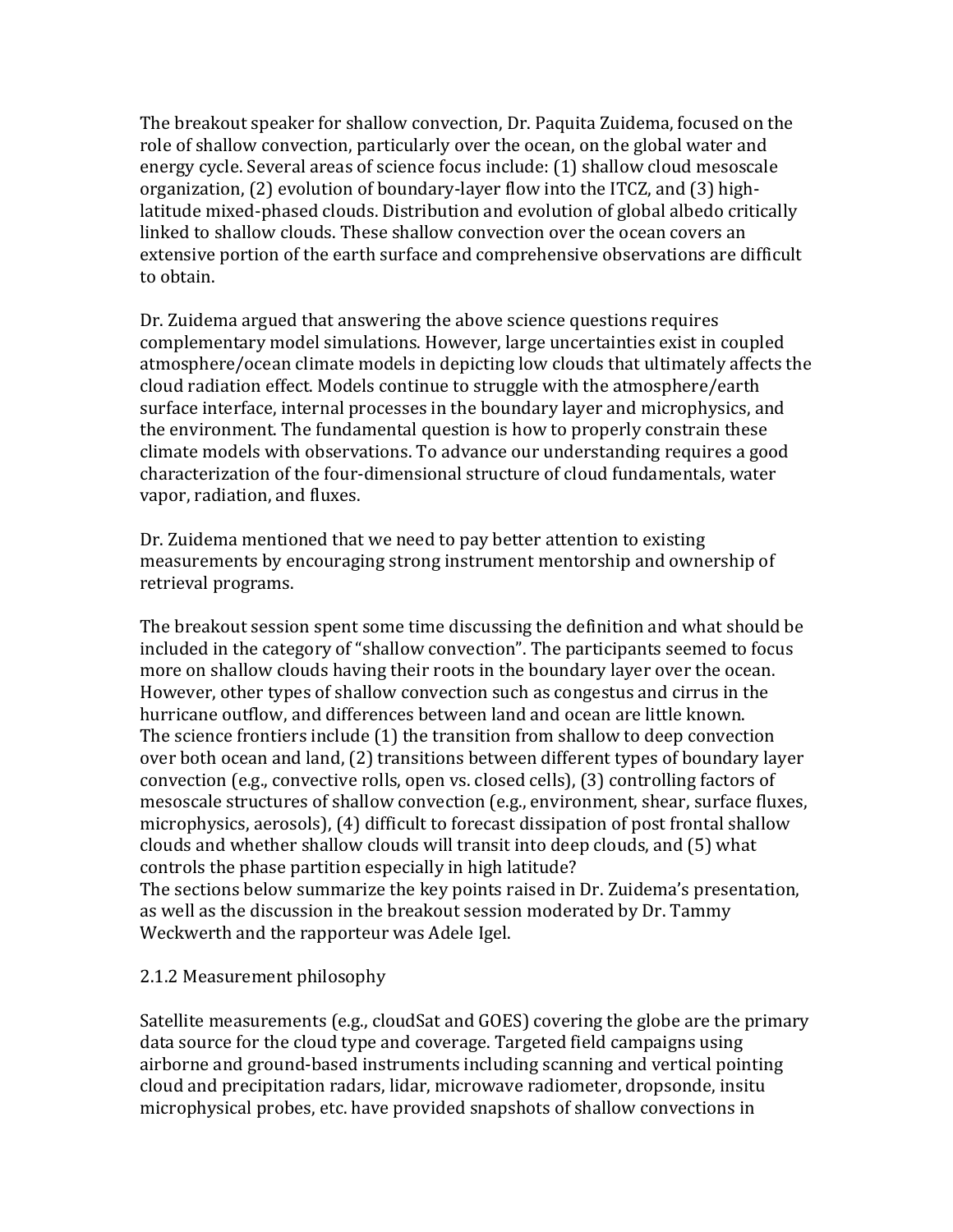several regions around the world. These instruments provide cloud coverage and vertical structures, coarse vertical profiles of thermodynamics and moisture, samples of microphysical characteristics, vertical velocities, and aerosols. Advanced retrievals of moisture profiles, liquid water content, and microphysical properties can be achieved via multiple-frequency retrievals between S-Ka (e.g., S-Polka) and/or W-lidar (e.g., HCR and HSRL).

Airborne and satellite-based instruments are able to cover a large area but lacking temporal resolution and continuity. Ground-based scanning radars have good temporal continuity but with limited horizontal extent near the coastal region.

Although the workshop's focus was instrumentation, these observations have been mainly used to constrain and validate numerical models.

2.1.3 Measurements needed

- Comprehensive observations across scales (micro-meso-large scales)
- Surface fluxes should be known at km scale or even sub-km scale
- More ways to sense water vapor and temperature profiles in the boundary layer - DIAL, AERI
- High vertical resolution observations of wind, temperature and moisture near the inversion  $\left($  < 25 m vertical resolution)
- High horizontal resolution observations of wind, temperature and moisture near the cloud edges
- Aerosol size spectrum and mixed-phase clouds
- Insitu and/or remote sensing for microphysics

## 2.1.4 Measurement gaps

- $\bullet$  High-latitude mixed-phase clouds
- Moisture and its horizontal and vertical structure needs active remote sensing instruments like DIAL and raman lidar
- Microphysical measurements to improve microphysical schemes in numerical models
- Diurnal cycles over the ocean away from the coast line

# *2.2 Maritime Convection*

## 2.2.1 Fundamental issues

The breakout speaker for maritime convection, Dr. Larissa Back, focused on those aspects of convection having to do with its two-way interactions with the large-scale environment. This focus reflects a societal need to understand better how to treat convection in global weather and climate models. In terms of weather, the tropics exhibits better potential predictability on monthly time scales than do middle latitudes, due to the existence of the Madden-Julian oscillation (Ding et al., 2010).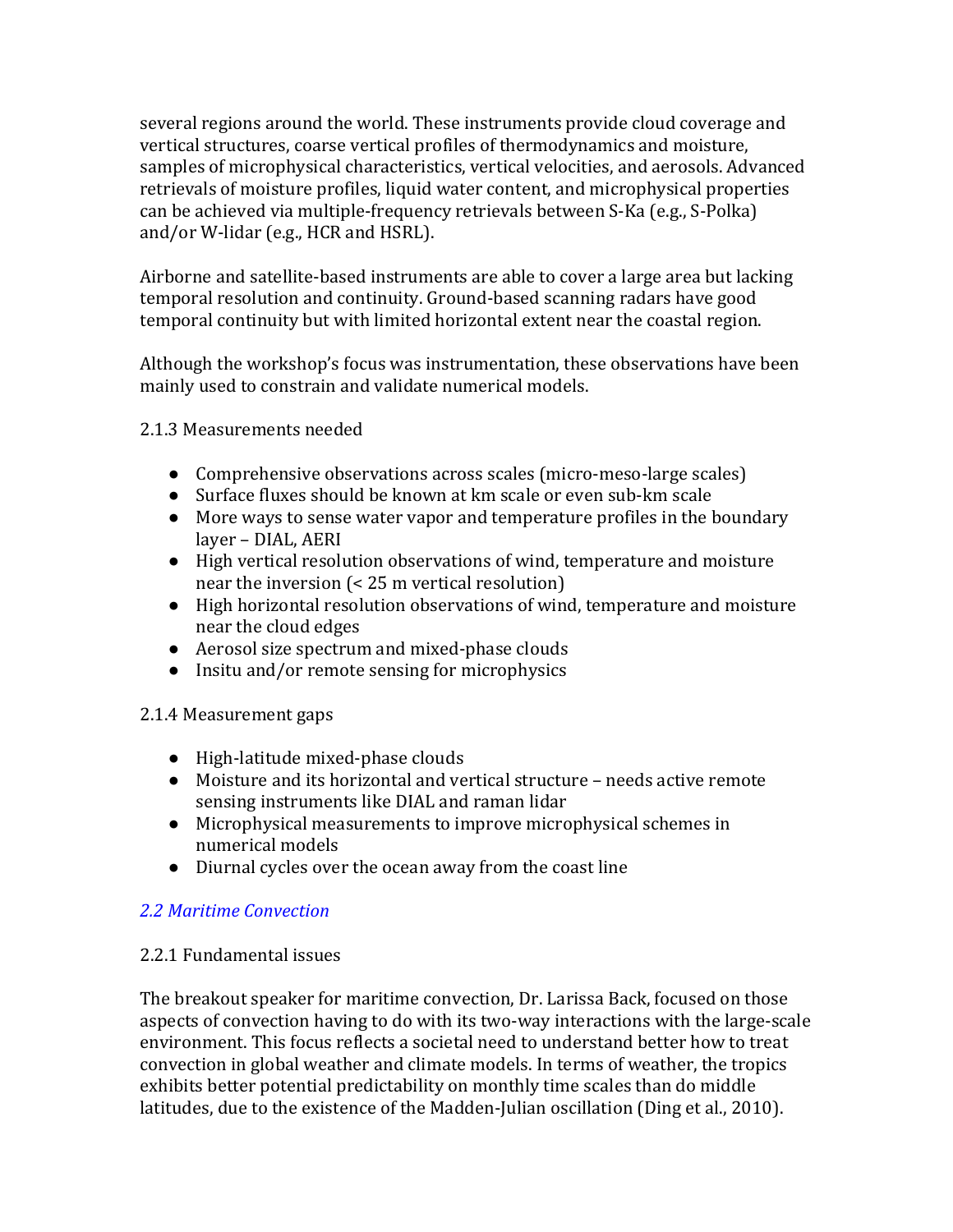However, this predictability is largely unrealized at this point due primarily to deficiencies in the treatment of convection in large-scale models (Jiang et al., 2015). Convection is the primary rainfall producer over the tropical oceans and is the biggest unknown in controlling the distribution of moisture in the atmosphere. This moisture and the resulting distribution of clouds play a zeroth order role in the Earth's radiation budget, with large consequences for climate change.

Dr. Back stressed the importance of understanding the lateral imports and exports of mass, moisture, and moist static energy (or moist entropy) to and from convective systems (Masunaga and l'Ecuyer, 2014; Inoue and Back, 2015). Not stressed by Dr. Back, but also of potential importance according to some investigators is the import and export of momentum (Majda and Stechmann, 2009). The mesoscale radiation budget forms an important part of the moist static energy budget and may be largely responsible for the phenomenon of convective aggregation (Muller and Held, 2012; Wing and Emanuel, 2013; Muller and Bony, 2015; Sessions et al., 2016).

Equally important are the factors that control the amount and form of convection occurring in any given area and time interval. As convection is an inherently chaotic phenomenon, only the statistical properties of convection can potentially be predicted from the variables available in a typical large-scale model (Ooyama, 1982; Xu et al., 1992; Raymond et al., 2015). This has important observational consequences as well. Observations of a single convective cell or system, though interesting, are essentially useless for answering the above questions. Enough observations need to be made in an unbiased fashion to develop a valid characterization of the statistics of convection in a given environment. Convection in strong tropical cyclones is a special case. As a tropical cyclone intensifies, it eventually reaches a point where the convection is so tightly coupled to the larger system that the two together must be treated as a single entity (Ooyama, 1982).

It should finally be mentioned that the emphasis on the ensemble aspects of convection, which hitherto have been focused on tropical oceanic regions, needs to be extended to higher latitude oceanic convection as well as convection over land, as these regions are a part of the global weather and climate system as well. 2.2.2 Measurement philosophy

Satellite measurements cover the globe but are deficient in some aspects. Winds are not well constrained in the tropics and passive microwave measurements of temperature and humidity typically exhibit low vertical resolution. (Resolution may be increased by use of GPS occultation measurements.) Routine in situ measurements over the oceans are sparse. Episodic process studies involving in situ observations provide accurate measurements but are very small in spatial and temporal coverage.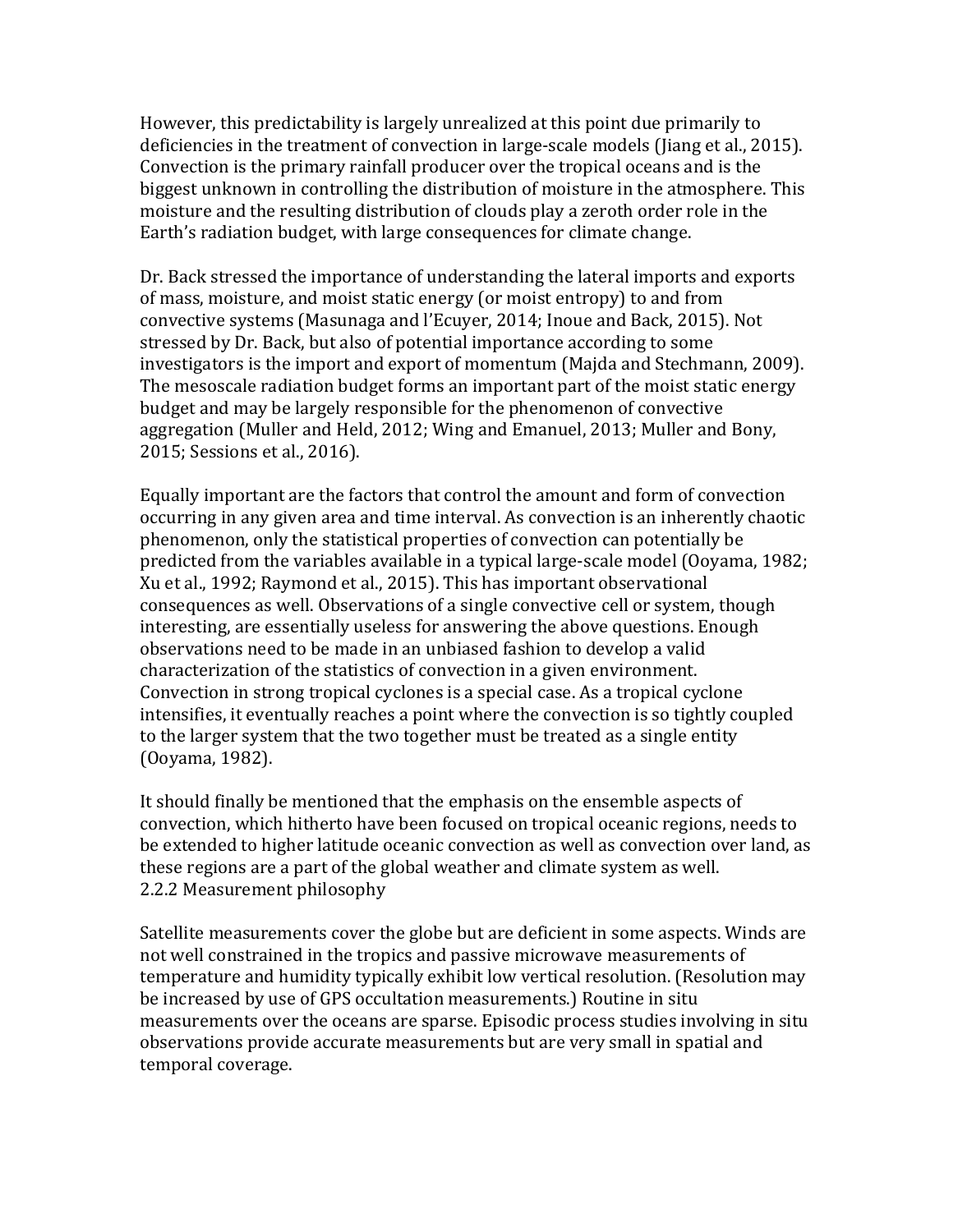Process studies are useful in sorting out how various mechanisms work, thus providing a basis for improvements in operational modeling. However, for convection in particular, they must be designed and executed in a manner that provides a statistically significant sample of the needed measurements. Where possible, this implies repeated execution of pre-specified patterns so as to reduce sampling bias. If conditional sampling is needed to capture the phenomenon of interest, then the imposed sampling bias must be well understood for the results to be useful.

Process studies often work best when satellite observations are integrated into the study. Process studies can be used to understand biases and other problems with satellite measurements. Modeling results can also be useful, but only when the model biases and uncertainties are well understood.

Process studies are the primary focus of this document.

### 2.2.3 Measurements needed

The needed measurements fall into two categories:

### i. Budget measurements

Grids of temperature, humidity, pressure, and wind profiles need to be made with mesoscale horizontal resolution and high enough vertical resolution to provide reliable budgets. Strong vertical gradients of these quantities are found in and iust above the boundary layer. Ideally, the measurements should extend to above the tops of the deepest convection, though if this is not possible, estimates of fluxes through the tops of the measurement boxes can be made if the maximum measurement altitude is not too far below cloud tops.

Making pressure measurements to the accuracy required to understand momentum budgets in the tropics is particularly difficult, as the pressure gradients are typically weak. The accuracy of humidity measurements is also a potential problem area. Budget measurements must be "all weather". Gaps in these measurements can cause important contributions to budgets to be missed. If, for instance, clouds or a lack of clouds result in a loss of data (think respectively Doppler lidar and Doppler radar) then this is serious problem. Multiple instruments working together may help address this issue.

### ii. Direct measurements of convection

At times it may be necessary to make detailed measurements on convection in order to understand better its fundamental physics or to test cloud-resolving models. A wide variety of tools can be used to make these measurements, from scanning and profiling radars to direct penetration measurements of temperature, humidity, winds, as well as hydrometeor, aerosol, and electrical properties.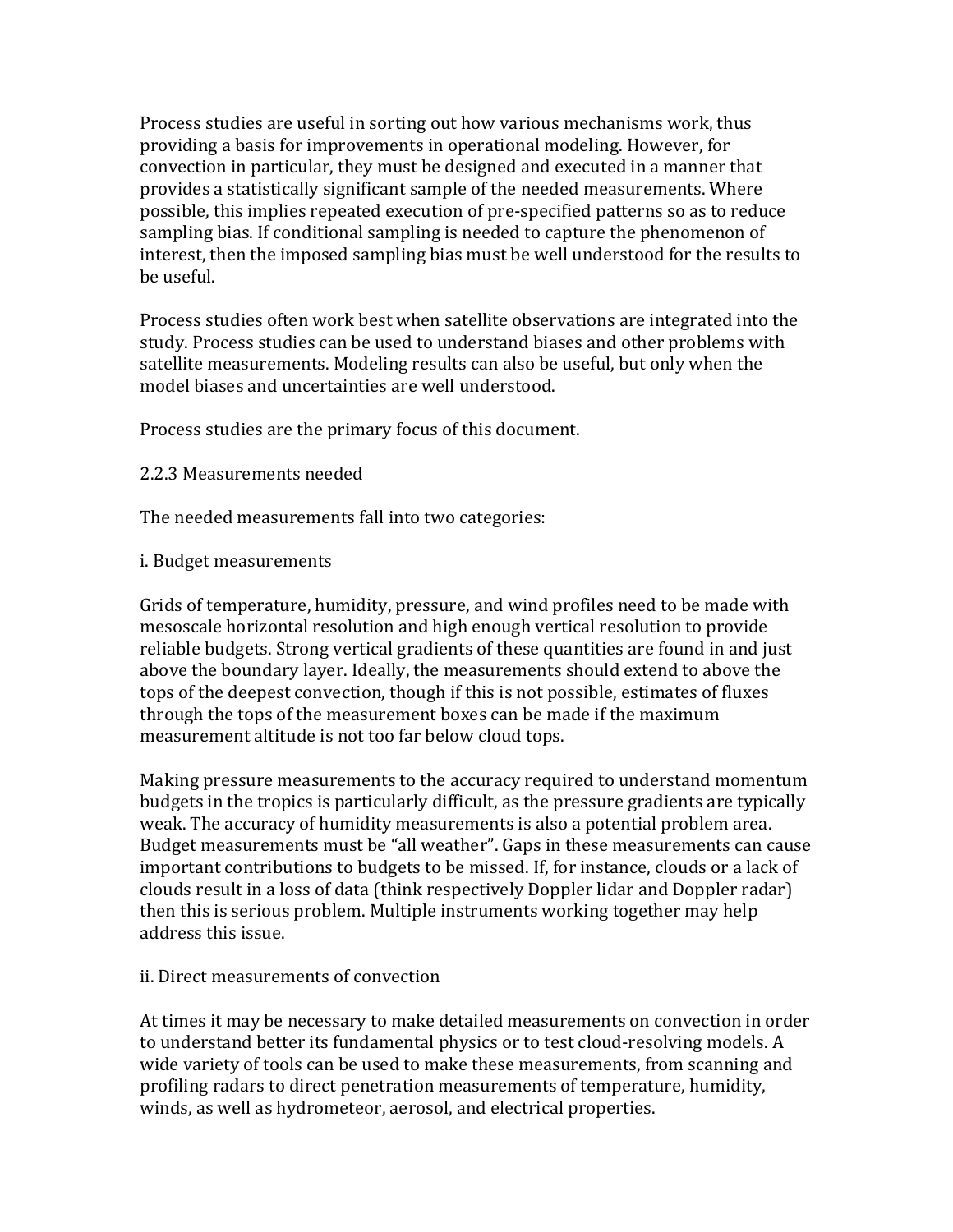Measurements of this type are very subject to sampling bias, caused, for instance, by eagerness to look at only the most spectacular convection or by the inability to penetrate strong convection safely. Again, a well thought-out plan is needed to account for such bias.

## 2.2.4 Measurement tools

## i. Platforms

Direct and budget measurements of convection over oceans require either aircraft or ships as platforms. Aircraft have the advantage that they can cover a large area and make in situ measurements above the surface. Ships move much more slowly, but unlike aircraft, they can remain in a fixed position for days to weeks. NSF maintains a fleet of oceanographic research vessels which could in principle be used for atmospheric measurements. NOAA ships have also been made available for these purposes.

The following is a list of aircraft platforms currently available in the NSF arsenal:

• Gulfstream-V: This aircraft has very long range, high speed, and can ascend to near the tropical tropopause. It can carry a moderate load of equipment, but suffers some performance degradation when large external pods are employed.

C-130: This aircraft has long range and heavy load carrying capacity, but cannot ascend to the upper troposphere.

Wyoming King Air: The King Air has moderate range and load carrying capacity but is also limited to the middle troposphere and below.

Other platforms available or potentially available to the broader research community are remotely piloted vehicles (RPVs) and balloons. NASA has a number of research aircraft with high altitude and long range capabilities, such as the  $DC-8$ . the ER-2, and 3 WB-57 aircraft. Balloons can deploy dropsondes from the stratosphere but go where the wind carries them. Many RPV platforms are in the works or in limited use, but the most notable for over-ocean atmospheric research is the Global Hawk. NASA demonstrated that this RPV can operate over a vast area near 20 km elevation with 26 hr endurance, while carrying an array of remote sensing equipment as well as dropsondes. An A-10 storm penetration aircraft is under consideration by NSF, but due to its short range it would be of limited value for maritime convection.

## ii. Budget measurements

Dropsondes: The premier tool for budget measurements of all kinds is the dropsonde. With various airborne platforms, especially the Gulfstream-V as well as NASA's DC-8, ER-2, WB-57, and Global Hawk, they can be deployed from high altitude over virtually any part of the globe. NCAR's AVAPS system has been refined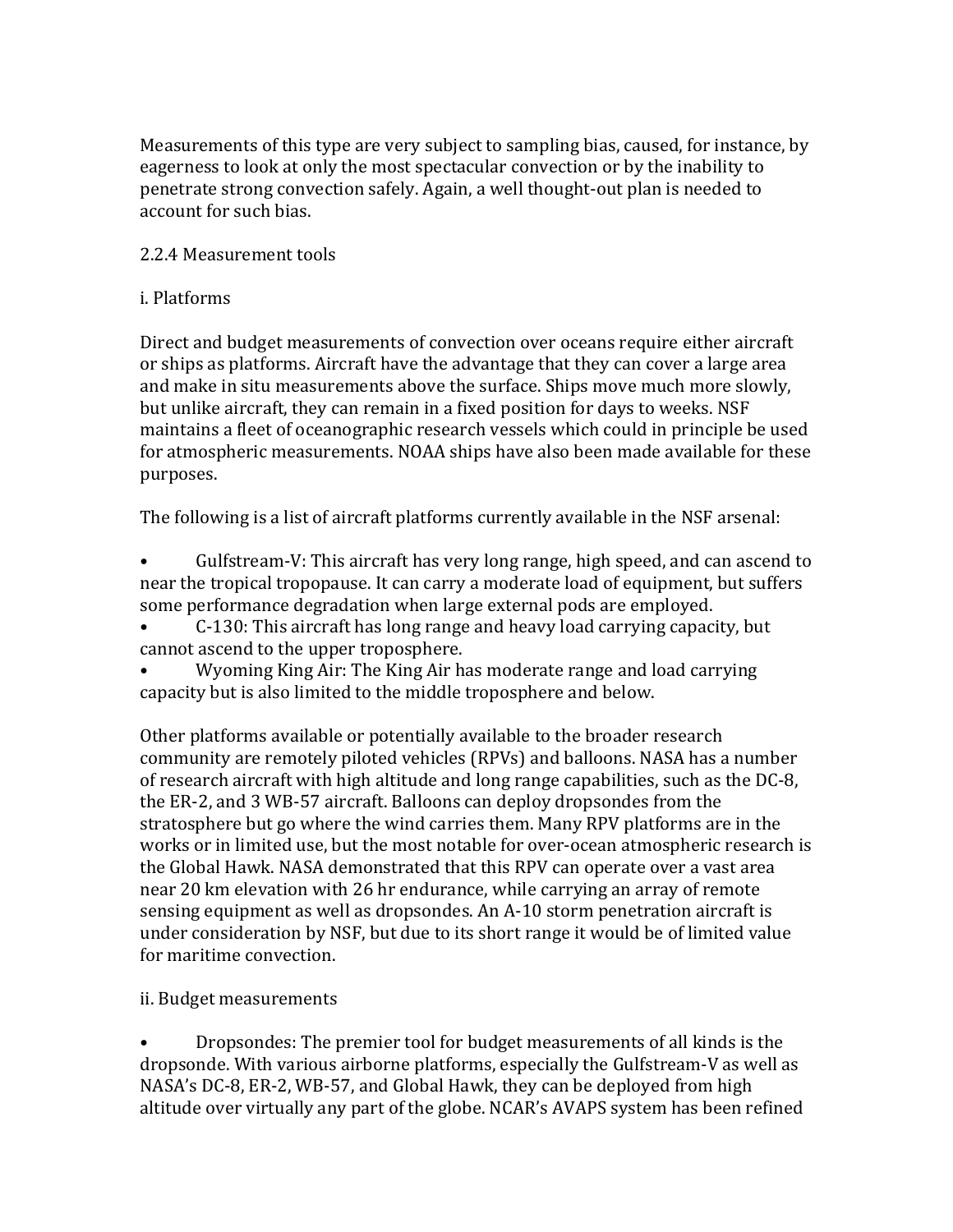to have automatic deployment and high reliability. The Yankee dropsonde is promising but in an earlier stage of development. The disadvantage of dropsondes is a relatively high cost per sonde. However, use of dropsondes is often the only way to make budget measurements on convective systems. Sonde deployment in regions of heavy commercial air traffic or over many land areas is also difficult.

Wind lidars: NASA has developed a near-infrared Doppler wind lidar (DAWN) based on aerosol scattering. This lidar samples points on a conical scan about nadir and is able to reconstruct the three-dimensional wind. Recent experience (NASA CPEX project, June 2017) shows that profiles in the boundary layer are obtainable from 13 km, and with sufficient averaging, winds can sometimes be measured in the mid-troposphere. Ramping up the power and/or sampling rate could improve its performance further. Thin clouds can be penetrated at some loss of sensitivity, though thicker clouds are opaque, limiting its use in cloudy regions.

Passive microwave sensing: The microwave temperature profiler (MTP) is available on NCAR aircraft. This JPL instrument has a relatively slow scan rate (complete profiles every 17 s) and unspecified vertical resolution. NASA's HAMSR is a crosstrack-scanning passive microwave sounder that measures temperature, humidity, and liquid water profiles with vertical resolution of approximately 2 km. It has been used on a number of NASA aircraft over the years. The instrument's coarse vertical resolution means that it cannot replace dropsondes. However, it works in both clear and cloudy conditions unless there is heavy precipitation.

• In situ measurements: High altitude radiative flux measurements can be made with existing instrumentation while deploying dropsondes. Simultaneous measurements at other altitudes would require an additional aircraft so as not to interfere with dropsonde and profiler measurements.

Direct measurements of convection

Profiling Doppler radars: The NSF Hiaper Cloud Radar (HCR) is a W band Doppler radar mounted in a wing pod on the Gulfstream-V. HCR can stare in the nadir or zenith positions or it can scan in the crosstrack direction. Mean Doppler particle velocities, reflectivity, and depolarization measurements can be made. If needed, the full Doppler spectrum can be saved and utilized. The short wavelength of this radar means that its beam is rapidly attenuated in moderate to heavy precipitation. The University of Wyoming has a similar radar available for use on the Wyoming King Air and the NCAR C-130. NASA's APR-3 radar has similar capabilities, but operates at 3 wavelengths, Ka band, Ku band, and W band. It has been used on the NASA DC-8. The High Altitude Imaging Wind and Rain Airborne Profiler (HIWRAP) is a Ka/Ku band Doppler radar that operates with a conical scan to provide reflectivity and three-dimensional winds. It was designed to operate on NASA's Global Hawk RPV. Ships may provide a suitable platform for profiling radars.

Scanning Doppler radars: This type of radar differs from the profiling radar in that it is designed to produce input for dual Doppler analysis of precipitating regions. These radars are the only way of measuring three-dimensional flow patterns within precipitating clouds. Inclusion of polarization diversity allows inferences to be made about the form of hydrometeors. The ELDORA radar is an X band system designed originally to mount on the tail of the now-decommissioned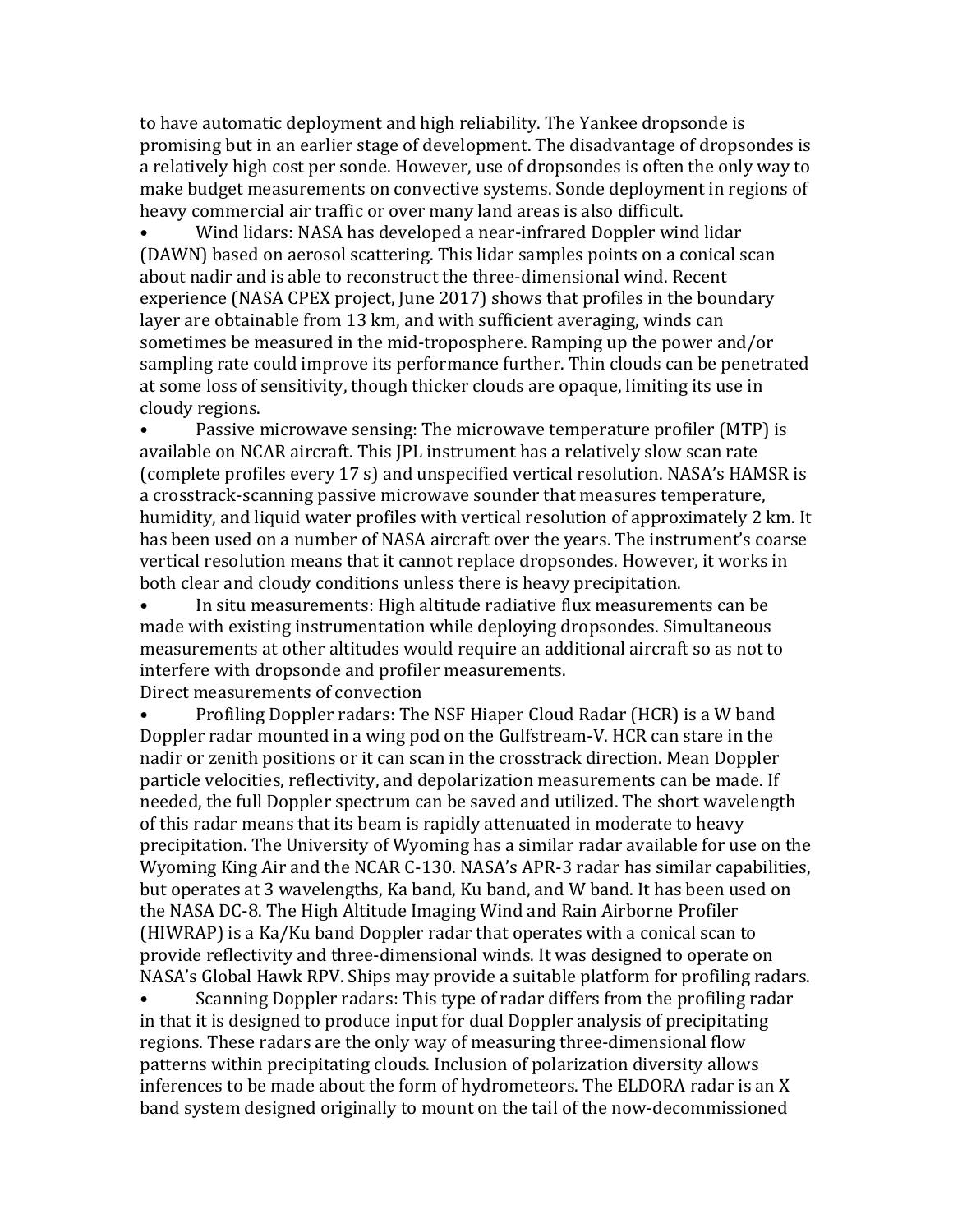NCAR Electra aircraft. A Naval Research Laboratory P-3 aircraft was subsequently modified to carry ELDORA, but this aircraft was also decommissioned and ELDORA is now sitting on a shelf with no suitable aircraft platform in sight. NOAA has two  $X$ band scanning radars mounted on their WP-3 hurricane research aircraft. However, access to these aircraft for NSF-funded investigators is very limited. In order to fill this gap, NCAR has proposed to build an airborne phased array radar (APAR) to be mounted on the NCAR C-130. This would be a C band radar with dual polarization capability. Operation in the C band would reduce attenuation compared to X band radars. The development of this radar would fill a critical gap in our ability to characterize convection. Ship-based scanning radars have also been used extensively for observations of convection. These radars can be deployed together to produce dual Doppler observations, though this is rarely done, due to the expense. Single radars can produce divergence profiles in regions of high convective coverage using ship and airborne EVAD techniques (Matejka and Srivastava, 1991).

In situ measurements: Aircraft penetrations of convection yield high spatial resolution measurements of winds, thermodynamic quantities, cloud and precipitation particle characteristics, and radiative fluxes. (The Radiometric Air Temperature instrument is needed to provide accurate in-cloud air temperatures.) A disadvantage is that measurements are made only along the aircraft path. In addition, convection with high radar reflectivity or lightning activity must generally be avoided, due to the associated risks. Maritime convection is generally less of a problem in this respect than continental convection. Discussion of cloud and precipitation particle measurements is deferred to the cloud physics section of this document.

## 2.2.5 Summary for maritime convection

In order to make progress on understanding maritime convection, two types of measurements are needed, (1) mesoscale grids of wind, temperature, humidity, and pressure through the depths of the troposphere, surface fluxes of heat, moisture, and momentum, surface and tropopause radiative fluxes, and (2) detailed measurements on the components of convective systems, i.e., vertical and horizontal velocity fields, temperature and humidity structure, estimates of radiative flux divergence in and around clouds, and precipitation characteristics. Facilities needed to make these measurements are:

- Mesoscale grids
- Grids of dropsonde measurements deployed from near or above cloud tops.

Scanning wind lidar systems (aerosol Doppler lidar is promising but other technologies should be explored as well).

- Passive microwave sensing of temperature and humidity profiles.
- In situ measurement of radiative fluxes.
- Detailed convective measurements
- Profiling Doppler radars at various wavelengths (mainly W and K band).
- Scanning Doppler radars usable for making dual Doppler syntheses of airflow

(X or preferably C band; polarization diversity would be helpful for cloud physics).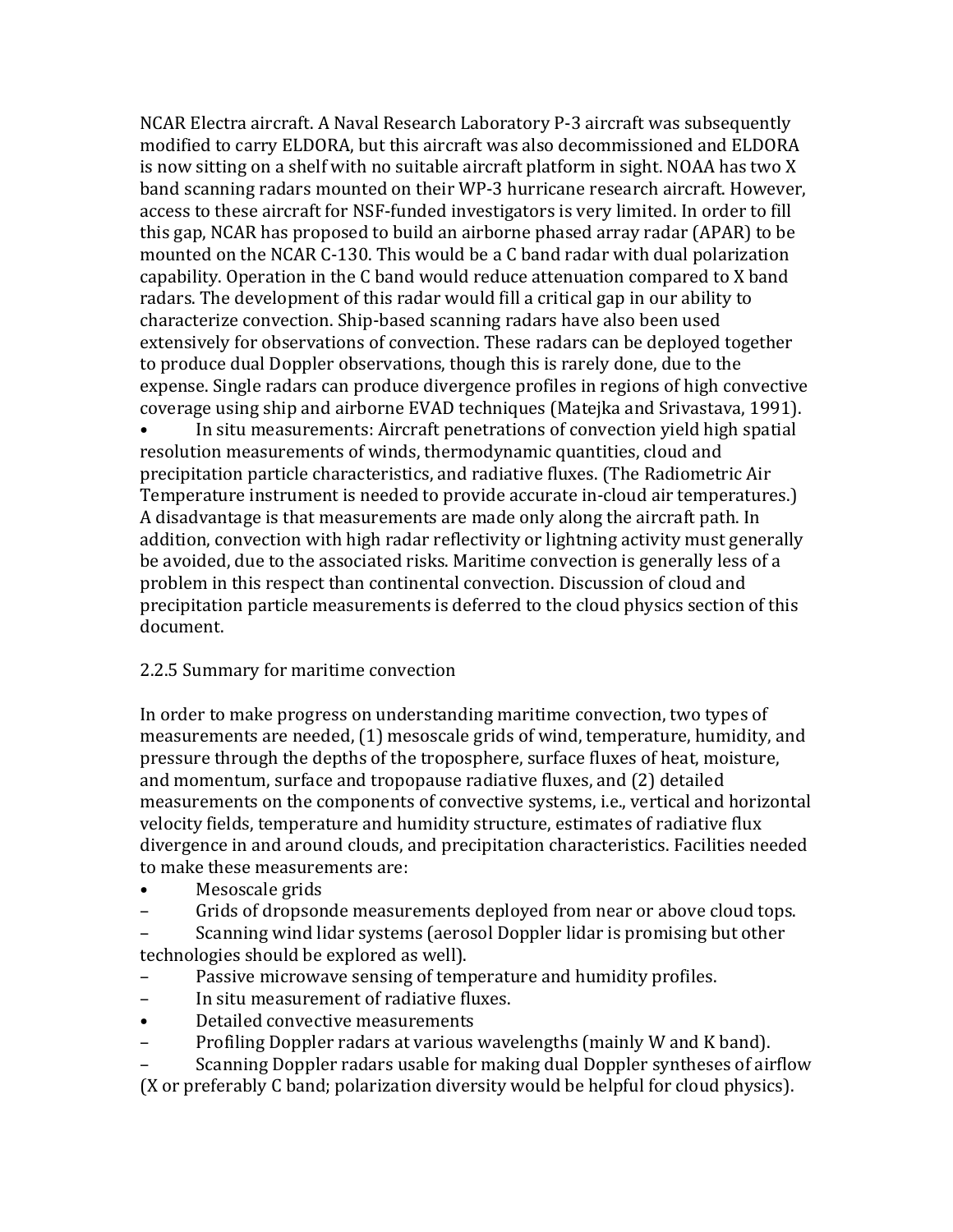These radars could be used in profiling mode in strong convection where W and K band radars suffer attenuation.

- In situ measurements of wind (gust probe), temperature (radiometer inside clouds), humidity, and cloud physical properties.

In situ radiative fluxes at various levels.

An aircraft with high altitude and long range capability such as the NSF/NCAR Gulfstream-V is needed for the mesoscale grids over remote oceanic regions in the tropics. Surface fluxes can be estimated from dropsonde and possibly profiler data. Upper level in situ radiative fluxes can be obtained with this aircraft.

The Gulfstream-V is capable of some cloud penetration at high altitudes in maritime convection, but is not the ideal tool for this job where there is strong turbulence or high reflectivity. The NCAR C-130 is better suited to cloud penetrations and would be able to carry the planned APAR Doppler radar and much other convective instrumentation. However, high reflectivity and lighting are out of bounds for the C-130 as well. Furthermore, this aircraft can reach only the middle troposphere. There is a need for a convective penetration aircraft (manned or unmanned) that can study convective cores inaccessible to existing platforms. Maritime convection places less demand on such an aircraft (less hail, weaker turbulence) than does severe continental convection. However, longer range capabilities would be needed than for land-based observations.

Ships can carry lidars and radars, deploy radiosondes, and make continuous in situ measurements over periods of days to weeks.

# *2.3 Continental Convection*

## 2.3.1 Fundamental issues

The breakout speaker for continental (deep) convection, Dr. Matthew D. Parker, focused on the observations needed to advance our understanding of continental storms, particularly those at midlatitudes that have a high societal impact, such as severe thunderstorms that produce tornadoes, large hail, flash floods, and damaging straightline winds.

Dr. Parker argued that most of the "first-order" dynamical processes governing convective storms have been reasonably well articulated. However, we still have a rather limited understanding of how the complexities of real world storms coincide with and differ from our first-order conceptual models.

Some of the "hot topics" currently being pursued in the midlatitude convective storms community include the following: (1) lower tropospheric processes that produce (or fail to produce) tornadoes and intense mesovortices; (2) precipitation processes in storms, including the impacts of aerosols, processes in the mixed-phase region, and subsequent dynamical impacts; (3) storms in non-classical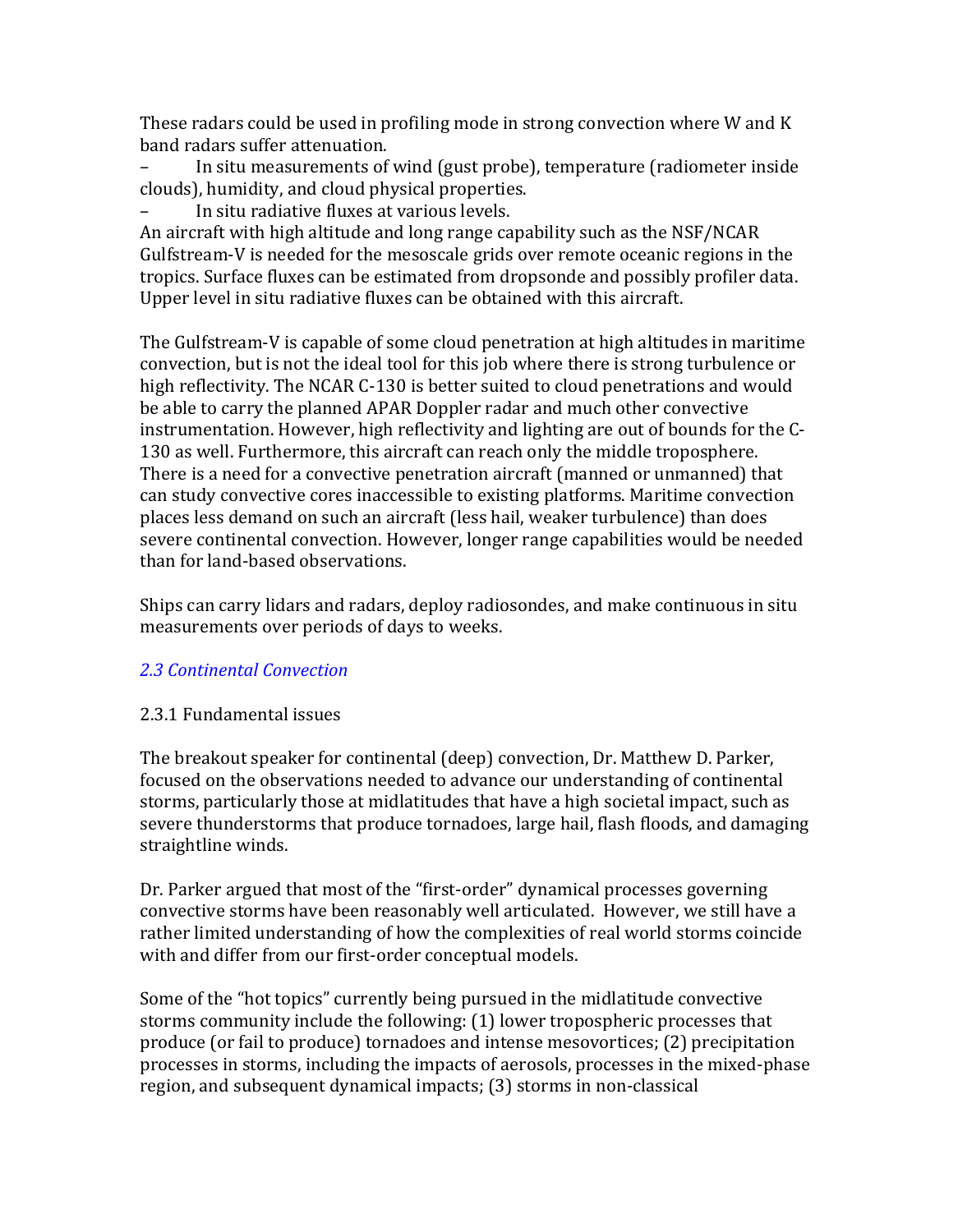environments  $(e.g., at night, during the cold season); (4) the impacts of mesoscale$ variability on convective storms (e.g., terrain, land-cover, etc.). The sections below summarize the key points raised in Dr. Parker's presentation, as well as the discussion in the breakout session moderated by Dr. Stephen Nesbitt.

### 2.3.2 Measurement philosophy

There was broad sentiment that pooled resources (LAOF) are preferable to distributed resources (each university having its own instrument). The former fosters uniformity in data quality and data access, and allows proposal competitions to emphasize science merits, as opposed to "who will bring what."

Although the workshop's focus was instrumentation, instrumentation is only the first step. For data to be fully exploited, the community also needs advances in analysis and assimilation tools. The tools ideally should be open source, supported, widely adoptable, and written in a modern language.

### 2.3.3 Measurements needed

Even though the workshop's primary goal was to gather community input on the subject of future observing capabilities, it was stressed repeatedly at the workshop, by many participants in the audience, that several existing systems have an excellent track record, provide great "bang for the buck," and must continue to serve as the backbone of almost all continental deep convection projects. These core instruments are surface-based mobile radars, surface-based mobile sounding systems, mobile surface stations ("mesonets"), and disdrometers. These systems are relative inexpensive (especially compared to airborne systems), user-friendly (high measurement quality, straightforward  $QC$ ), easily redeployed, and not especially fragile. These should continue to be supported as a community resource.

As for the future—the frontiers of understanding and predicting continental deep convection and its attendant hazards—advances in our understanding will require a more complete depiction of the 4D fields both inside and outside of storms. Measurements of winds, thermodynamic fields (temperature, humidity, pressure), aerosols, and precipitation particles, both at the surface and above ground, on spatial scales of a kilometer or less in the horizontal, no more than  $\sim$ 250 m in the vertical, and on time scales of no more than a few minutes, are critical. There remain many gaps in our ability to sample such fields to such a degree, especially when it comes to thermodynamic observations and aerosols.

The remainder of this section is organized in terms of observing needs outside of storms and observing needs inside of storms.

i. Observing needs outside of storms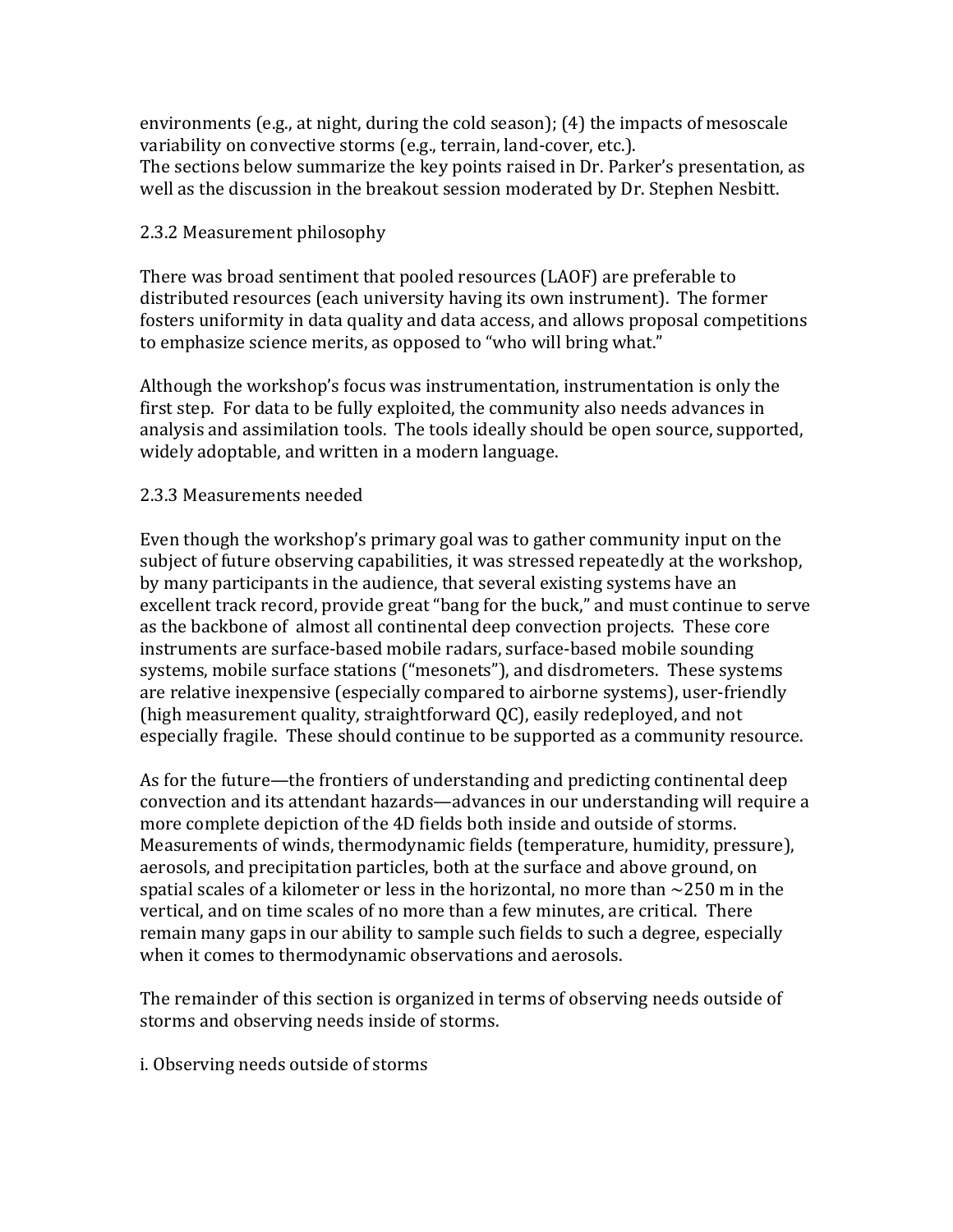We need to improve our ability to map the mesoscale lower troposphere outside of storms. Water vapor concentrations and heterogeneity has major impacts on convective predictability. Temperature fluctuations in near-ground lapse rates (linked to cloudiness, land cover, etc.) potentially influence storms in important ways, as do mesoscale (or even smaller scale) variations in the wind field owing to boundary-layer circulations, storm-induced wind perturbations, and other sources of heterogeneity. One challenge with observations that are limited to quasiinstantaneous, quasi-vertical columns (e.g., soundings, wind profilers) is that it is exceedingly difficult to separate the local state from the horizontal and temporal variability. 

Upsondes. Pros: Cheap; user-friendly; easily relocatable; proven technology. Cons: Many systems and operators are needed to map temporal and spatial variability; upsondes have a potentially large downstream drift.

Dropsondes. Pros: Produce profiles that are more nearly instantaneous vertical profiles than upsondes; can quickly cover a large footprint. Cons: Cost of flight hours; unable to drop over land except in limited circumstances.

Ground-based lidars/profilers/sounders/etc. Pros: Produce a true vertical column of observations, in many cases nearly instantaneously; capture continuous evolution. Cons: Shallow sampling depth (some cases); inoperable in precipitation; attenuation by cloud (some cases); thermodynamic profiles can be poorly constrained.

Airborne lidars. Pros: Instantaneous vertical column; can quickly cover a large footprint. Cons: Cost of flight hours; inoperability in precipitation; attenuation by cloud; thermodynamic profiles can be poorly constrained; no wind information. UAVs. Pros: Cheaper way for a single observing system to cover a somewhat large footprint. Cons: Unclear what kinds of vertical profiling payloads are possible; FAA restrictions.

One idea that emerged as a means to map the wind fields in the environments of convective storms is by way of inexpensive, low-power, single-chip receivers that could potentially be used to create a network of passive (parasitic) multi-static wind profiling radars. Another idea that emerged was small, lightweight (slow fallspeed), biodegrable probes that could be dropped by the 100s or 1000s by an aircraft. Such a system is known to be in development with at least one private-sector company. These observations could, in principle, yield the sort of thermodynamic mapping of the environment of convective storms that is needed (the wind field would be measured as well).

### ii. Observing needs within storms

The focus of the discussion of the observations needed within storms to advance our understanding of storms dealt with observations above the ground, particularly thermodynamic and microphysical observations. Reliable, above-ground, thermodynamic observations in convective storms have been conspicuously missing throughout the history of severe storms research. These missing observations, and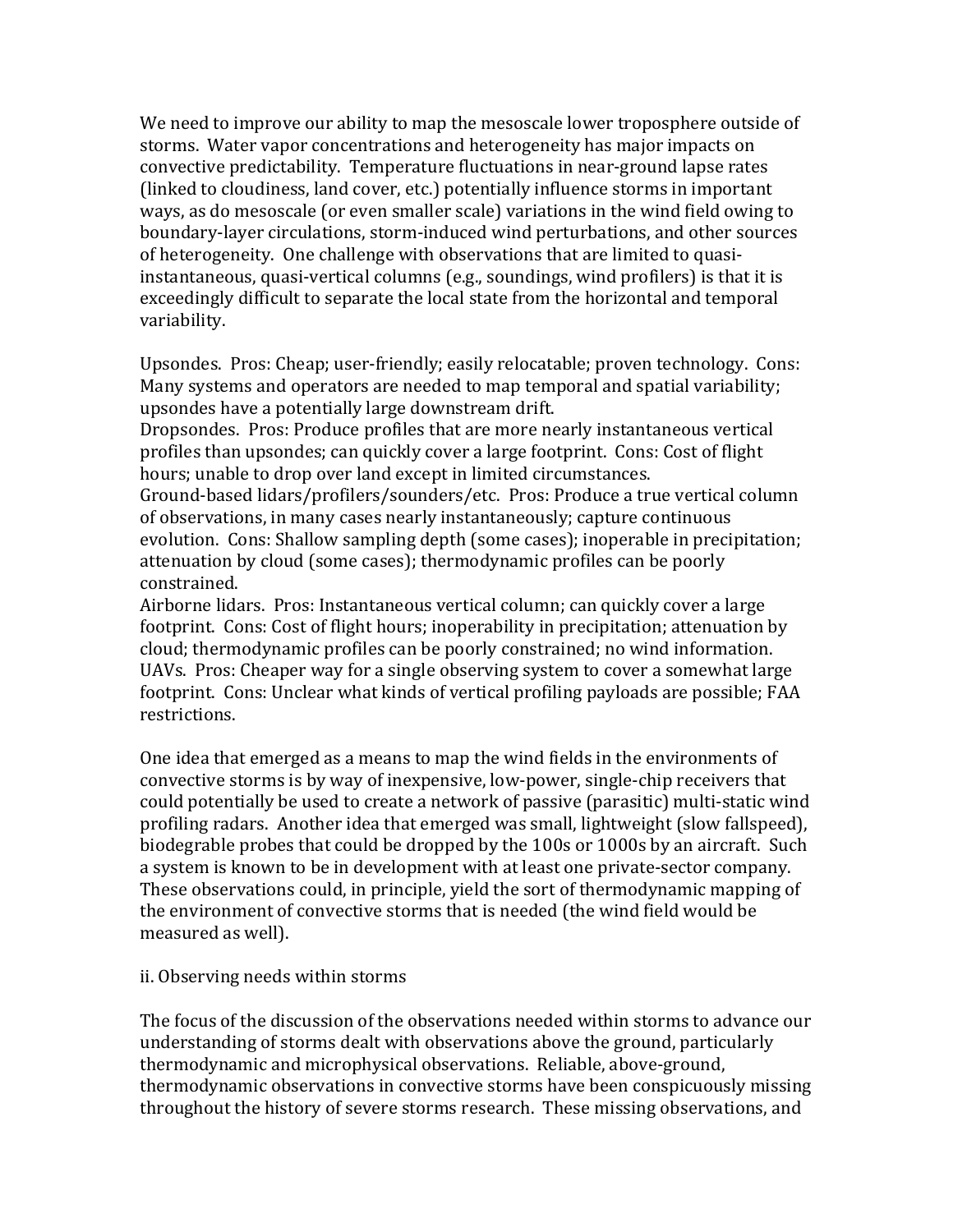the errors in the thermodynamic fields of simulated storms, are routinely cited as being among the most important hurdles to furthering our understanding of vorticity generation in supercell storms, as well as addressing many key aspects of mesoscale convective systems, such as their maintenance and production of damaging winds. Of greatest interest are observations within the cold pools of storms, where gradients are large and substantial amounts of vorticity can be generated. With respect to observing the microphysical properties of storms, many aerosol impacts on storm properties have been hypothesized, and considerable uncertainty also still surrounds the formation of large hail and other mixed-phase processes. Hydrometeor retrievals from polarimetric radar observations are in wide use, and microphysics parameterizations in numerical models continually become increasingly sophisticated; however, the community possesses a dearth of in situ microphysical observations in storms. Hydrometeor retrievals desperately need validation, as do the microphysics parameterizations in today's state-of-the-art cloud models.

Upsondes. Pros: Inexpensive; user-friendly; easily relocatable; proven technology. Cons: Highly erratic trajectories within storms; no aerosol or precipitation information.

Dropsondes. Pros: Produce profiles that are more nearly instantaneous vertical profiles than upsondes; can quickly cover a large footprint. Cons: Cost of flight hours; unable to drop over land except in limited circumstances.

Radars (fixed, truck-borne, airborne). Pros: Three-dimensional depictions from one sensor; somewhat easily relocatable. Cons: Wind and bulk precipitation information only; assumptions needed for dual-Doppler; short wavelengths lead to attenuation and issues with hydrometeor retrievals (in the case of polarimetric radars).

Airborne in-situ sensors. Pros: Perform horizontal transects: characterize aerosols/precipitation. Cons: Cost of flight hours; information only along flight track

UAVs. Pros: Perform horizontal transects more cheaply than manned aircraft and closer to the ground. Cons: Unclear what kinds of payloads are possible; FAA restrictions (in addition to being limited to certain geographical locations, there also are somewhat restrictive ceiling limitations and a visual contact requirement); information only along flight track; may not be able to sample the most scientifically interesting parts of severe storms owing to large hail, low visibility, severe turbulence and downdrafts, and requirement that visual contact be maintained. Lidars/profilers/sounders/etc. Pros: True vertical column, in many cases nearly instantaneously. Cons: Inoperability in precipitation, fragility of sensors often precludes operation in severe storms.

Concerning radars, dish-scanning radars in traditional scan strategies provide limited detail on fine-scale processes. The update times exceed the timescale on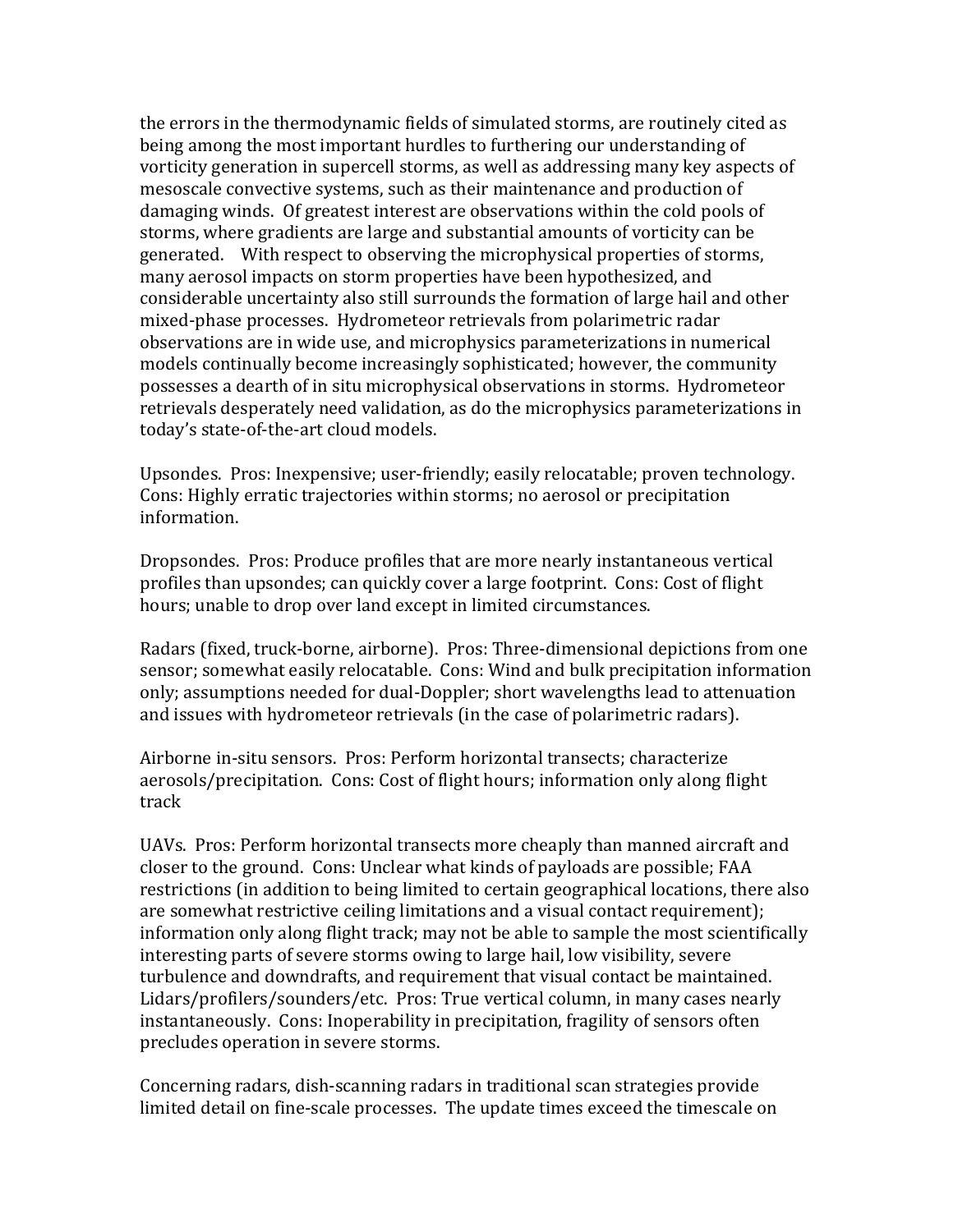which many fine-scale convective features evolve. Reconstructed RHIs and dual-Doppler syntheses smear cores and do not resolve turbulent and microphysical processes. RHIs are more detailed, but only in a single slice. Improvements in, and increasing availability of, phased-array/imaging radars will greatly improve our ability to observe rapid evolution in convective storms, as well as compute more accurate trajectories from dual/multi-Doppler wind syntheses.

One not-yet-in-existence observing system in which workshop attendees exhibited a recurring interest was a swarm of 100s or 1000s of small, lightweight (slow fallspeed), biodegrable probes that could be dropped from a manned or unmanned aircraft, or perhaps even a large balloon. These observations could, in principle, yield the sort of thermodynamic mapping of the environment of convective storms that is needed (the wind field would be measured as well). There was interest in exploring other "drifter" capabilities as well. In summary, there is a considerable interest in pushing the development of technologies that can map the 4D thermodynamic fields within storms via in-situ methods, given the limitations of remote sensing within storms (e.g., attenuation by cloud and/or precipitation, slow updates/insufficient resolution in time). An airborne profiling instrument that works within clouds/precipitation would be transformative.

## *References*

Ding, R., J. Li, K.-H. Seo, 2010: Predictability of the Madden-Julian oscillation estimated using observational data. Mon. Wea. Rev., 138, 1004-1013.

Inoue, K., and L. Back, 2015: Column-integrated moist static energy budget analysis on various time scales during TOGA COARE. J. Atmos. Sci., 72, 1856-1871.

Jiang, X. and Co-Authors, 2015: Vertical structure and physical processes of the Madden-Julian oscillation: Exploring key model physics in climate simulations. J. Geophys. Res., 120, 4718-4748.

Majda, A. J., and S. N. Stechmann, 2009: A simple dynamical model with features of convective momentum transport. J. Atmos. Sci., 66, 373-392.

Matejka, T., and R. C. Srivastava, 1991: An improved version of the extended velocity-azimuth display analysis of single-Doppler radar data. J. Ocean. Atmos. Tech., 8, 453-466.

Masunaga, H., and T. S. L'Ecuver, 2014: A mechanism of tropical convection inferred from observed variability in the moist static energy budget. J. Atmos. Sci., 71, 3747-3766.

Muller, C., and S. Bony, 2015: What favors convective aggregation and why? Geophys. Res. Letters, 42, 5626-5634.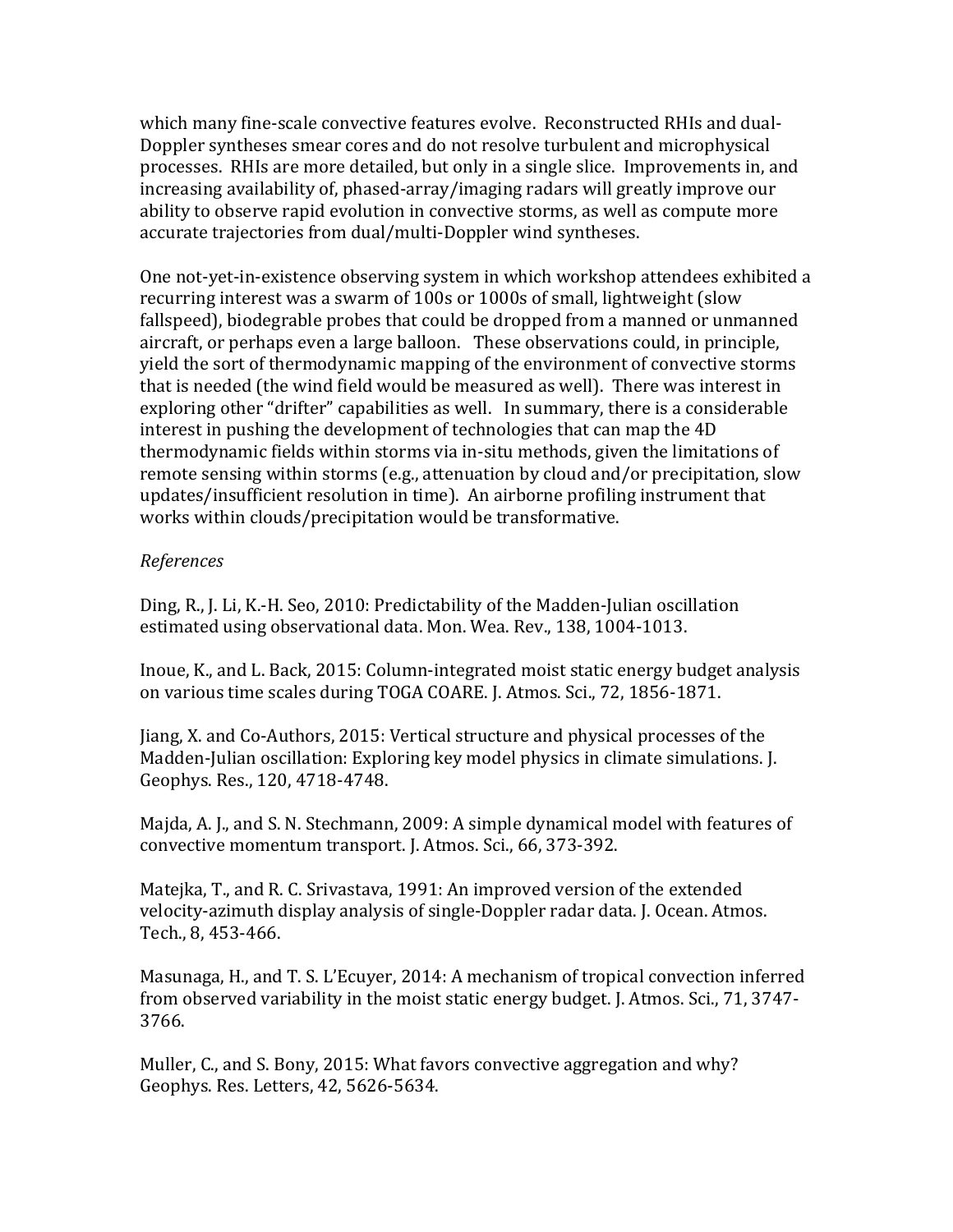Muller, C. J., and I. M. Held, 2012: Detailed investigation of the self-aggregation of convection in cloud-resolving simulations. J. Atmos. Sci., 69, 2551-2565.

Ooyama, K., 1982: Conceptual evolution of the theory and modeling of the tropical cyclone. J. Meteor. Soc. Japan, 60, 369-379.

Raymond, D. J., Z. Fuchs, S. Gjorgjievska, and S. L. Sessions, 2015: Balanced dynamics and convection in the tropical troposphere. J. Adv. Model. Earth Syst., 7, doi:10.1002/2015MS000467.

Sessions, S. L., S. Sentic, and M. J. Herman, 2016: The role of radiation in organizing convection in weak temperature gradient simulations. J. Adv. Model. Earth Syst., 8, doi:10.1002/2015MS000587.

Wing, A. A., and K. A. Emanuel, 2013: Physical mechanisms controlling selfaggregation of convection in idealized numerical modeling simulations. I. Adv. Model. Earth Syst., 5, doi:10.1002/2013MS000269.

Xu, K.-M., A. Arakawa, and S. K. Krueger, 1992: The macroscopic behavior of cumulus ensembles simulated by a cumulus ensemble model. J. Atmos. Sci., 49, 2402-2420.

# **3. Free Tropospheric Flows and Turbulence**

# *3.1 Terrain-Driven Flows and Turbulence*

## 3.1.1 Background

Stratified airflow that passes over a topographic barrier generates atmospheric gravity waves or mountain waves and turbulence (e.g., Doyle et al. 2016) and has a profound influence on the atmosphere on a variety of spatial and temporal scales. These impacts range from turbulence scales, associated with downslope windstorms, rotors, internal hydraulic jumps, mountain wave overturning or breaking, to the aggregate effects of mountain wave drag and vertical flux of horizontal momentum, which contributes to the momentum balance of the atmospheric general circulation and climate [see reviews by Smith (1989), Fritts and Alexander (2003), and Durran (1990). Vertically propagating mountain waves often increase in amplitude with height because of decreasing air density and/or environmental conditions such as reverse (or negative) vertical wind shear layers, leading to wave steepening, overturning, and subsequent turbulent breakdown. Mountain waves may overturn and break as they approach a critical level, i.e. a level at which the wave phase speed is equivalent to the wind component projected along the horizontal wave vector. An increase in the atmospheric stability, such as across the tropopause, can reduce the vertical wavelength and increase the potential for wave breaking and turbulence. Wave breaking characterized by overturning of isentropic surfaces often involves nonlinear interactions and buoyant exchanges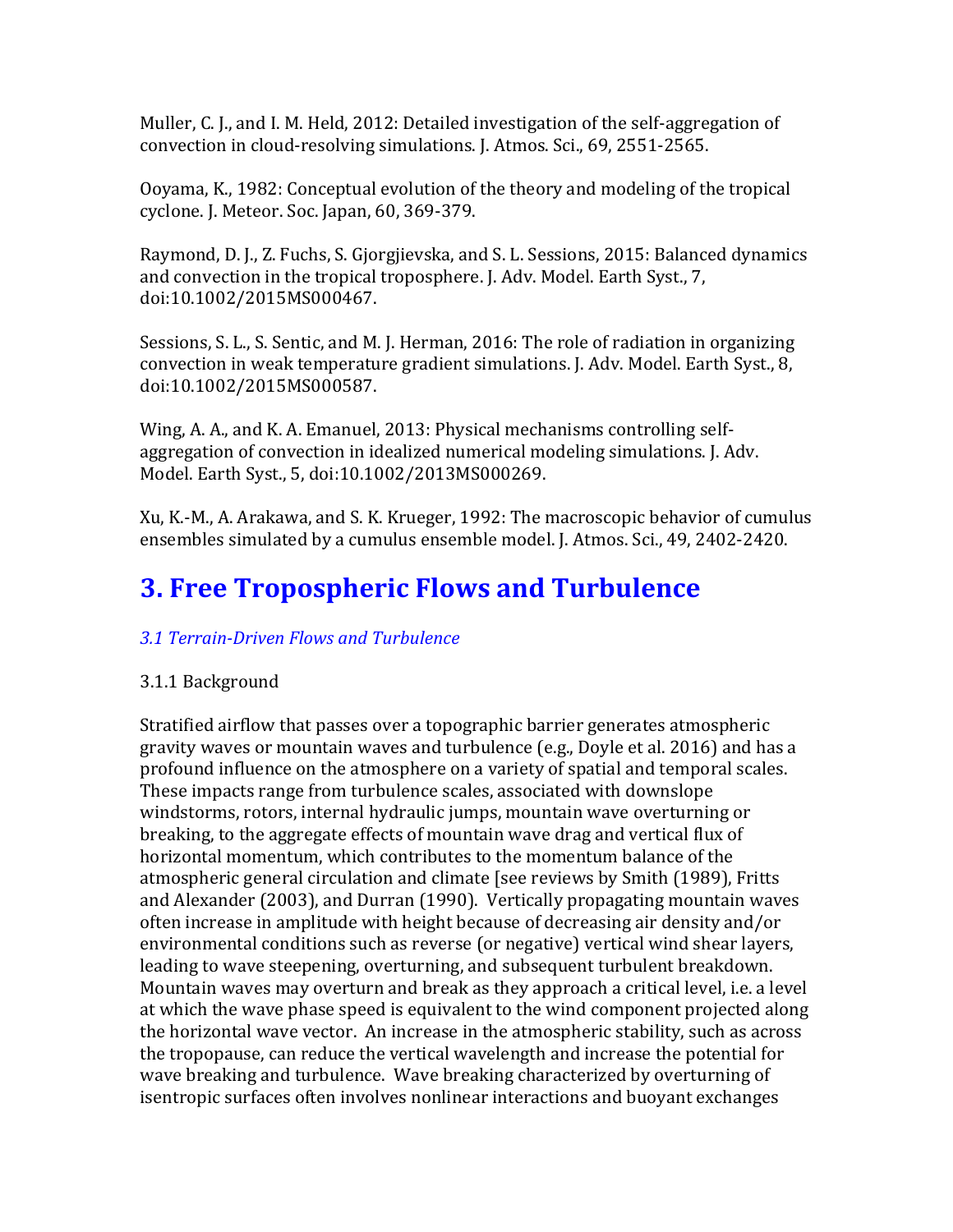that occur in the transition to turbulence. The lee side of prominent terrain barriers are well-known for highly turbulent topographically-forced phenomena such as downslope windstorms, trapped lee waves, and rotors. Severe downslope winds, occasionally in excess of 50 m s-1 near the surface, may decelerate rapidly in the lee and give way to an unsteady return flow back toward the mountain crest that is the lower branch of a highly turbulent and intense horizontal circulation, referred to as a rotor.

# 3.1.2 Observing and Research Challenges and Frontiers

An improved understanding and modeling of mountain waves, winds, breaking are needed, particularly bridging the gap between theory and the real world. The theory builds on simple flows and simple terrain with simple boundary layers, and only a basic consideration of turbulence. Model parameterizations for gravity wave drag are known to be deficient and highly tuned, and observationally based advancements are needed. Specific observing and research challenges and frontiers include:

- Turbulent flow over relatively low terrain and hills; the key challenges include i) complex terrain, ii) boundary layer complexities arising from varying land surface characteristics, and iii) upstream flow sensitivity
- The role of turbulence and upwind PBL stability and depth on: i) wave launching, ii) lee waves (Smith et al. 2007; Jiang and Doyle 2008)
- $\bullet$  The influence of varying land surface characteristics and the diurnal cycle on gravity wave launching
- $\bullet$  The characterization of low-level turbulence in rotors and wave breaking (Doyle and Durran 2002; Grubišić et al. 2008; Strauss et al. 2015)
- The dynamical continuum of wave response from highly-turbulent internal hydraulic jumps and wave breaking, rotors, to more laminar lee waves (Armi and Meyer  $2011$ ; Durran 1986; Strauss et al.  $2016$ )
- The turbulent characteristics of sub-rotor scale eddies (Doyle et al. 2009; Strauss et al. 2016)
- The nature of turbulent flow in downslope windstorms and within the "shooting" flow (Strauss et al. 2016)
- Topographically generated wind flow and turbulence around islands and coastal promontories under a range of surface fluxes and stabilities (Pullen et al. 2011)
- Gravity wave breaking, both in the troposphere and at higher altitudes, and its impact on mixing of chemical constituents and water vapor (Heller et al. 2017)
- Gravity wave momentum flux and energy flux diagnostics including under temporally varying environmental conditions (Smith et al. 2016; Chen et al. 2005)
- Observations of upper-atmosphere (mesosphere-lower thermosphere) wave  $breaking (Smith et al. 2012)$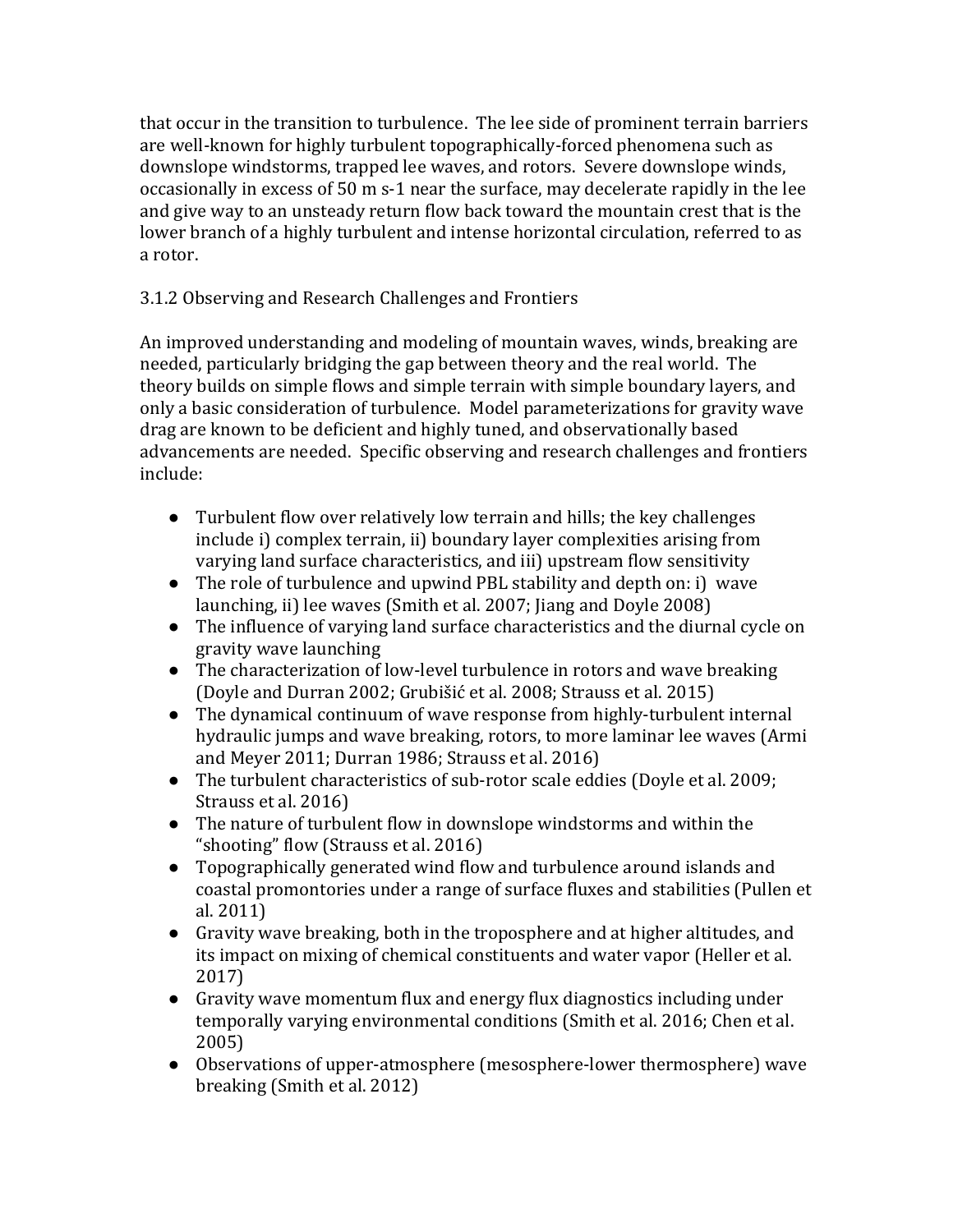- Turbulence generated by terrain-induced blocking and microphysical processes (Rotunno and Houze 2007; Seity 2003)
- Mechanical convection over small scale terrain, and generation of clear air turbulence (Smith et al. 2012)

## 3.1.3 Discussion

One question asked following the plenary presentation by James Doyle concerned the trade-off between finer-scale measurements and higher absolute accuracy. The speaker favored higher spatial resolution. Another concerned the impact of moisture in cross-mountain flow on the intensity of downslope windstorms. The speaker agreed that the intensity is very sensitive to moisture. The upwind latent heating profile can determine whether or not a downslope windstorm develops an which type it is.

The breakout session focused on instrumentation capabilities needed to address these challenges. Instrumentation and capabilities discussed for the study of coupling of waves and boundary layer flows included ceilometers, wind profiler networks, and temperature and moisture profilers. It is desirable to characterize upstream conditions, as well as conditions over and downwind of complex terrain.

For characterizing low-level turbulence in regions with rotors and low-level wave breaking the following were discussed: airborne laser motion systems (LAMS) such as those currently under development at the NCAR Earth Observing Laboratory, surface–based profilers with a resolution of 25 m able to complete new profiles at 2 min intervals, a high-density network of surface-based instrumented towers, aircraft able to withstand severe turbulence, Doppler lidars, narrow-beam highresolution radars, and rapid-scanning (phased-array) radars. Measurements are needed both in clear conditions, and in conditions with a mix of clouds and clear air. Most suitable instruments are experimental, and placing them at the right location is challenging. Also desirable are continuous measurements for extended periods of time to sample a range of conditions.

For studying mountain waves and free tropospheric fluxes associated with mountain waves a key question is the temporal variability of the fluxes and the impact of wave breaking on them. Airborne momentum and heat flux measurements are required. Specially designed up- and downsondes, and constantlevel balloon packages possibly including fast temperature sensors, accelerometers, and/or optical turbulence sensors, were also proposed.

Gravity-wave drag parameterizations can possibly be improved using a combination of focused field programs over major mountain ranges and global satellite remotesensing observations.

The final topic of the breakout session was the influence of orographic turbulence near the surface or in the free troposphere on precipitation. Observational needs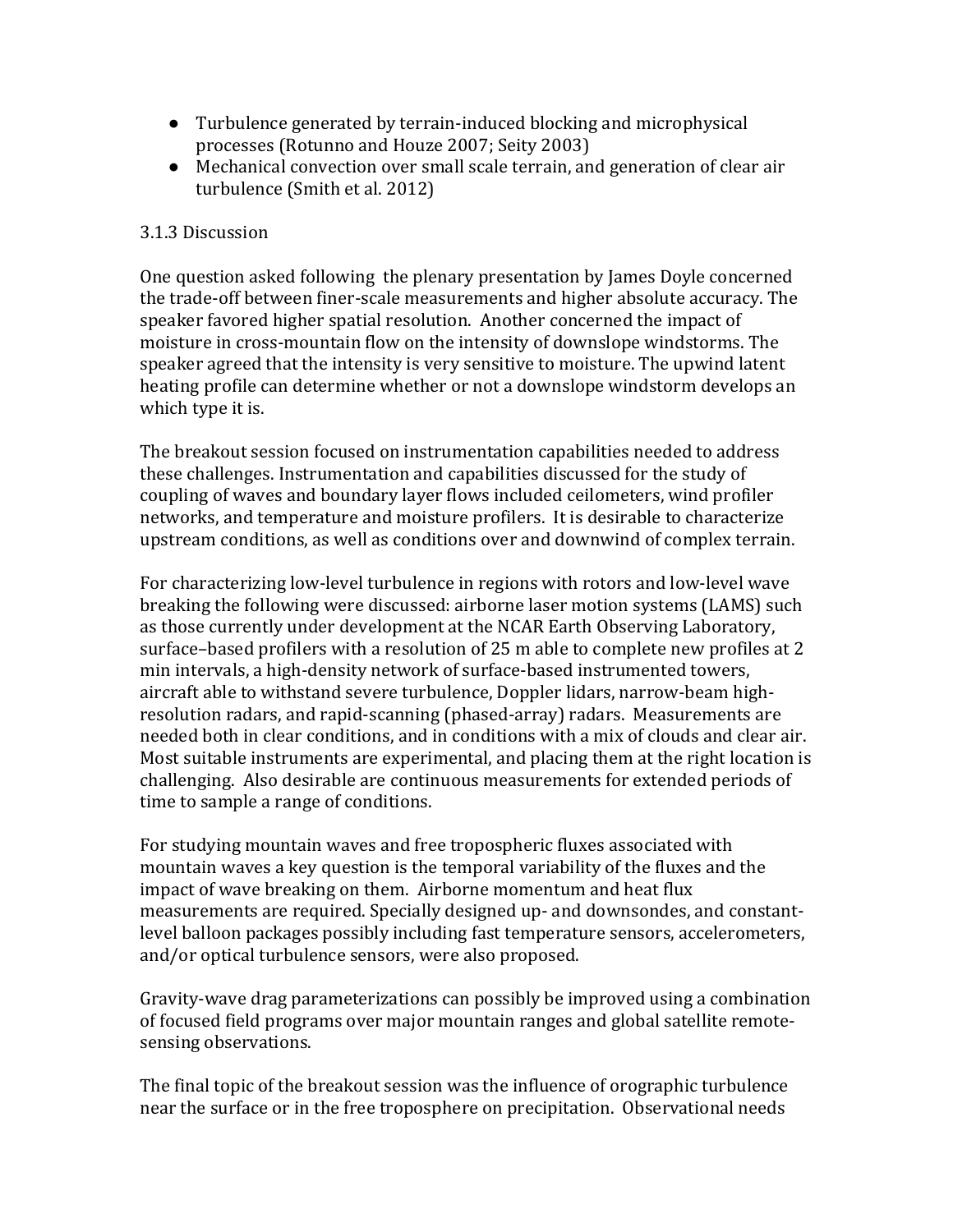include detailed microphysical observations at the surface combined with airborne in situ and profiling mm-wave radar measurements along with scanning groundbased radars covering the entire weather system from upstream, over the barrier, to downstream. Improved remote sensing of precipitation near the mountain top needs particular attention. It is difficult to get accurate in situ observations there. The role of complex terrain and gravity waves in initiating deep convection also needs study.

3.1.4 References

Armi, L., and G. J. Mayr, 2011: The descending stratified flow and internal hydraulic jump in the lee of the Sierras. J. Appl. Meteor. Climatol., 50, 1995–2011, doi:10.1175/JAMC-D-10-05005.1.

Chen, C.-C., D. R. Durran, and G. J. Hakim, 2005: Mountain-wave momentum flux in an evolving synoptic-scale flow. J. Atmos. Sci., 62, 3213-3231, doi:10.1175/JAS3543.1.

Doyle, J.D., Q. Jiang, P. Alex Reinecke, 2016: Numerical Modeling and Predictability of Mountain Wave-Induced Turbulence and Rotors. Aviation Turbulence: Processes, Measurement, Prediction, Springer, R. Sharman and T.P. Lane (eds.), 357-384.

Doyle, J.D., and D.R. Durran, 2002. The Dynamics of Mountain-Wave Induced Rotors. J. Atmos. Sci., 59, 186-201.

Doyle, J.D., V. Grubišić, W.O.J. Brown, S.F.J. De Wekker, A. Dörnbrack, Q. Jiang, S.D. Mayor, M. Weissmann, 2009: Observations and numerical simulations of subrotor vortices during T-REX. J. Atmos. Sci., 66, 1229-1249.

Durran, D.R.: Another look at downslope windstorms, 1986: Part I: The development of ana-logs to supercritical flow in an infinitely deep, continuously stratified fluid. J. Atmos. Sci. 43, 2527-2543.

Durran, D. R., 1990: Mountain waves and downslope winds. Atmospheric Process over Complex Terrain. AMS Monograph, 23, 59-81.

Fritts, D.C., and Alexander, M.J., 2003: Gravity wave dynamics and effects in the middle atmosphere. Rev. Geophys. 41(1), 1003. doi:10.1029/2001RG000106.

Grubišić, V., J.D. Doyle, J. Kuettner, S. Mobbs, R.B. Smith, C.D. Whiteman, R. Dirks, S. Czyzyk, S.A. Cohn, S. Vosper, M. Weissman, S. Haimov, S. De Wekker, L. Pan, F.K. Chow, 2008: The Terrain-Induced Rotor Experiment: An overview of the field campaign and some highlights of special observations. Bull. Amer. Meteor. Soc., 89, 1513-1533.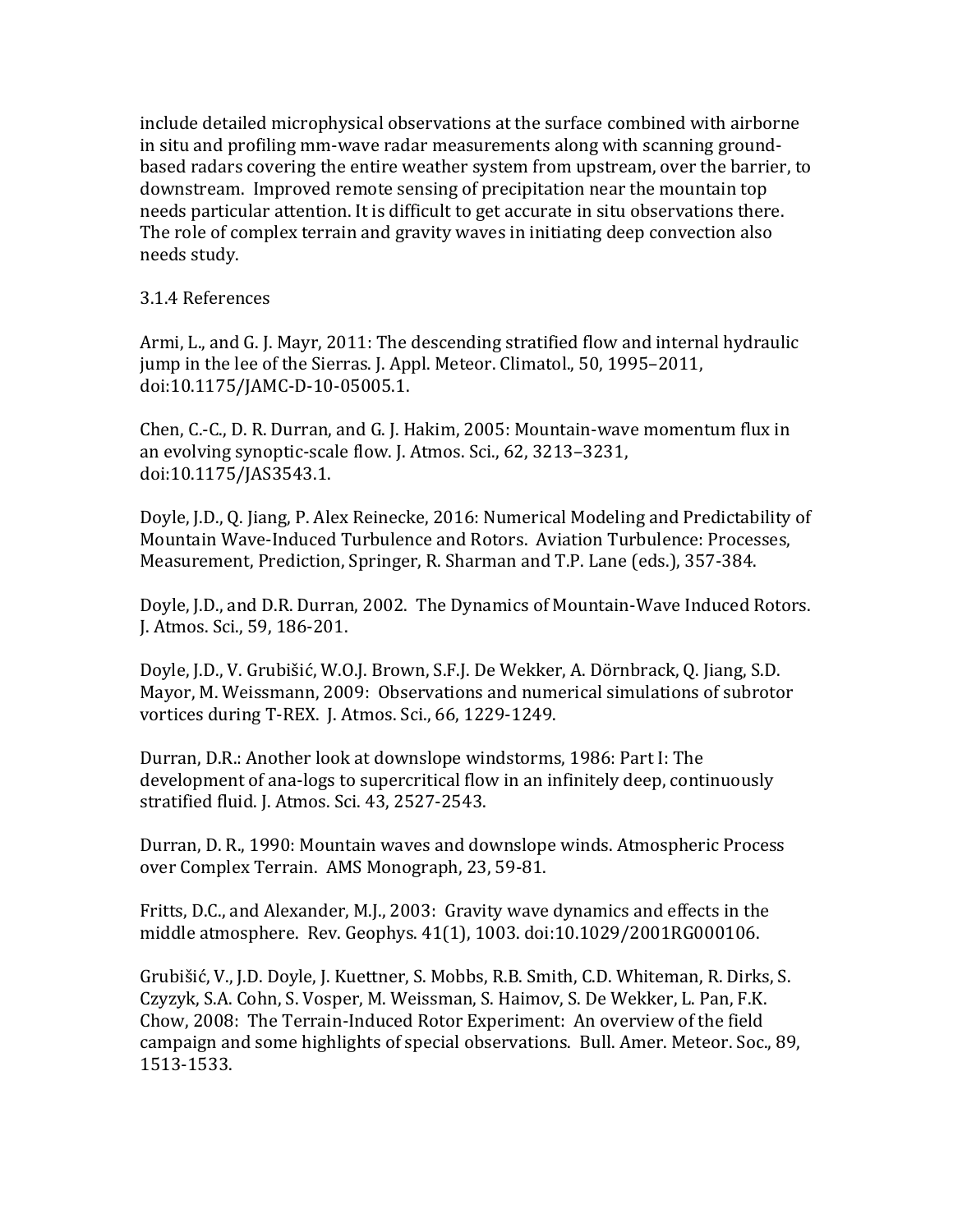Heller, R., C. Voigt, S. Beaton, A. Dörnbrack, S. Kaufmann, H. Schlager, J. Wagner, K. Young, M. Rapp, 2017. Mountain waves modulate the water vapor distribution in the UTLS. Atmos. Chem. Phys. Discuss., doi:10.5194/acp-2017-334.

Jiang, Q., and J.D. Doyle, 2008: Impact of the atmosphere boundary layer on mountain waves. J. Atmos. Sci., 65, 592-608.

Pullen, J., A.L. Gordon, J. Sprintall, C. Lee, J.D. Doyle, P. May, 2011: Winds, eddies and flow through straits. Oceanography, 24, 112-121.

Rotunno, R. and Houze, R. A., 2007: Lessons on orographic precipitation from the Mesoscale Alpine Programme. O.J.R. Meteorol. Soc., 133: 811-830. doi:10.1002/qj.67

Seity, Y., S. Soula, P. Tabary, and G. Scialom (2003). The convective storm system during IOP 2a of MAP: Cloud-to-ground lightning flash production in relation to dynamics and microphysics, Q. J. R. Meteorol. Soc., 129, 523-542, doi:10.1256/qj.02.03.

Smith, R.B., J.D. Doyle, Q. Jiang, S.A. Smith, 2007: Alpine wave breaking: Lessons learned from MAP regarding mountain wave generation and breaking. Q. J. Roy. Meteor. Soc., 133, 917-936. DOI: 10.1002/qj.103.

Smith RB, Nugent A, Minder J, Kirshbaum DJ, Warren R, Lareau N, Palany P, James A, French J. 2012. Orographic precipitation in the tropics: The Dominica experiment. Bull. Am. Meteorol. Soc. 93: 1567–1579.

Smith, R.B, A.D. Nugent, C.G. Kruse, D.C. Fritts, J.D. Doyle, S.D Eckermann, M.J. Taylor, A. Dörnbrack, M. Uddstrom, W. Cooper, P. Romashkin, J. Jensen, S. Beaton, 2016: Stratospheric gravity wave fluxes and scales during DEEPWAVE. J. Atmos. Sci., 73, 2851-2869. 

Smith, R.B.: Hydrostatic flow over mountains, 1989. Adv. Geophys. 31, Academic Press, New York, 1-41.

Strauss, L., Serafin, S., Haimov, S. and Grubišić, V. (2015), Turbulence in breaking mountain waves and atmospheric rotors estimated from airborne in situ and Doppler radar measurements. Q.J.R. Meteorol. Soc., 141: 3207-3225. doi:10.1002/qj.2604.

Strauss, L., S. Serafin, and V. Grubišić, 2016: Atmospheric rotors and severe turbulence in a long deep valley. J. Atmos. Sci.,  $73$ ,  $1481-1506$ , doi:10.1175/JAS-D-15-0192.1.

*3.2 Turbulence in Clouds and Precipitation*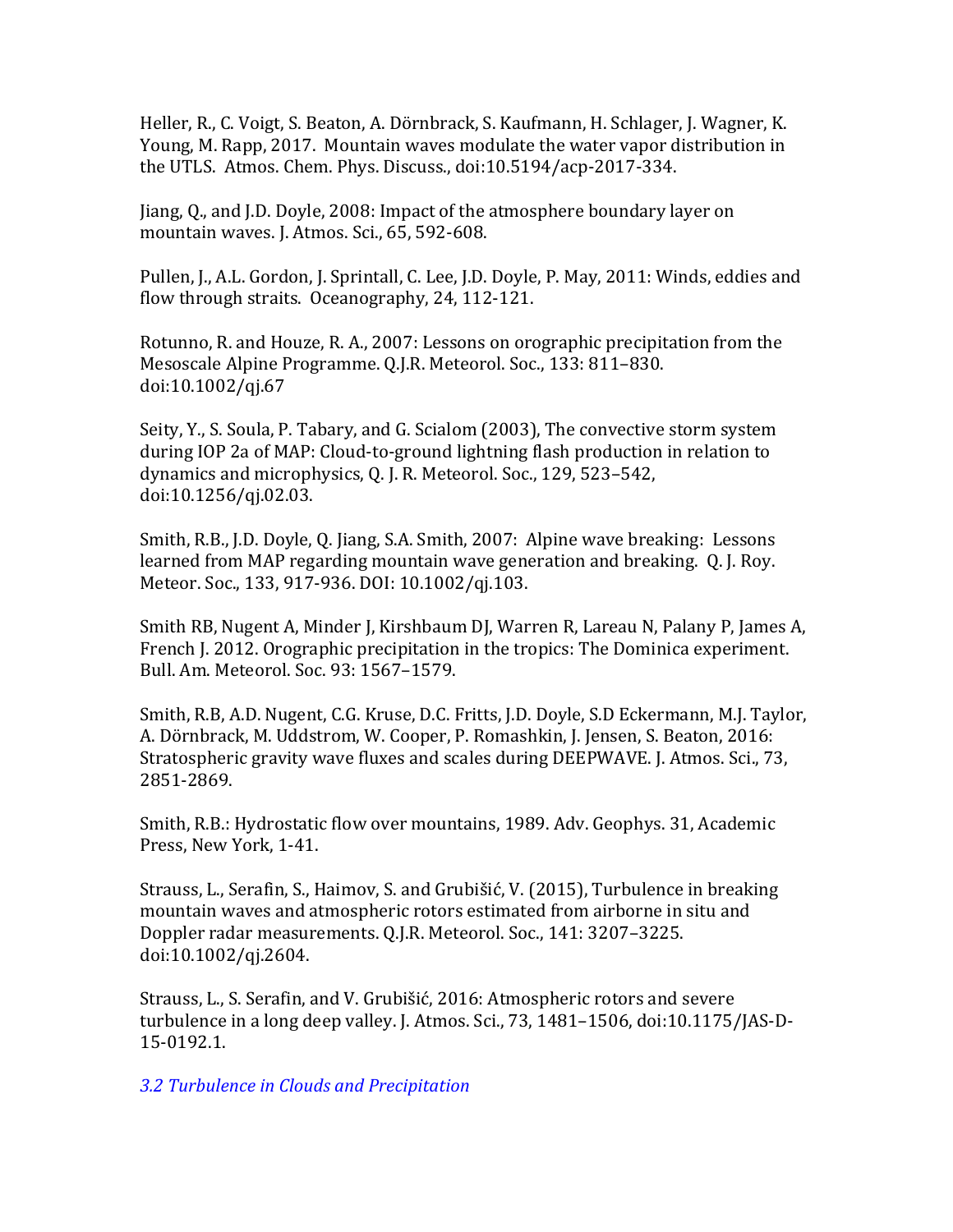### 3.2.1 Background

Turbulence plays a critical role in the formation, lifetime and dissipation of cloud systems. In warm clouds, the influence of turbulence on cloud microphysics and mixing with the environment has been explored for decades (Baker et al., 1984; Blyth, 1993; Shaw 2003, Kumar et al., 2013). The turbulence-driven broadening of the droplet spectrum and warm-rain initiation is one of these topics and several mechanisms have been proposed for explaining the large tail in the droplet size distribution (e.g., Cooper, 1989, Pinsky et al., 2013, Korolev et al., 2013). Recent findings from high resolution observations suggest that turbulence can generate large supersaturation variability and subsequently affect the width and the size of particle size distributions and lead to precipitation formation (Seibert and Shaw, 2017, Chandrakar et al., 2016). High spatial resolution microphysical and turbulence measurements combined with information on the cloud lifetime stage are required to extend our understanding. Similar observations are indispensable to address the influence of turbulence on particle collision/coalescence (e.g., Khain et al., 2007). Turbulence may enhance collision frequencies in areas of enhanced concentration of particles, and enhance coalescence through the hydrodynamic interaction and the transport mechanism (e.g., Pinsky et al., 2008).

Entrainment and detrainment processes greatly control the growth, evolution and decay of cumuli of all depths, ranging from shallow Cu to cumulonimbus clouds, and also of stratocumulus, including the Sc clouds commonly found in upper boundary layer over subtropical oceans with relatively low SST. Despite its importance, the question whether entrainment occurs through the cloud top via penetrative downdrafts (e.g., Squires 1958, Paluch 1979) or along the cloud edges (Heus et al., 2008) remains a topic of scientific debate. These two mechanisms can be active in clouds at the same time, although their relative importance depends on the cloud lifetime stage. Cloud-top entrainment is mainly supported by mixing diagram analysis (Paluch 1979). However, a few studies (Taylor and Baker 1991 and Siebesma 1998) have cast doubt on the validity of the Paluch analysis. Without the knowledge of where entrainment occurs or how much environmental air is involved in the process, a proper understanding of shallow cumulus clouds cannot be achieved (Blyth et al. 1988). The presence of a subsiding shell around the cumulus edges (Heus and Jonker 2008; Wang et al. 2009) and the presence of vortex-ring circulations in towering cumulus clouds (Blyth et al., 2005; Damiani et al., 2006, Damiani and Vali, 2007) has implications for the microphysical composition of clouds via entrainment and recirculation of hydrometeors because of the toroidal flow. 

In mixed-phased clouds the coexistence of supercooled liquid and ice crystals is thermodynamically unstable (Korolev, 2007; Morrison et al., 2012; Field et al., 2014). Turbulence generated by cloud top radiative cooling in mixed-phase boundary-layer clouds is responsible for maintain a well-mixed boundary layer, maintain the vertical transport of water vapor and generates supersaturation with respect to liquid, thus sustaining the liquid water. In deeper stratiform cloud tops,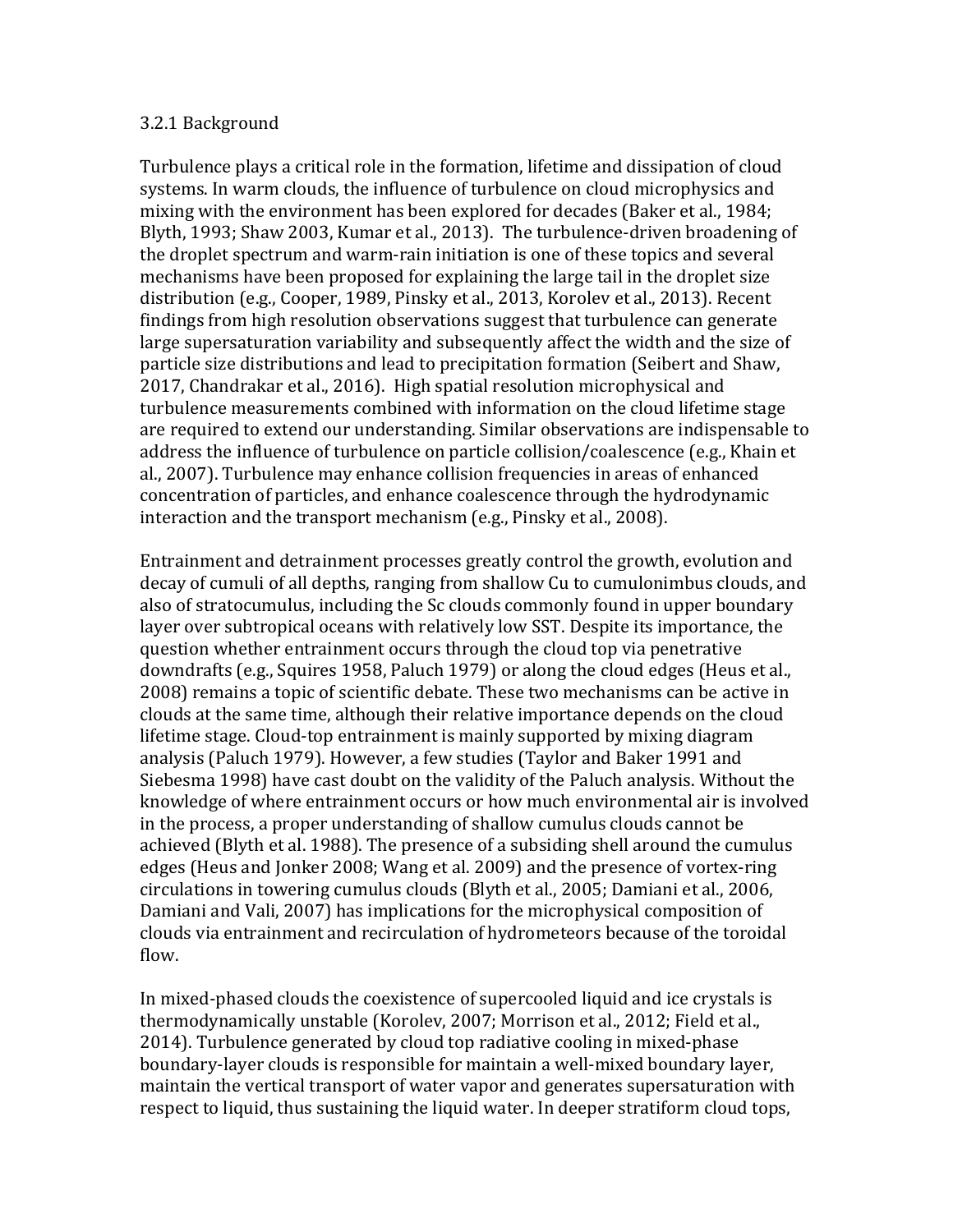radiative cooling may result in rather small  $[O(1 \text{ km})]$  buoyantly driven circulations, so-called generating cells, since the strong updrafts may result in sufficient supersaturations to initiate ice crystals (Plummer et al. 2014; Rauber et al. 2015; Keeler et al. 2016a,b; Keeler et al. 2017). These generating cells may explain variations in ice/snow particle concentrations and liquid water content lower down in the cloud, as well as precipitation intensity on the ground. In the upper troposphere, turbulence and gravity waves activity determines the temperature and cooling rates, thus, affects cirrus macrophysical and microphysical properties (Kärcher and Ström, 2003; Comstock et al., 2008).

## 3.2.2 Observing and Research Challenges and Frontiers

Further understanding of interactions between turbulence, clouds and precipitation require very high range resolution measurements  $(2 - 5)$  m from active remote sensors (narrow-beam mm-wavelength radars, Doppler lidars) and high-frequency in-situ measurements from airborne platforms (e.g. 10 Hz or  $\sim$  10 m for an aircraft travelling at  $100 \text{ m/s}$ ). A combination of airborne in situ microphysics, thermodynamics, and winds, along with airborne profiling radar/lidar observations is needed. Radiosonde data and surface-based remote observations with profilers, scanning radars, and passive radiometers/interferometers also are needed for studies of these clouds.

## 3.2.3 Discussion

Discussion in the breakout session included the need for aerosol measurements within and above the cloud layer, precision humidity observations covering the range from sub-saturation to 40% ice supersaturation, high-resolution 3-D wind measurements (both in situ and remote, e.g. the Laser Air Motion System being developed at NCAR), and detailed cloud microphysical observations, including the distribution of spacings between droplets and ice crystals and the distinction between liquid and ice. The discussion also addressed the need to link remotely sensed velocity data (turbulence and small-scale circulations at a resolution [O(10 m)]) to cloud processes such as spectral broadening, collision-coalescence, accretion, and aggregation.

Although the speaker (Pavlos Kollias) only briefly mentioned Arctic clouds in his presentation, there was an extensive discussion of such clouds in the breakout session, because cloud top cooling and buoyantly-driven turbulence may be important in the maintenance of these mixed-phase clouds. This cloud type is important to understanding polar climate, but there are many poorly understood aspects of the processes determining their optical thickness and longevity. The needs for remote and in situ air motion, cloud microphysical, and aerosol observations of these clouds were discussed.

The main focus in Kollias's presentation was on warm boundary-layer clouds and on turbulence and circulations from the cloud-scale to the micro-scale. He emphasized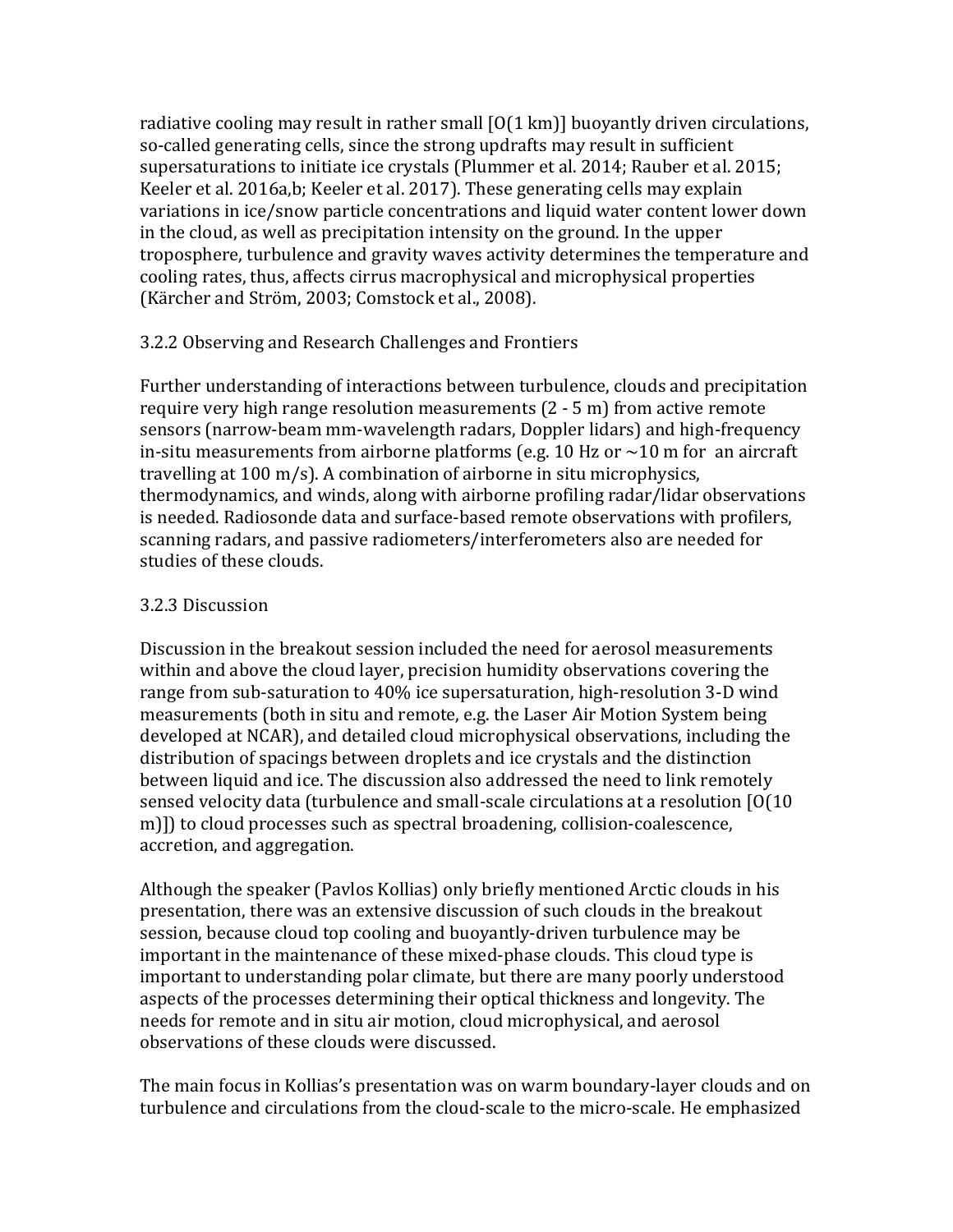the need for high-resolution kinematic and cloud observations near the cloud/clearair interface. Small-scale entrainment across this interface is an important determinant of cloud evolution (e.g., Gerber et al. 2008) Boundary layer cloud circulations transport heat and moisture through the boundary layer and also influence regional radiative flux divergence profiles.

Not covered by Kollias, but discussed in the breakout session, is the influence of cloud turbulence on electric charge separation in storms and the lightning that can result. Charge separation is thought to occur during collisions between ice hydrometeors. Turbulence may be a key factor in understanding the conditions that lead high collision rates and electrification.

The key overall observational challenges summarized by Kollias include improved ability to sample the cloudy-clear air interface at high  $([O(10 \text{ m})]$  or better) resolution, using narrow-beam Doppler lidar and radars and high-frequency microphysical and thermodynamic probes, coordination between slow-moving airborne platforms and ground-based observations, the need for 3-D turbulence measurements, and improved observations of aerosol properties from the surface to the cloud layer. Additional challenges discussed in the breakout session include the highly variable and intermittent nature of turbulence in otherwise stratified flow, the need for in-cloud turbulent flux estimation, the need to resolve finer scales of turbulence, and physical and legal limitations on minimum flight levels and in-cloud flight operations for manned and unmanned platforms.

## *References*

Baker M.B., Breidenthal R.E., Choularton T.W., Latham J.: The effects of turbulent mixing in clouds. J. Atmos. Sci. 41, 299-304 (1984)

Blyth, A. M., W. A. Cooper, and J. B. Jensen, 1988: A study of the source of entrained air in Montana cumuli. J. Atmos. Sci., 45, 3944- 3964.

Blyth A.M.: Entrainment in cumulus clouds. J. Appl. Meteorol. 32, 626-640 (1993)

Blyth, A. M., S. G. Lasher-Trapp, and W. A. Cooper, 2005: A study of thermals in cumulus clouds. Quart. J. Roy. Meteor. Soc., 131, 1171-1190

Chandrakar, K. K., W. Cantrell, K. Chang, D. Ciochetto, D. Niedermeier, M. Ovchinnikov, R. A. Shaw, and F. Yang (2016): Aerosol indirect effect from turbulence-induced broadening of cloud-droplet size distributions PNAS 113: 14243-14248.

Comstock, J. M., R.-F. Lin, D. O'C. Starr, and P. Yang (2008), Understanding ice supersaturation, particle growth, and number concentration in cirrus clouds, J. Geophys. Res., 113, D23211, doi:10.1029/2008JD010332.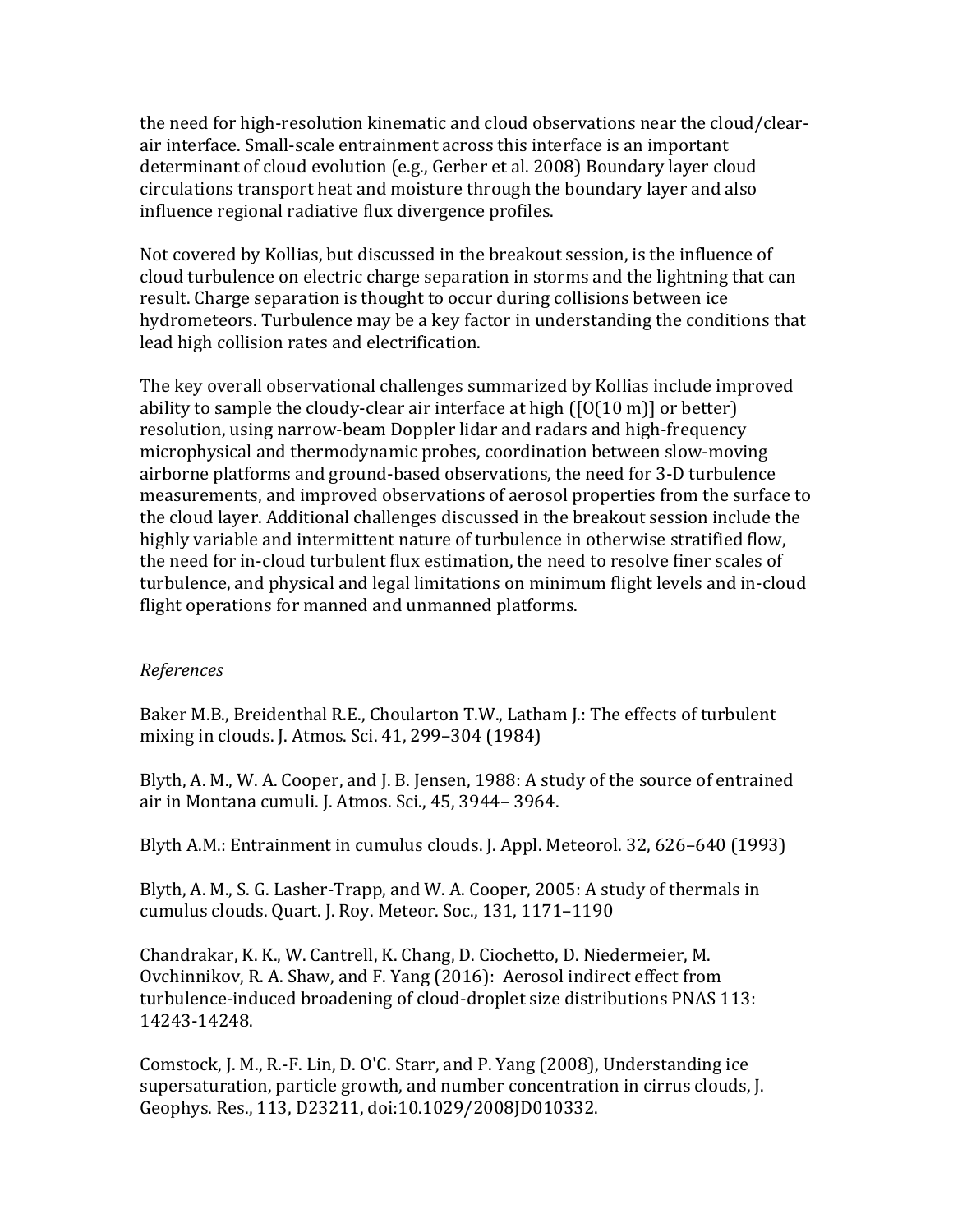Cooper WA (1989) Effects of variable droplet growth histories on droplet size distributions. Part I: Theory. J Atmos Sci 46(10):1301-1311

Damiani, R., G. Vali, 2007: Evidence for Tilted Toroidal Circulations in Cumulus. J. Atmos. Sci., 64, 2045-2060.

Damiani, R., G. Vali, and S. Haimov, 2006: The structure of thermals in cumulus from airborne dual-Doppler radar observations. J. Atmos. Sci., 63, 1432–1450.

Field, P. R., Hill, A. A., Furtado, K. and Korolev, A. (2014), Mixed-phase clouds in a turbulent environment. Part 2: Analytic treatment. Q.J.R. Meteorol. Soc., 140: 870-880. doi:10.1002/qj.2175

Gerber, H. E., G. M. Frick, J. B. Jensen, and J. G. Hudson, 2008: Entrainment, mixing, and microphysics in trade-wind cumulus. J. Met. Soc. Jap., 86A, 87-106.

Heus, T., and H. J. J. Jonker, 2008: Subsiding shells around shallow cumulus clouds. J. Atmos. Sci., 65, 1003-1018. Link

Heus, T., G. Van Dijk, H. J. J. Jonker, and H. E. A. Van den Akker, 2008: Mixing in shallow cumulus clouds studied by Lagrangian particle tracking. J. Atmos. Sci., 65, 2581–2597, doi:10.1175/2008JAS2572.1

Kärcher, B. and Ström, J.: The roles of dynamical variability and aerosols in cirrus cloud formation, Atmos. Chem. Phys., 3, 823-838, doi:10.5194/acp-3-823-2003, 2003

Keeler, J. M., B. F. Jewett, R. M. Rauber, G. M. McFarquhar, R. M. Rasmussen, L. Xue, C. Liu, and G. Thompson, 2016: Dynamics of cloud-top generating cells in winter cyclones. Part I: Idealized simulations in the context of field observations. I. Atmos. Sci., 73, 1507-1527, doi:https://doi.org/10.1175/JAS-D-15-0126.1.

Keeler, J.M., B.F. Jewett, R.M. Rauber, G.M. McFarquhar, R.M. Rasmussen, L. Xue, C. Liu, and G. Thompson, 2016: Dynamics of Cloud-Top Generating Cells in Winter Cyclones. Part II: Radiative and Instability Forcing. J. Atmos. Sci., 73, 1529-1553, https://doi.org/10.1175/JAS-D-15-0127.1.

Keeler, J.M., R.M. Rauber, B.F. Jewett, G.M. McFarquhar, R.M. Rasmussen, L. Xue, C. Liu, and G. Thompson, 2017: Dynamics of cloud-top generating cells in winter cyclones. Part III: Shear and convective organization. J. Atmos. Sci., 0, https://doi.org/10.1175/JAS-D-16-0314.1.

Khain, A., M. Pinsky, T. Elperin, N. Kleeorin, I. Rogachevskii, and Kostinski (2007), Critical analysis of results concerning droplet collisions in turbulent clouds, Atmos. Res., 86, 1–20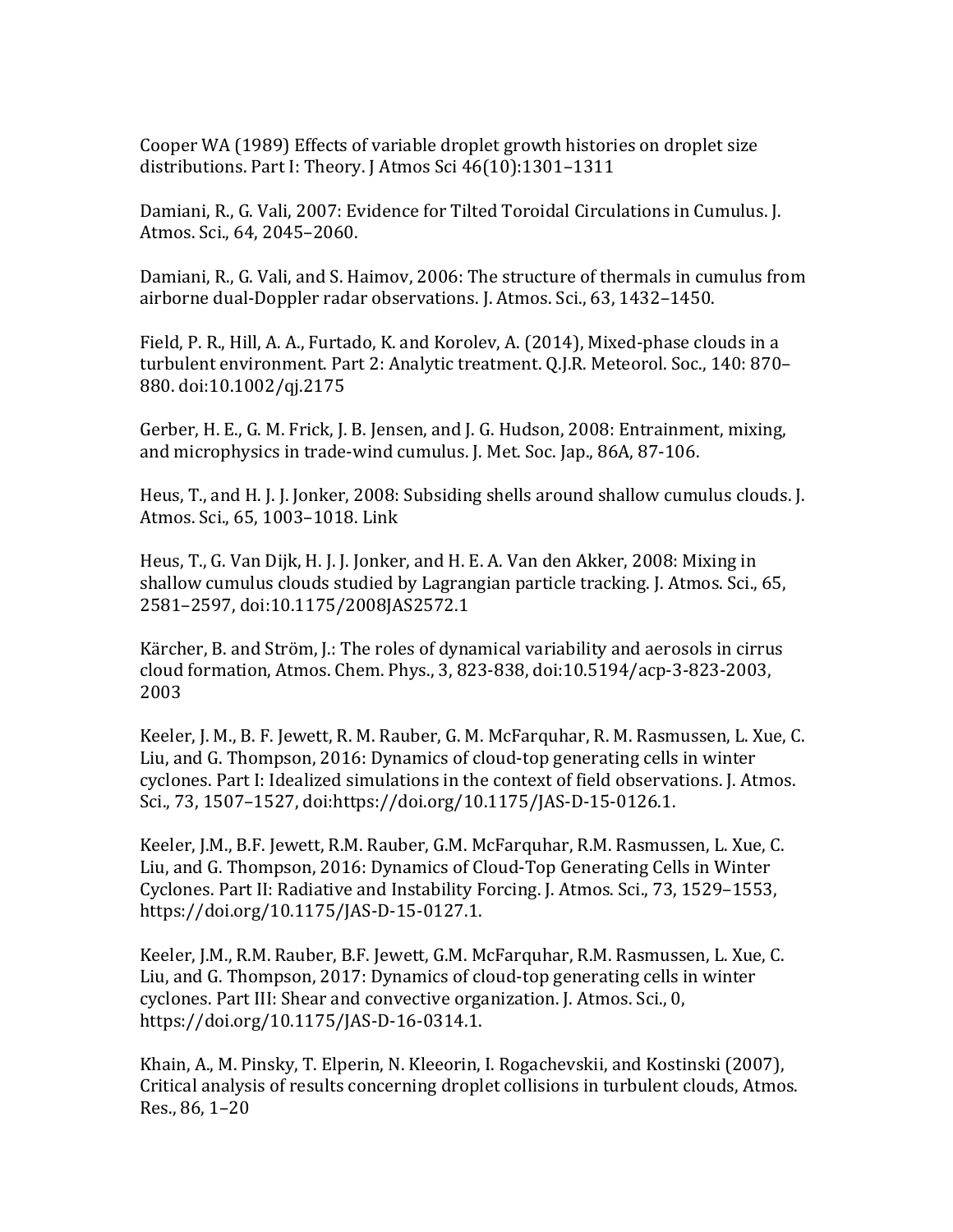Korolev, A., 2007: Limitations of the Wegener-Bergeron-Findeisen mechanism in the evolution of 441 mixed-phase clouds. J. Atmos. Sci. 64, 3372-3375

Korolev, A., M. Pinsky, and A. Khain, 2013: A new mechanism of droplet size distribution broadening during diffusional growth. J. Atmos. Sci., 70, 2051–2071, doi:10.1175/JAS-D-12-0182.1

Kumar, B., Schumacher, J. & Shaw, R.A. Theor. Comput. Fluid Dyn. (2013) 27: 361. doi:10.1007/s00162-012-0272-z

Morrison, H., G. de Boer, G. Feingold, J. Harrington, M. D. Shupe, and K. Sulia, 2012: Resilience of persistent Arctic mixed-phase clouds. Nat. Geosci., 5, 11-17.

Paluch, I. R., 1979: The entrainment mechanism in Colorado cumuli. J. Atmos. Sci., 36, 2467–2478. 

Pinsky, M., A. Khain, and H. Krugliak (2008), Collisions of cloud droplets in a turbulent flow. Part 5: Application of detailed tables of turbulent collision rate enhancement to simulation of droplet spectra evolution, J. Atmos. Sci., 63, 357-374.

Pinsky M, Mazin I, Korolev A, and Khain A (2013): Supersaturation and diffusional droplet growth in liquid clouds. J Atmos Sci 70:2778-2793

Plummer, D. M., G. M. McFarquhar, R. M. Rauber, B. F. Jewett, and D. C. Leon, 2014: Structure and statistical analysis of the microphysical properties of generating cells in the comma head region of continental winter cyclones. J. Atmos. Sci., 71, 4181-4203, doi:https://doi.org/10.1175/JAS-D-14-0100.1.

Rauber, R. M., and Coauthors, 2015: The role of cloud-top generating cells and boundary layer circulations in the finescale radar structure of a winter cyclone over the Great Lakes. Mon. Wea. Rev., 143, 2291-2318, doi:https://doi.org/10.1175/MWR-D-14-00350.1.

Siebesma A. P., 1998: Shallow Cumulus Convection. Buoyant Convection in Geophysical Flows Volume 513 of the series NATO ASI Series pp 441-486.

Shaw, R. A., 2003: Particle-turbulence interactions in atmospheric clouds. Annu. Rev. Fluid Mech, 35, 183-227.

Squires, P., 1958: The microstructure and colloidal stability of warm clouds. Part I. The relation between structure and stability. Tellus, 10, 256-261

Taylor, G. R., and M. B. Baker, 1991: Entrainment and detrainment in cumulus clouds. J. Atmos. Sci., 48, 112–121, doi:10.1175/1520- 0469(1991)048<0112:EADICC>2.0.CO;2.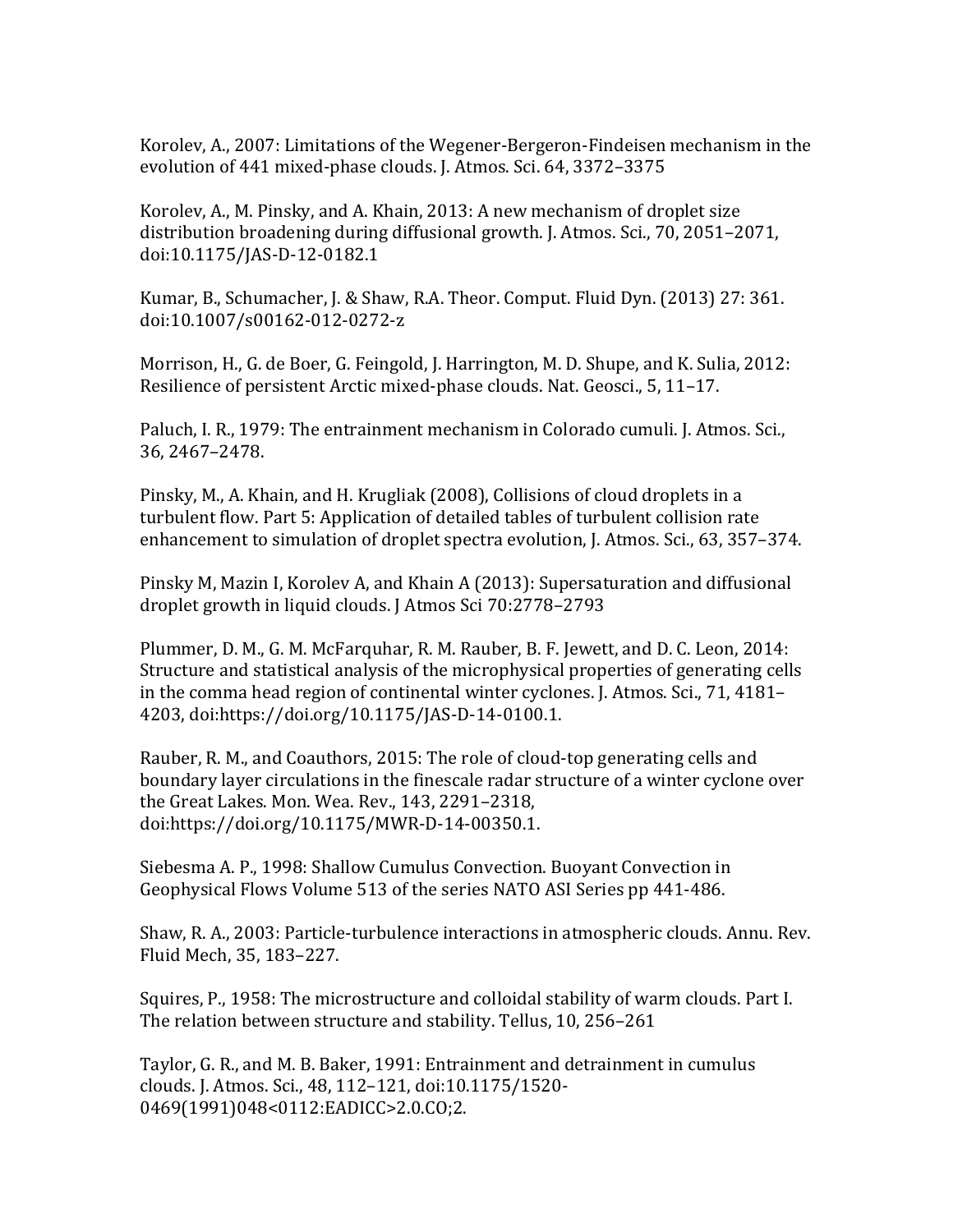Wang, Y., B. Geerts, and J. French, 2009: Dynamics of the Cumulus Cloud Margin: An Observational Study. J. Atmos. Sci., 66, 3660-3677, https://doi.org/10.1175/2009JAS3129.1

### *3.3 Clear-air Turbulence*

### 3.3.1 Background

Clear-air turbulence (or "CAT") refers to turbulence in the free atmosphere (upper troposphere and lower stratosphere, UTLS) which is typically associated with enhanced wind shears and reduced stabilities usually found in the vicinity of jet streams, the tropopause and upper-level fronts. It is specifically defined to exclude turbulence in the vicinity of convective clouds, although in practice this exclusion is difficult to monitor. Turbulence associated with mountain waves is also sometimes reported as "CAT", since it can occur in clear air, even though it has a distinctly different source. Understanding the nature of CAT is important for identifying the thermal and dynamic structure of the free atmosphere, including the mixing of trace gases and pollutants and UTLS exchange processes. But it has received most attention through its effect on the safety and efficiency of (mainly) commercial aircraft flight, and scintillation effects on communications. From the aviation perspective, according to NTSB and FAA statistics, encounters with elevated turbulence account for 75% of all air carrier accidents in the UTLS, costing the airlines  $\sim$  \$200M/yr, with  $\sim$  14 serious and 50 minor injuries to flight attendants and crew (although not all injuries are reported). It is also the second leading factor affecting air traffic workload, due to pilots requesting route deviations.

Intensive field campaigns to study CAT were conducted in the 1960s and 1970s, mostly under sponsorship of the US Air Force (see reviews by Pao and Goldburg 1969, National Academy of Sciences 1972, and Vinnichenko et al. 1980), but since then little interest in the subject has survived and dedicated field campaigns have been practically nonexistent. However in support of aviation needs, some progress has been made with the availability of higher resolution numerical weather prediction (NWP) models, and the implementation of ground-based and airborne turbulence sensing technologies. A recent book edited by Sharman and Lane (2016) reviews current understanding, measurements, and forecast guidance of turbulence for aviation applications.

A reduction of hazardous aviation turbulence encounters requires a better fundamental understanding of the character of CAT, as well as knowledge of its genesis and life cycle. This is difficult given its small scale relative to operational observing systems, and to its relative rarity. For instance, the probability of encountering what is known as "severe" turbulence (vertical acceleration excursion  $>$  9.81 m s-2, or 1 "g") is about 10-5 to 10-4, see Sharman et al. 2014). Better understanding of the character of CAT can be accomplished through targeted in situ plus remote observations using research aircraft. The most important scales for aviation applications turbulence observations lie in the inertial range and these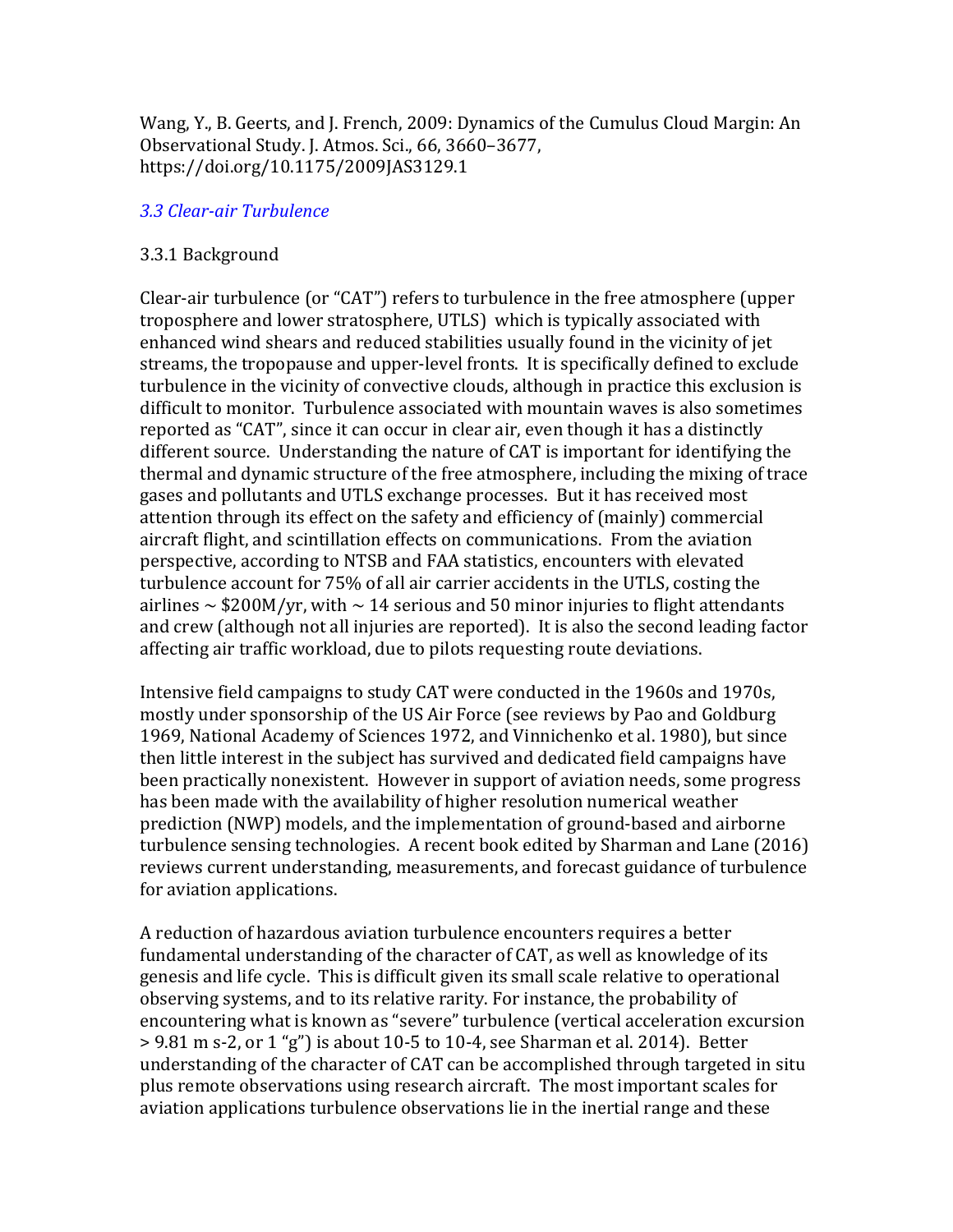scales are easily measured using a gust probe (and profiling mm-wave Doppler radar), but would require simultaneous measurements of the vertical structure of the environment (e.g., stability and shear) as well. However, since elevated CAT is a rare event, field campaigns must use forecasts of CAT to establish regions that are worth committing flight resources for "productive" penetrations.

Progress in forecasting has been made (Sharman and Pearson 2017), but the accuracy using operational NWP models is still not acceptable for useful operational implementation. There are various reasons for this, but one is the coarseness of the input NWP model, which does not allow adequate resolution of shear, stability, and K-H billows. Even convection-permitting operational models such as the HRRR (3) km) do not adequately capture convective-scale processes, and the timing and location of deep convection will remain a probabilistic forecast irrespective of model resolution. Convection is important to CAT for the effects it has on the surrounding environment and on gravity wave production by the storm and propagation of those waves into the clear-air environment  $(e.g.,$  Lane et al. 2012, Trier and Sharman 2016). But even far away from cloud, turbulence forecasting based on NWP models is difficult since the nature of the energy cascade from the NWP modeled resolved scales to aircraft scales must be better understood. The nature of this cascade process has been studied e.g. by Nastrom and Gage (1985), Lindborg (1999) by using specially fitted sensors on commercial aircraft that allow collection of data over scales from large to small over many thousands of flights. Future research should resurrect these measurement strategies, in addition to performing concentrated field programs.

## 3.3.2 Observing and Research Challenges and Frontiers

Given our lack of fundamental understanding of CAT, it is an area ripe for scientific progress with new instruments (such as high-resolution profiling Doppler lidars and radars) deployed in carefully planned field campaigns that will enable NWP model studies including developments of better subgrid turbulence parameterizations applicable to the strongly stratified shear flow environment of the UTLS, climatological studies, and case studies involving high-resolution nested simulations.

## 3.3.3 Discussion

In the breakout session there was a discussion of how best to measure CAT. Highresolution (50 m or better) profiling radars and lidars can capture the release and evolution of shear instabilities (such as K-H billows) in stratified flow. High resolution rawinsondes and dropsondes offer the high vertical resolution needed to dynamically understand shear-driven turbulence in stratified flow, but they limited by spatial and temporal variability. The possibility of using driftsondes with a reeldown line of temperature and humidity sensors (but no wind) was discussed, as was the Global Hawk UAV with a combination of in situ and remote sensing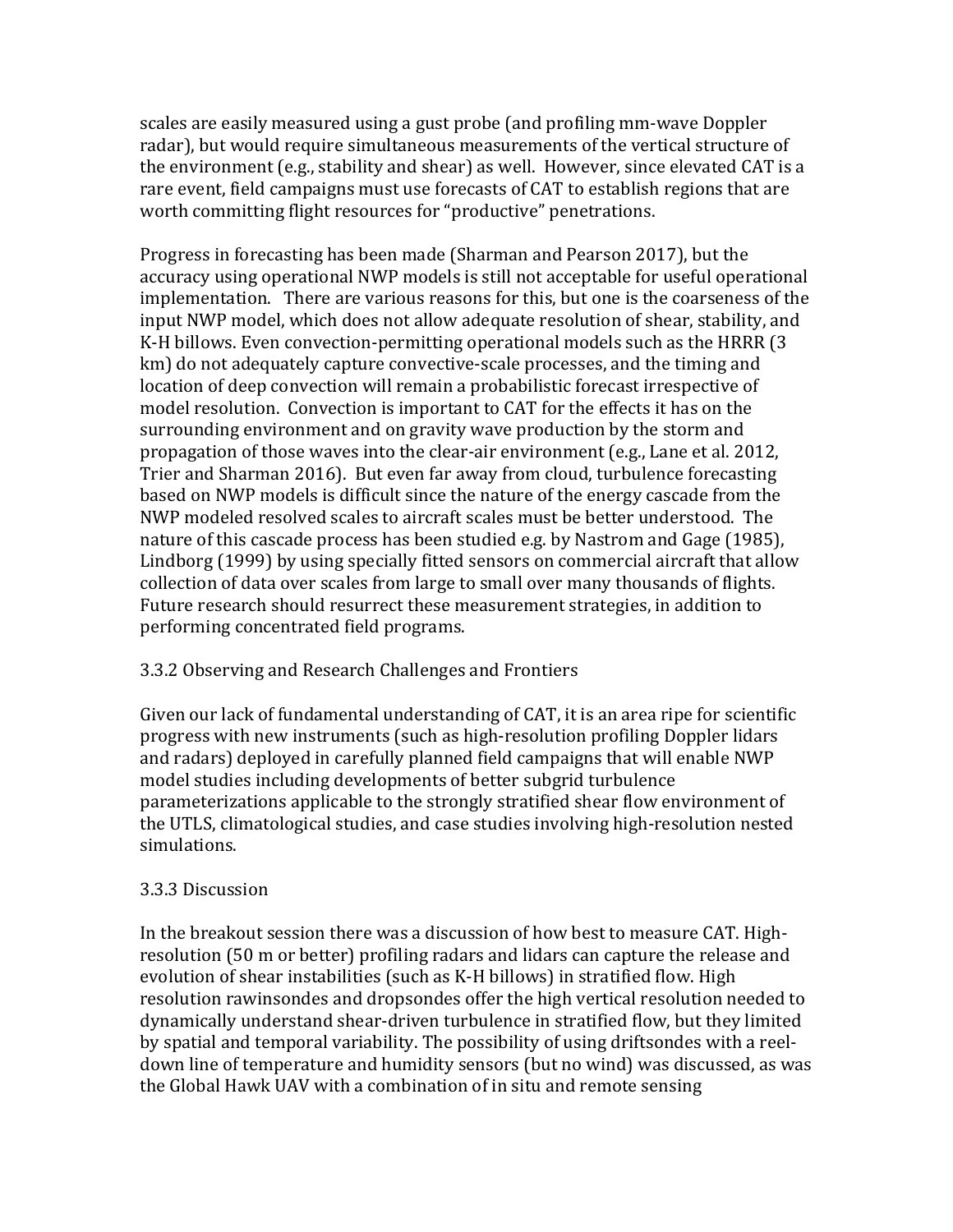instrumentation. Another potential scheme is a flying formation of networked smaller instrumented UAV's, although targeting logistics might be formidable.

Somewhat analogous to the use of a formation of UAVs would be deployment of a number of constant pressure balloons. A new development is very small drifters called eMotes. Large numbers of these could be dropped in an appropriate region from a moving aircraft to monitor air motions and thermodynamics at high resolution in a region.

The instrumenting of commercial transport vehicles with sophisticated accelerometers and air motion sensors, along with temperature and humidity sensors, was discussed. This was done in the 1970's with five B-747's flying long intercontinental routes, as part of the NASA Global Atmospheric Sampling Program (GASP) (Holdeman et al. 1980). It was done later by European scientists in the Measurement of Ozone, water vapor, carbon monoxide, and nitrogen oxides aboard Airbus In-service aircraft (MOZAIC) (Marenco et al. 1998). Commercial aircraft fly their scheduled routes, avoiding turbulence where possible, with a research payload that is only periodically serviced by research technicians. These data have been a source of data for the study of turbulence in the upper troposphere. The instrumentation is more sophisticated than that used in the routine AMDAR and TAMDAR meteorological data downlinking systems providing data for the numerical weather prediction process. A new effort of this sort can take advantage of new technology. On research aircraft forward-looking radars and lidars have been tried, but the technique suffers from lack of reflectors in the clear air. It is unlikely such equipment could be installed on in-service transport aircraft.

One theme that emerged was that progress is likely to be best when high resolution regional or global models are used to guide field campaign observations. The models can be used to help forecast regions likely to contain turbulence, as well as to physically diagnose the processes producing observed turbulence. In turn, model output can be compared to observations and results used to improve the models.

## 3.3.4 References

Holdeman, and co-authors, 1980: The Global Atmospheric Sampling Program (GASP). NASA Technical report 19850071725 (available at https://ntrs.nasa.gov/search.jsp?R=19850071725)

Lane, T. P., Sharman, R. D., Trier, S. B., Fovell, R. G., Williams, J. K., 2012: Recent advances in the understanding of near-cloud turbulence. Bull. Amer. Meteor. Soc. 93(4), 499-515.

Lindborg, E., 1999: Can the atmospheric kinetic energy spectrum be explained by two-dimensional turbulence? J. Fluid Mech., 388, 259-288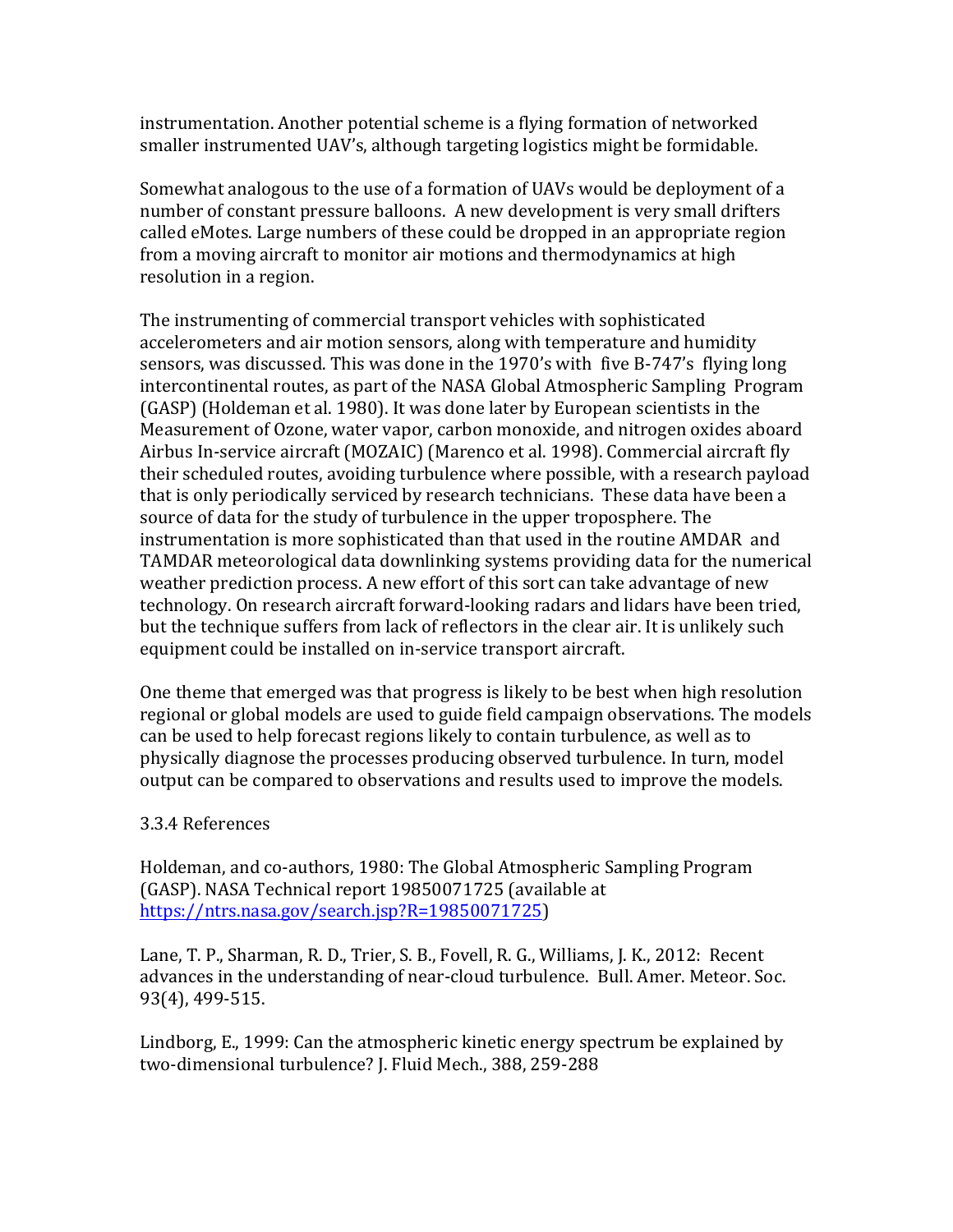Marenco, A., et al., 1998: Measurement of ozone and water vapor by Airbus inservice aircraft: The MOZAIC airborne program, an overview. J. Geophys. Res., 103(D19), 25631–25642, doi:10.1029/98JD00977.

Nastrom, G. D., and K. S. Gage, 1985: A climatology of atmospheric wavenumber spectra of wind and temperature observed by commercial aircraft. J. Atmos. Sci., 42, 950-960. 

National Academy of Sciences, 1972: Plan for U.S. clear-air turbulence research in the Global Atmospheric Research Program, H. A. Panofsky (ed), 36 pp. Pao, Y.-H., Goldburg, A., 1969: Clear Air Turbulence and Its Detection. Plenum Press, New York.

Sharman, R. D., Trier, S. B., Lane, T. P., Doyle, J. D., 2012: Sources and dynamics of turbulence in the upper troposphere and lower stratosphere: A review. Geophys. Res. Lett. 39, L12803. doi:10.1029/2012GL051996 

Sharman, R. D. and T. P. Lane (eds), 2016: Aviation Turbulence Processes, Detection, Prediction. Springer.

Sharman, R. D., L. B. Cornman, G. Meymaris, J. Pearson, and T. Farrar, 2014: Description and derived climatologies of automated in situ eddy dissipation rate reports of atmospheric turbulence. J. Appl. Meteor. Climatol., 53, 1416-1432.

Sharman, R., and J. Pearson, 2017: Prediction of energy dissipation rates for aviation turbulence: Part I. Forecasting non-convective turbulence. J. Appl. Meteor. Climatol., 56, 317-337. 

Trier, S. B., and R. D. Sharman, 2016: Mechanisms influencing cirrus banding and aviation turbulence near a convectively-enhanced upper-level jet stream. Mon. Wea. Rev., 144, 3003-3027.

Vinnichenko, N. K., Pinus, N. Z., Shmeter, S. M., Shur, G. N., 1980. Turbulence in the Free Atmosphere. Plenum, New York.

# **4. Physical Processes in Convection**

In this section we present various aspects of convective processes that are important research topics not only for reasons specific to each subdiscipline  $(e.g.,)$ the vertical redistribution of greenhouse gases within the atmosphere) but also because these topics help us better understand the convective dynamics (e.g., chemical tracer dilution as an indicator of updraft entrainment). There are many physical processes important for understanding convection, and it can be challenging to separate them into discrete topic areas, as the processes all interact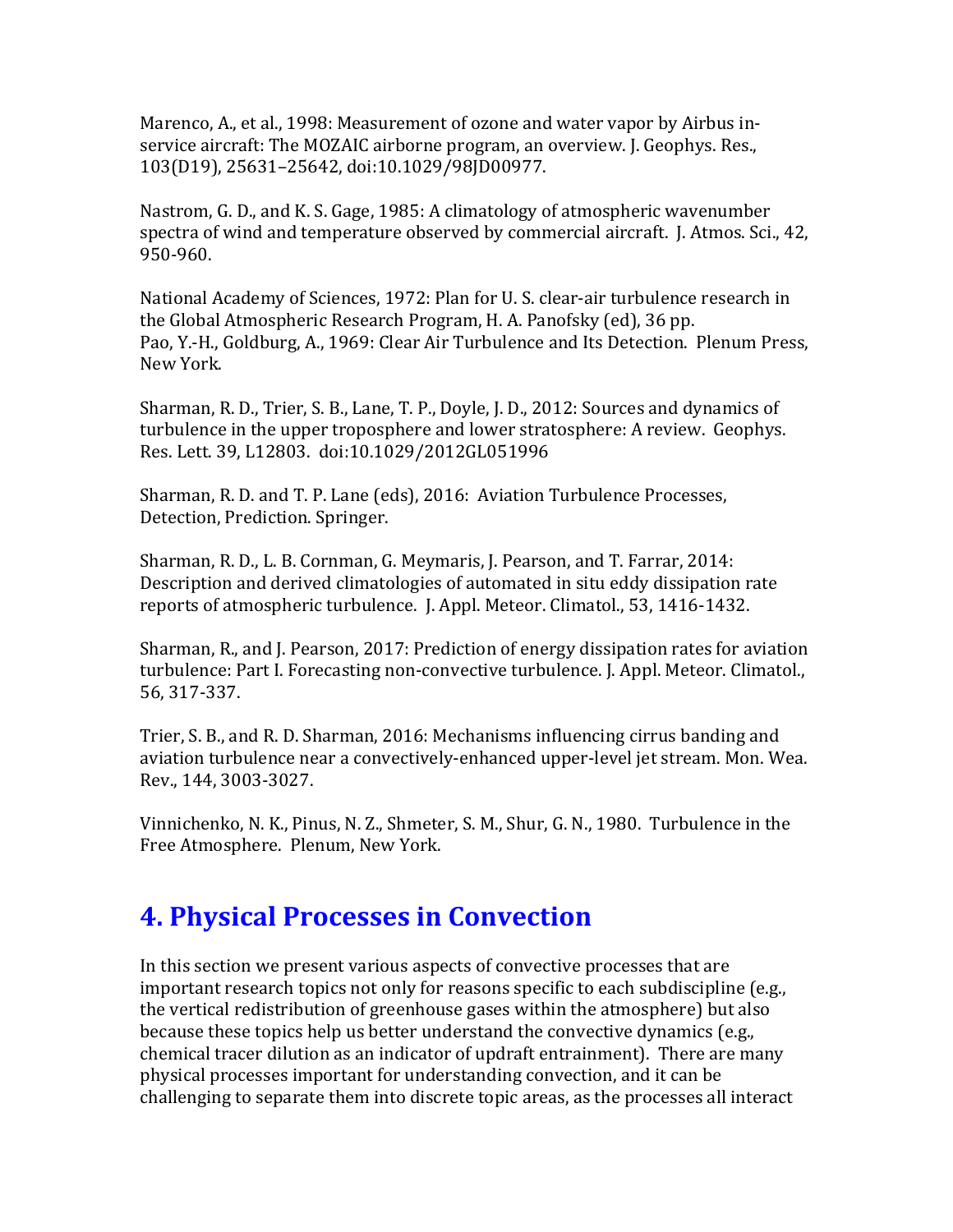with each other in nonlinear ways. That said, to help organize the key research needs, physical processes have been organized into three categories: 1) aerosols, cloud physics, and radiation, 2) cloud electricity and lightning, and 3) chemistry. Each of these categories is summarized below with key science questions highlighted.

### 4.1 Aerosols, Cloud Physics and Radiation

Cloud microphysical processes are key in understanding convection, as phase changes are one of the primary driving forces behind all convection. Aerosols act as nuclei for hydrometeors and the effects of varying nuclei concentrations are particularly significant in shallow and/or weakly forced convection, as well as in the developing stages of deep convection. However, the estimated magnitude of the impacts of aerosols on cloud characteristics are varied, as described in the literature (e.g., Rosenfeld et al. 2008, Tao et al., 2012). Further, understanding the cloud microphysical processes continues to be challenging, with the most uncertainty residing with ice physical processes. Both aerosols and cloud characteristics impact the radiation budget, especially for boundary layer stratocumulus and cirrus anvils of deep convective storms, thereby affecting weather and climate. To reduce the uncertainties associated with aerosols, clouds, and radiation processes, more targeted observations, as outlined below, are needed.

Dr. Sue van den Heever presented an overview of the current state of scientific research in aerosols, cloud physics, and radiation (https://www.eol.ucar.edu/system/files/2017-CRITE-vandenHeever-FINAL.pdf). 

The most fundamental challenge in correctly representing convective processes, both theoretically and in simulations, is fully understanding the feedbacks between vertical motion and aerosol and microphysical processes. Recent studies have shown that CRMs and regional forecasting models frequently overpredict the vertical velocity of convective storms (Varble et al 2014) particularly in the stronger portion of the vertical velocity distribution (Marinescu et al 2016). These issues have been attributed to shortfalls in the microphysical parameterizations, especially ice processes, as well as the feedbacks between ice processes and dynamics (Varble et al 2014). The utilization of bin microphysics appears to assist in mitigating this problem (Fan et al 2016), but certainly not in its entirety. This misrepresentation of convective vertical velocities produces errors in convective mass fluxes, storm organization, precipitation intensity, storm longevity and the transport of water vapor, momentum, energy, aerosols and chemical species. However, addressing the over prediction of vertical velocity in deep convective storms is very challenging given the lack of in situ co-located measurements of both vertical velocity and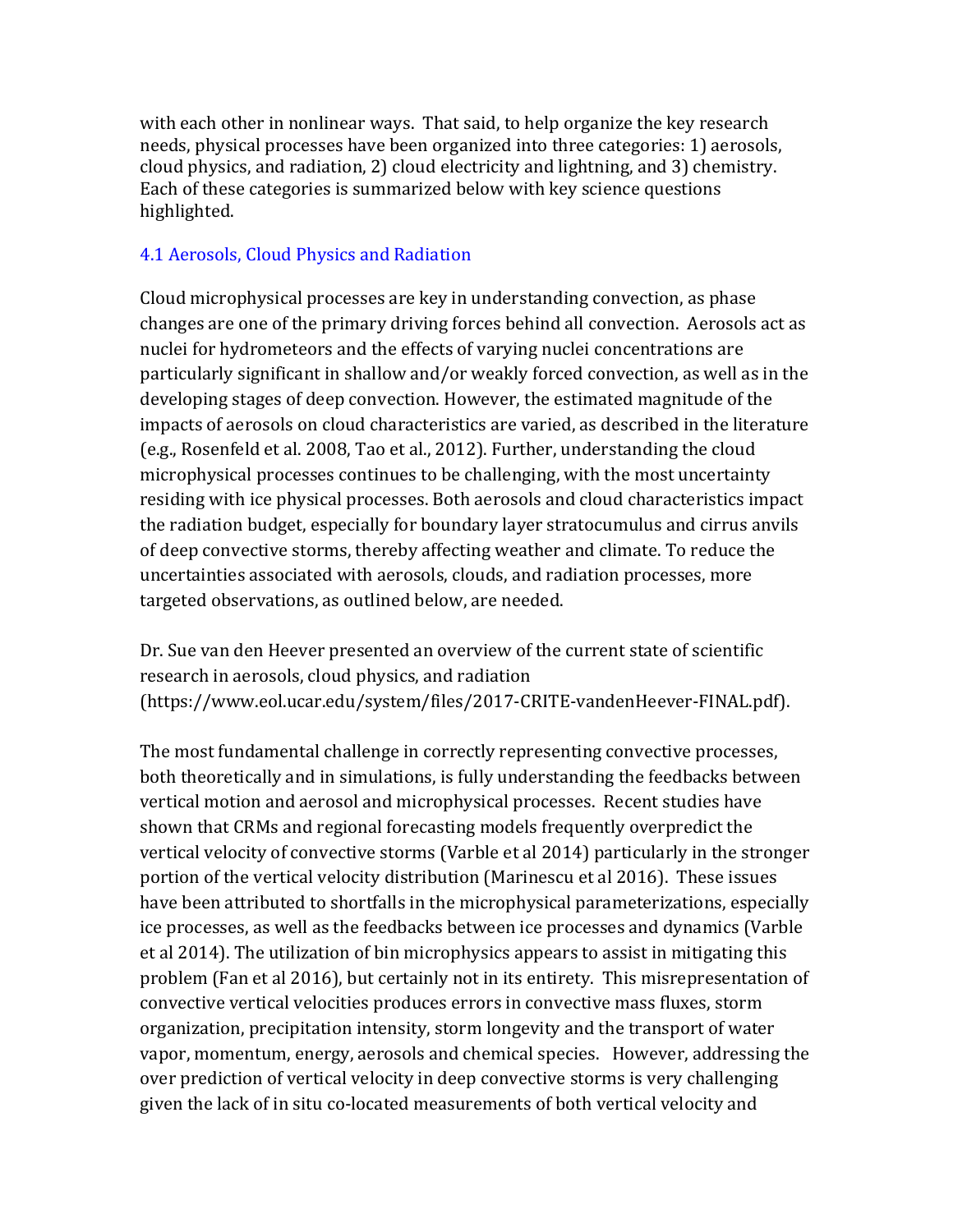microphysical characteristics. While radar is very useful in this regard, particularly with new advances in Doppler and dual polarization, ground-based radars are generally attenuated in deep convective storm systems, and uncertainties remain regarding both hydrometeor identification and the estimates of vertical velocity. To address this gap, in situ measurements in deep convective storm cores are needed.

A second scientific frontier is determining the role of hydrometeor size distributions in microphysical processes and cloud-radiative forcing. Correctly representing particle size distributions (PSDs) within numerical models is highly challenging, especially in bulk parameterization schemes. Convective cloud processes have been shown to be very sensitive to the manner in which the size distribution of hydrometeors is represented within these microphysical parameterizations (e.g. Gilmore et al., 2004; van den Heever and Cotton, 2004; Milbrandt and Yau, 2006; Morrison and Grabowski 2007; Ćurić et al., 2010; Igel and van den Heever, 2017)]. At least one factor describing the PSD, e.g., the distribution shape parameter, needs to be set *a priori* in 2-moment bulk schemes. Unfortunately these parameters often have to be set rather arbitrarily as there is limited observational evidence on which to base these values. And while no such *a priori* settings need to be made in bin microphysical parameterizations in which the evolution of the PSD is predicted, the validation and improvement of the representation of the PSD has been limited by the relatively infrequent and spatially limited nature of observations. Such arbitrary settings can impact numerous microphysical processes in convective storms. For example, in recent simulations with bulk microphysics schemes, it was found that evaporation rates are much more sensitive to the value of the shape parameter than are condensation rates (Igel and van den Heever, 2017). The results of Morrison and Grabowski (2007) suggest that switching from a low to a high shape parameter value results in a decrease of the effective radius and an increase in the cloud water path, droplet number concentration, and optical depth of shallow cumulus clouds. Further, observations that do exist of cloud droplet size distributions indicate a wide spread in the shape parameter  $(e.g.,$  Miles et al 2000). Most observational studies examining the raindrop size distribution have been conducted at the ground, after raindrops have interacted with turbulent boundary layer air (e.g., Uijlenhoet et al., 2003; Niu et al., 2009; Friedrich et al., 2015)]. Some field campaigns have made in-cloud raindrop size distribution observations, but such observations have been limited in space and time and often to particular cloud types (e.g., Yuter and Houze, 1997; Heymsfield et al., 2015)]. Incorrect representation of the PSDs leads to errors in convective storm representation including quantitative precipitation forecasts, cold pool intensity, flash flooding, and the production of large hail at the surface, and impacts aerosol-cloud interactions. There is crucial need for improved and more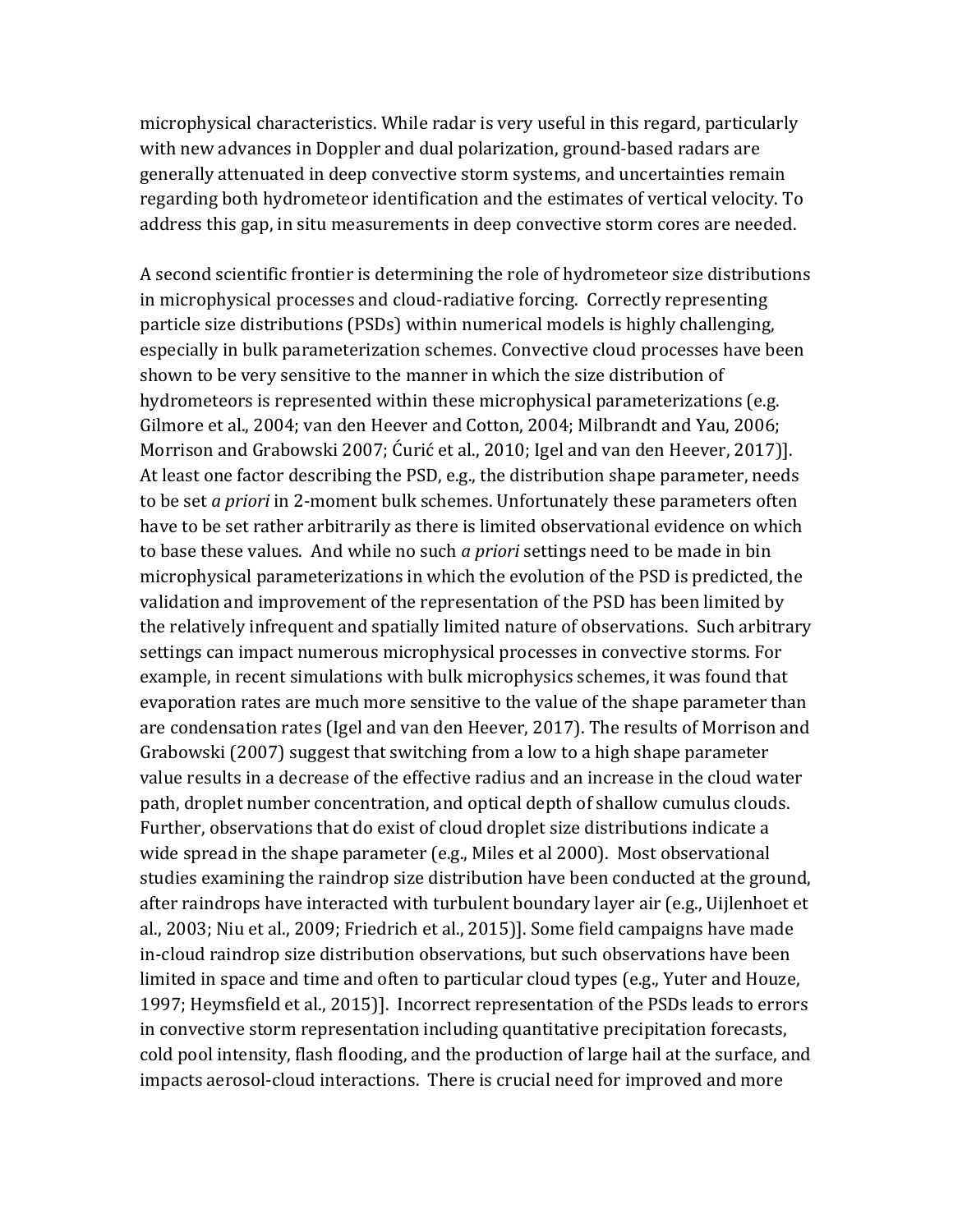frequent observations of PSDs, which would be best accomplished via in situ observations.

Graupel and hail observations are another crucial need. In spite of some excellent early work in the field, there is a general lack of information on graupel/hail characteristics for various storms and environments. Accurately representing ice processes in numerical models is the most challenging task facing microphysics modelers, partly due to our lack of understanding of ice processes themselves, as well as to our limited observations of ice species and their characteristics within deep convective storms. While some schemes represent both graupel and hail, most schemes do not allow for the representation of both species simultaneously thus forcing the user to choose *a priori*. Prior studies have demonstrated significant sensitivity to the manner in which graupel and/or hail are represented including 200 to 300% variations in the stratiform and convective rain areas (e.g., Adams-Selin et al 2013). Others have shown significant differences in the cold pool intensity, storm structure and rainfall amounts due to variations in mean hail diameter, the intercept parameter and/or the graupel/hail density (e.g., Gilmore et al 2004; van den Heever and Cotton 2004). Melting and riming have important thermodynamic and lightning implications but are poorly represented (e.g., Morrison and Grabowski 2010; Saleeby and Cotton 2008). The recent development of the P3 scheme (Morrison and Milbrandt 2015) represents an attempt to counter some of the need for some of these a priori settings. While the prediction of large hail at the surface is an important societal problem (Dennis and Kumjian 2017), representing the tail of the hail size distribution using either bulk or bin microphysics schemes remains challenging. The ability to represent hail processes correctly is particularly important in the accurate prediction of precipitation in severe storms, where the distribution of hail relative to the updraft varies significantly (Grant and van den Heever 2014). Observations of graupel and hail characteristics and size distributions are lacking both within convective storm systems and at the surface. Observations are needed of surface and in-storm number concentration, mixing ratio and size of both hail and graupel, as well as their density and fall speed. These observations are needed over the lifetime of the storm, and for a wide variety of storm types and environments. While some measurements can be done at the surface, *in situ* measurements are crucial, highlighting the need for a storm-penetrating aircraft.

Finally, the effects of the spatial distribution, both in the vertical and horizontal dimensions, of aerosols on cloud microphysical and radiative processes remain uncertain. Aerosols are lofted on scales ranging from synoptic through mesoscale and demonstrate significant variability in both vertical and horizontal directions.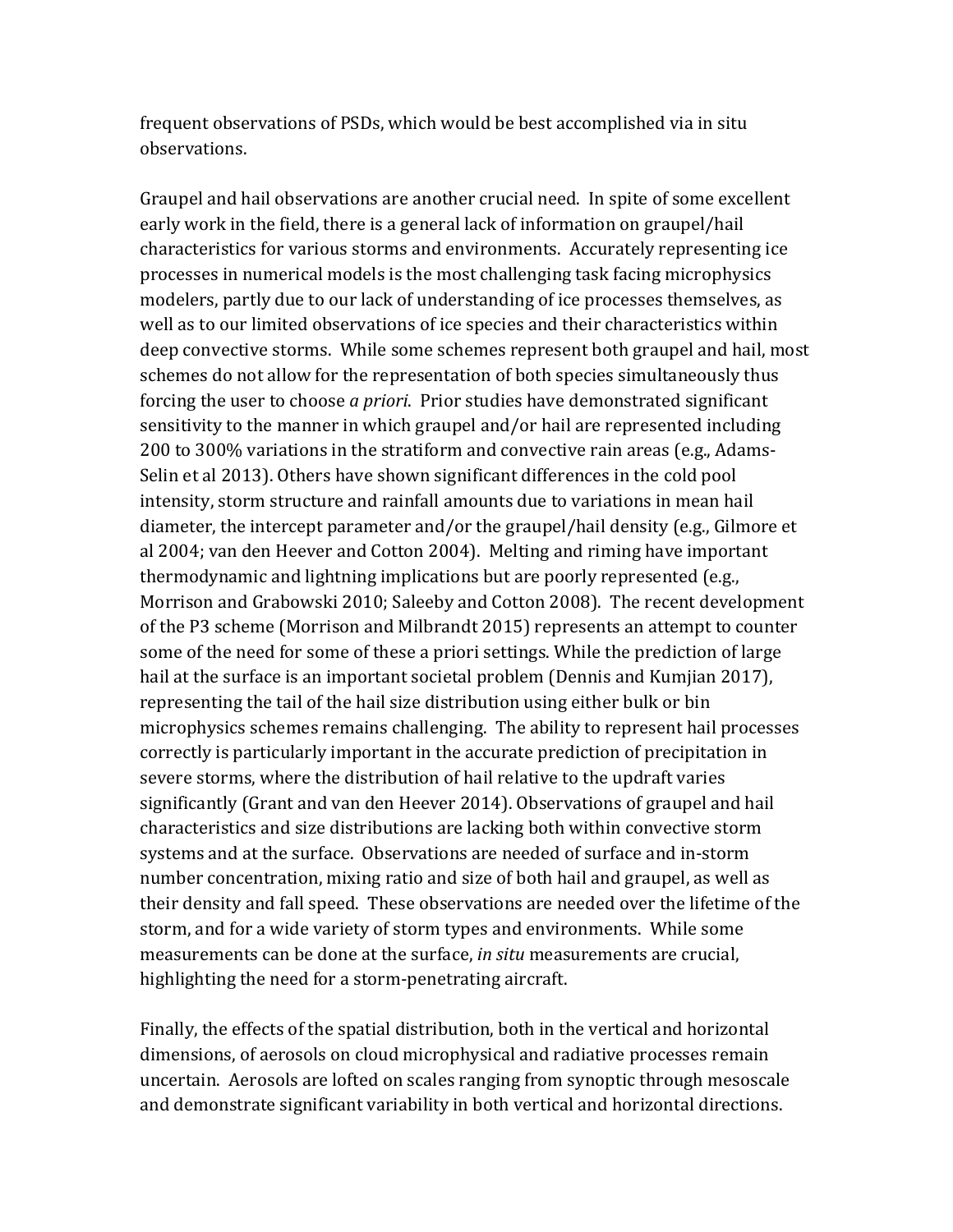The altitude of a given aerosol layer plays an important role in the manner in which radiation interacts with these layers. This in turn impacts the static stability and hence the storm development and formation (e.g., Grant and van den Heever 2014; Saide et al 2015; Fan et al. 2015). The altitudes of aerosol layers also impact the manner and amount of aerosols ingested by storm systems and hence cloud processes (e.g., Lebo 2014; Marinescu et al 2017). Field campaigns such as DC3 have demonstrated the importance of variations in the horizontal distribution of aerosols on deep convective storm characteristics (Barth et al 2015). In spite of the importance of the vertical and horizontal distribution of aerosols on cloud processes, most aerosol measurements available to cloud modelers are either point measurements at the surface, or aerosol optical depth (AOD) measurements from satellite or ground platforms. While satellites provide global measurements, AOD is not particularly useful to modelers given their need for three-dimensional fields and hygroscopicity characteristics. Thus, the evaluation of the simulated impacts of aerosols on cloud processes must rely on the measurements from field campaigns.

In summary, in order to address the gaps in knowledge regarding aerosol, cloud physics, and radiation processes of convection, the key need is to obtain frequent, high spatial and time resolution measurements of vertical velocity, cloud particle size distributions, and aerosol characteristics (e.g. concentrations, size distributions, hygroscopicity). It is highly desired to obtain the entire particle size distribution and to obtain the above parameters near the updraft core and top. These measurements are best obtained via airborne platforms, e.g. drones and aircraft. Specific measurements of hail and graupel characteristics at the surface and within storms are also needed, via storm-penetrating aircraft and targeted field campaigns. Measurements of three-dimensional spatial and temporal distributions of aerosol concentrations, moisture variables, and temperature will reduce uncertainties regarding impacts of aerosols on clouds and radiation. These observations can be collected with aircraft, aerosol lidar, and other facilities.

## References

Adams-Selin, R.D., S.C. van den Heever, and R.H. Johnson, 2013: Impact of graupel parameterization schemes on idealized bow echo simulations. Mon. Wea. Rev.,141,1241-1262.

Curić, M., D. Janc, and K. Veljović (2010), Dependence of accumulated precipitation on cloud drop size distribution, Theor. Appl. Climatol., 102(3), 471-481, doi:10.1007/s00704-010-0332-5.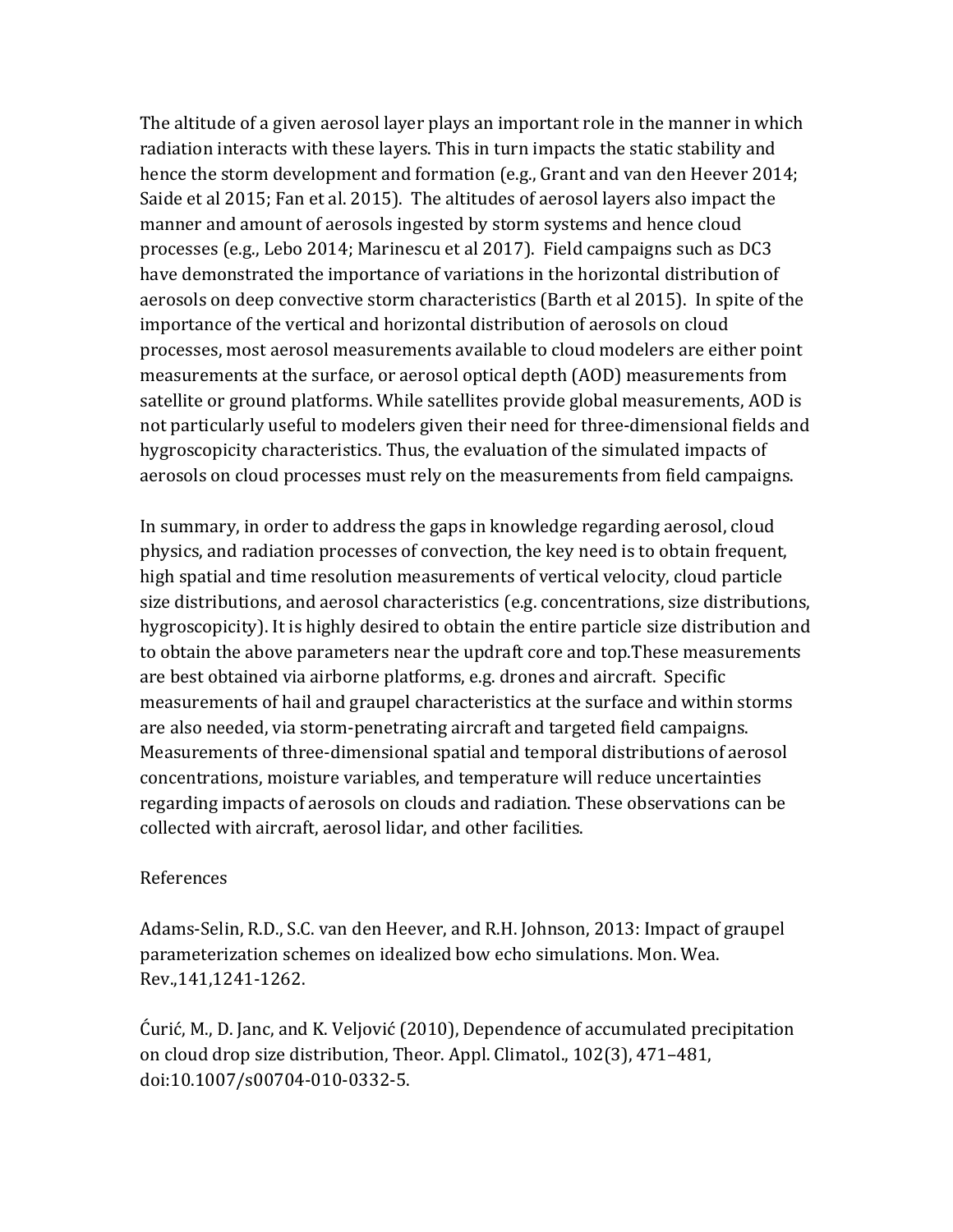Dennis, E. J., and M.R. Kumjian, 2017: The impact of vertical wind shear on hail growth in simulated supercells. Journal of the Atmospheric Sciences, 74, 641-663.

Fan, J., Y. Liu, K. Xu, K. North, S. Collis, X. Dong, G. J. Zhang, Q. Chen, P. Kollias, and S. J. Ghan (2015), Improving representation of convective transport for scale-aware parameterization: 1. Convection and cloud properties simulated with spectral bin and bulk microphysics: CRM model evaluation, J. Geophys. Res. Atmos.,120, 3485-3509, doi:10.1002/2014JD022142.

Fan, J., D. Rosenfeld, Y. Yang, C. Zhao, L. R. Leung, and Z. Li, 2015: Substantial contribution of anthropogenic air pollution to catastrophic floods in Southwest China. Geophys. Res. Lett., 42, 6066-6075.

Friedrich, K., E. a. Kalina, J. Aikins, M. Steiner, D. Gochis, P. a. Kucera, K. Ikeda, and J. Sun  $(2015)$ , Raindrop size distribution and rain characteristics during the 2013 Great Colorado Flood, J. Hydrometeorol., (2015).

Gilmore, M. S., J. M. Straka, and E. N. Rasmussen (2004), Precipitation Uncertainty Due to Variations in Precipitation Particle Parameters within a Simple Microphysics Scheme, Mon. Weather Rev., 132(11), 2610-2627, doi:10.1175/MWR2810.1.

Grant, L.D., and S.C. van den Heever, 2014: Aerosol-cloud-land surface interactions within tropical sea breeze convection. J. Geo. Res., 119, 8340-8361.

Grant, L.D., and S.C. van den Heever, 2014: Microphysical and dynamical characteristics of low-precipitation and classic supercells. J. Atmos. Sci., 71, 2604-2624.

Heymsfield, A. J., A. Bansemer, M. R. Poellot, and N. Wood (2015), Observations of Ice Microphysics through the Melting Layer, J. Atmos. Sci., 72(8), 2902–2928.

Igel, A. L., and S. C. van den Heever, 2017: The Importance of the Shape of Cloud Droplet Size Distributions in Shallow Cumulus Clouds. Part I: Bin Microphysics Simulations, J. Atmos. Sci., 74(1), 249-258, doi:10.1175/JAS-D-15-0382.1.

Lebo, Z. J., 2014: The Sensitivity of a Numerically Simulated Idealized Squall Line to the Vertical Distribution of Aerosols. J. Atmos. Sci., 71, 4581-4596. Marinescu, P.J., S.C. van den Heever, S.M. Saleeby, S.M. Kreidenweis, and P.J. DeMott, 2017: The microphysical roles of lower and versus middle tropospheric aerosol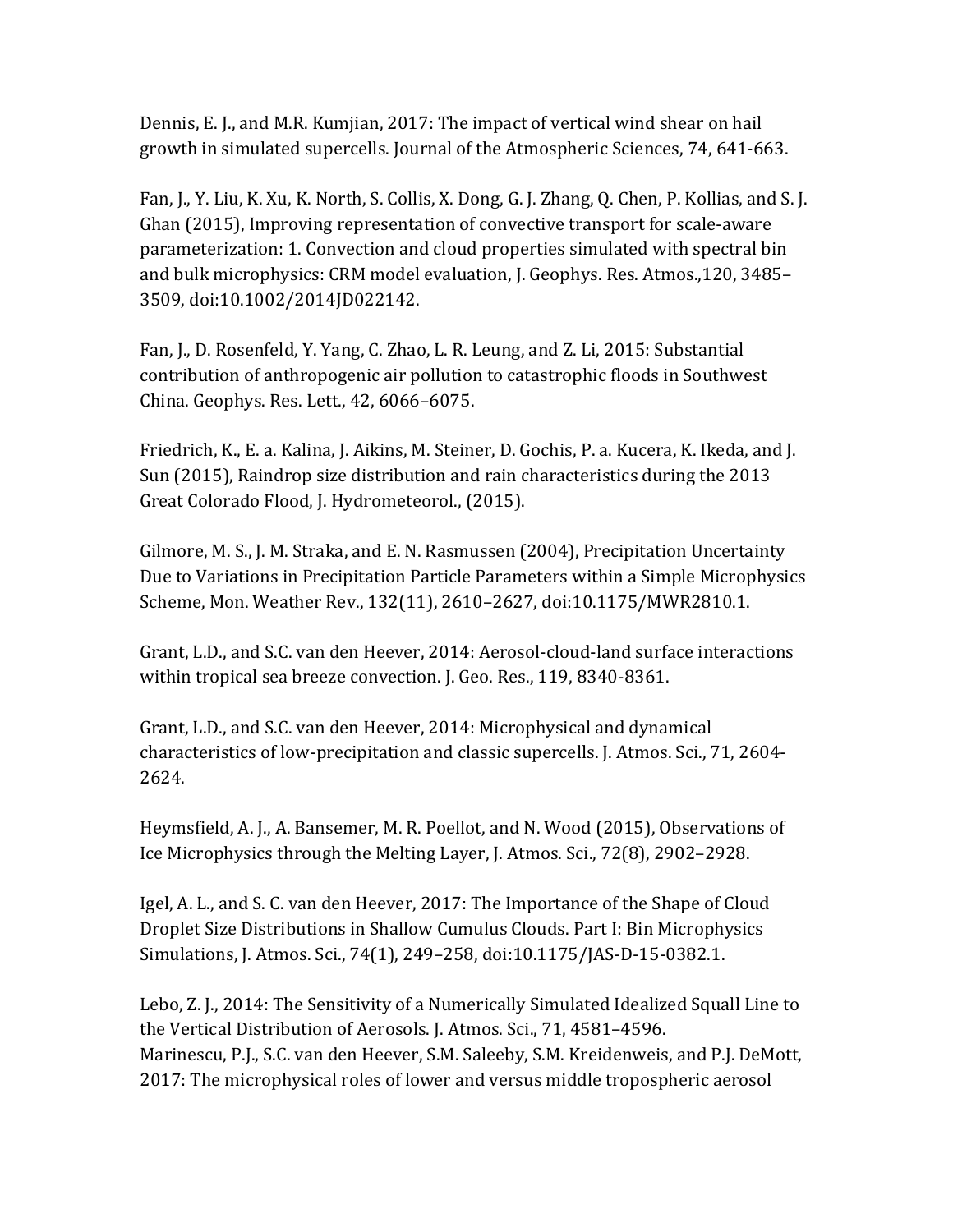particles on mature stage MCS precipitation. Accepted pending revision at J. Atmos. Sci.

Marinescu, P.J., S.C. van den Heever, S.M. Saleeby and S.M. Kreidenweis, 2016: The microphysical contributions to and evolution of latent heating profiles in two MC3E MCSs. J. Geo. Res., 121, 7913-7935.

Miles, N. L., J. Verlinde, and E. E. Clothiaux, 2000: Cloud droplet size distributions in low-level stratiform clouds. J. Atmos. Sci., 57, 295-311.

Milbrandt, J. A., and M. K. Yau (2006), A Multimoment Bulk Microphysics Parameterization. Part III: Control Simulation of a Hailstorm, J. Atmos. Sci., 63(12), 3114-3136, doi:10.1175/JAS3816.1.

Morrison, H., and W. W. Grabowski, 2007: Comparison of bulk and bin warm-rain microphysics models using a kinematic frame-work. J. Atmos. Sci., 64, 2839–2861, doi: 10.1175/JAS3980.

Niu, S., X. Jia, J. Sang, X. Liu, C. Lu, and Y. Liu (2009), Distributions of Raindrop Sizes and Fall Velocities in a Semiarid Plateau Climate: Convective versus Stratiform Rains, J. Appl. Meteorol. Climatol., 49(4), 632-645.

Morrison, H., and W. Grabowski, 2010: An Improved Representation of Rimed Snow and Conversion to Graupel in a Multicomponent Bin Microphysics Scheme. J. Atmos. Sci., 67, 1337-1360.

Morrison, H., and J. A. Milbrandt, 2015: Parameterization of ice microphysics based on the prediction of bulk particle properties. Part I: Scheme description and idealized tests. J. Atmos. Sci., 72, 287-311, doi:https://doi.org/10.1175/JAS-D-14-0065.1.

Rosenfeld, D., U. Lohmann, G. B. Raga, C. D. O'Dowd, M. Kulmala, S. Fuzzi, A. Reissell, M. O. Andreae, 2008: Flood or drought: How do aerosols affect precipitation?, Science, 321, 1309-1313, doi:10.1126/science.1160606.

Saide, P. E., and Coauthors, 2015: Central American biomass burning smoke can increase tornado severity in the U.S. Geo- phys. Res. Lett., 42, 956-965.

Saleeby, S.M., and W.R. Cotton, 2008: A Binned Approach to Cloud-Droplet Riming Implemented in a Bulk Microphysics Model. J. Applied Met. and Clim., 47, 694-703.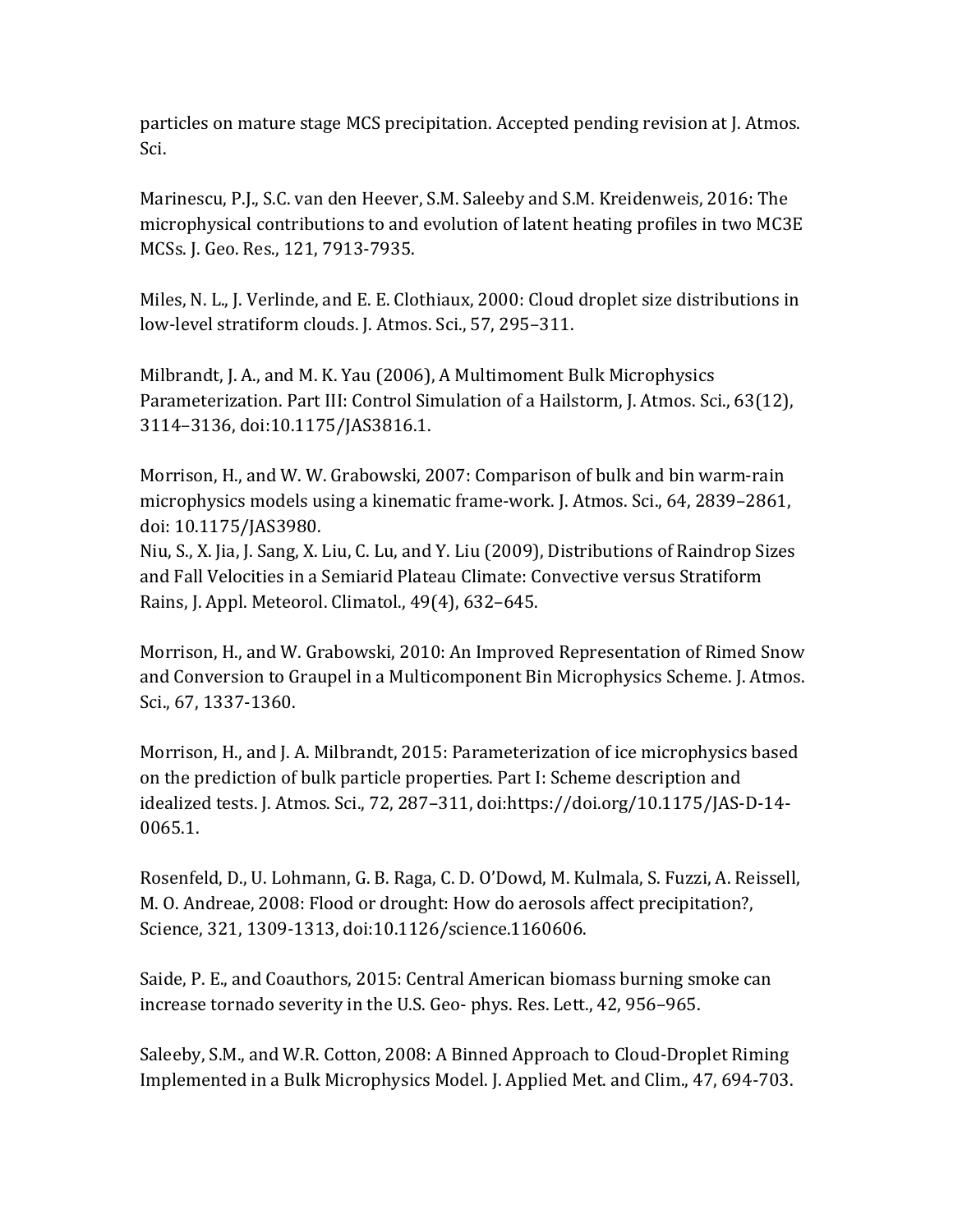Tao, W.-K., J.-P. Chen, Z. Li, C. Wang, and C. Zhang, 2012: Impact of aerosols on convective clouds and precipitation, Rev. Geophys., 50, RG2001, doi:10.1029/2011RG000369.

Uijlenhoet, R., M. Steiner, and J. A. Smith (2003a), Variability of Raindrop Size Distributions in a Squall Line and Implications for Radar Rainfall Estimation, J. Hydrometeorol.,  $4(1)$ ,  $43-61$ .

van den Heever, S. C., and W. R. Cotton (2004), The impact of hail size on simulated supercell storms, J. Atmos. Sci., 61(13), 1596-1609.

Varble, A., E. J. Zipser, A. M. Fridlind, P. Zhu, A. S. Ackerman, J. Chaboureau, S. Collis, J. Fan, A. Hill, and B. Shipway (2014), Evaluation of cloud-resolving and limited area model intercomparison simulations using TWP-ICE observations: 1. Deep convective updraft properties, J. Geophys. Res. Atmos., 119, 13,891-13,918, doi:10.1002/2013JD021371.

Yuter, S. E., and R. A. Houze (1997), Measurements of Raindrop Size Distributions over the Pacific Warm Pool and Implications for Z-R Relations, J. Appl. Meteorol., 36(7), 847–867.

# 4.2 Cloud Electricity and Lightning

Cloud electrification and resultant lightning are important components of the convective system. Changes in lightning flash rate have been shown to be predictive of increasing storm intensity. Lightning flash rate and extent also provide important information about the chemical impact of severe storms because of NO<sub>x</sub> (and subsequently ozone) production. However, lightning flash rate prediction and parameterization remains a major challenge for the community, hindered by uncertainty in updraft characteristics and microphysical processes for a given storm. 

Dr. Larry Carey presented an overview of the current state of scientific research in cloud electricity and lightning 

(https://www.eol.ucar.edu/system/files/2017\_CRITE\_Physical\_Processes\_Electricit y\_and\_Lightning\_Carey\_FINAL.pdf). 

While current instrumentation has greatly increased our ability to observe the electrical and lightning properties of storms, many of the processes behind those properties remain poorly observed and poorly understood. Multi-link hypothesis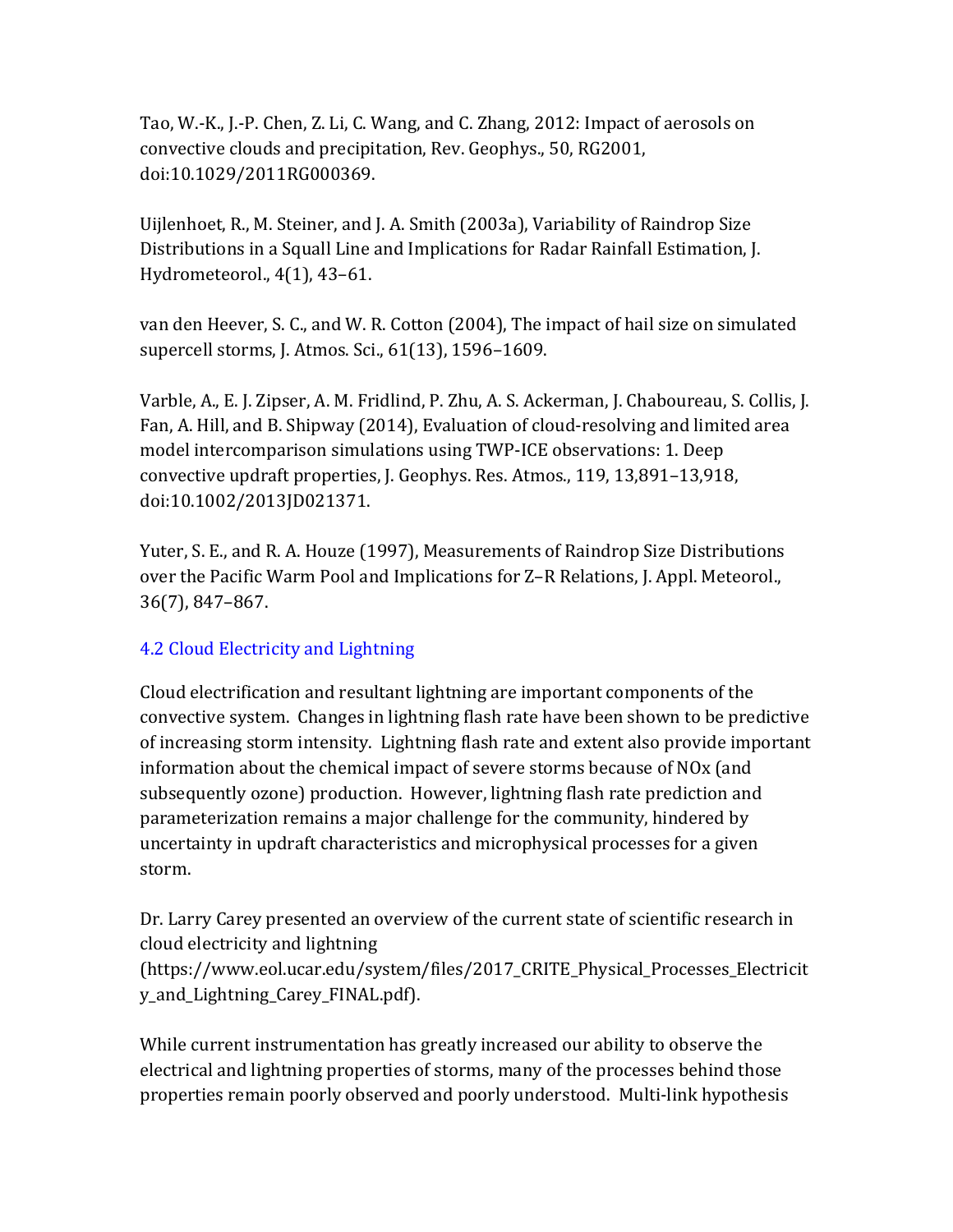chains often have missing links due to gaps in scale, accuracy or availability of needed observations. Additionally, without sufficient in situ observations, our ability to improve remote sensing is stunted.

One key scientific frontier is the need for a better understanding of microphysical and kinematic interactions with electrification and lightning. Specifically, how do variations in microphysics and kinematics establish charge structure and polarity, and what are the resulting lightning properties as a function of storm morphology and lifecycle? While the general linkages between graupel, charge structure and lightning are well understood, much storm-to-storm variability does not fit the accepted relationships. The hypothesis is that much of this error is due to poorly observed properties and microphysical processes which control concentrations of cloud water and cloud ice. For example, improved prediction using non-inductive charge theory is promising  $(e.g., Bruning et al. 2014)$ , but the science remains speculative without the needed measurements of cloud water and its rate of conversion to ice throughout the mixed-phase region. There is an urgent need for platforms that can observe cloud hydrometeors and electrical characteristics in the storm core. These are many of the same uncertainties that plague microphysics in general.

The impact of variability in kinematics also needs further study. Convective updraft volume is well correlated to lightning flash rate. However, results that deviate from that correlation suggest that other microphysical and kinematic processes are at work (Mecikalski et al. 2015). Another kinematics-related topic needing further study is understanding the exact processes behind the "lightning jump" (e.g., Shultz et al. 2015), which has been shown to be a valuable predictor of severe weather. In and near strong updrafts, flashes tend to be smaller and more frequent, while flashes far from strong vertical drafts exhibit the opposite tendency. Bruning and MacGorman (2013) showed that the turbulent eddies in and around these strong drafts are playing an important role, resulting in small pockets of charge and frequent, small flashes. There is a critical need for high temporal  $\leq 1$  minute) and high spatial  $(10 \text{ m})$  sampling to capture these convective scale processes; an example of such a platform would be rapid scan radars, such as phased array or imaging radars.

A third science area to improve is our understanding of how the environment interacts with electrification and lightning. Fuchs et al.  $(2015)$  conducted a comprehensive study of thousands of storm observations from different regions of the United States to determine what environmental conditions are responsible for various electrification characteristics, such as high flash rates and anomalous charge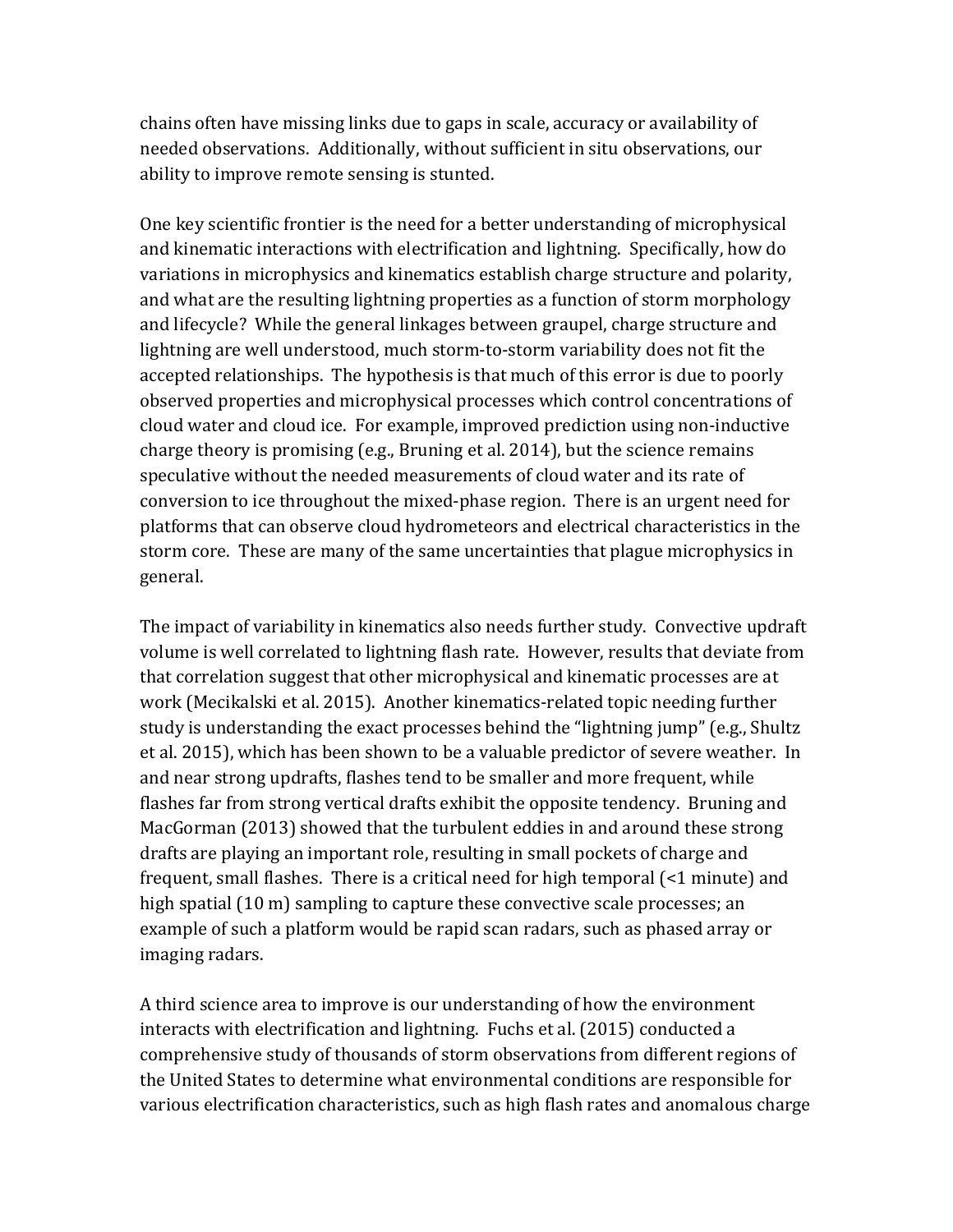structures. Robust relationships were found linking high flash rates to high cloud base height and high environmental instability. The proposed mechanism suggests that decreased cloud water depletion, controlled by these environmental factors, is an important component of increased lightning activity (also proposed by Bruning et al., 2014). This motivates the need to better constrain cloud water with observations.

The final major science frontier discussed by Dr. Carey is how lightning is initiated inside storms. What is the role of local cloud electrical and microphysical properties and processes? Rison et al. (2016) showed fast positive breakdown was the cause of a high-power discharge known as narrow bipolar event (NBE). They found a wide range of strengths and that fast positive breakdown was the initiating event of numerous lightning discharges, maybe all flashes. The fast positive breakdown is purely dielectric, in contrast to runaway electron avalanches. To better understand lightning initiation and the charge transported by lightning, lightning observing platforms need expanded 'visibility' to all processes occurring along the complete lightning channel, by including other frequencies and newer techniques (e.g., VHF broadband interferometer array, high-precision, fast-sampling E-field change arrays), including continuous monitoring where it is not yet possible. Such observations will enhance our understanding of lightning energetics and channel lengths, parameters which are needed for physical models of NO<sub>x</sub> production. Further, we are limited with our current lightning mapping arrays to fixed locations. To collect data on lightning characteristics from a wider range of storms and thermodynamic environments, a portable lightning mapping array is needed. Availability of an electricity observational suite in other campaigns studying convection will ensure that advancements in cloud electricity track the state of the art in other sub-disciplines.

In summary, in order to advance our knowledge on cloud electricity and lightning, the following science gaps and needs should be addressed. Measurements of cloud water and its rate of conversion to ice throughout the mixed-phase region will improve prediction of lightning. Thus, there is an urgent need for platforms that can observe cloud hydrometeors, including their electrical charge, and electric fields and other electrical characteristics of in the storm core environment. The in situ observations of cloud hydrometeors and electrical characteristics will provide necessary information for determining connections between cloud physics, kinematics, and environment with cloud electricity and lightning and for improving remote sensing measurements. Among the platforms for these in situ observations, a storm penetrating aircraft is a high priority. There is a critical need for high temporal  $\left($  <1 minute) and high spatial  $\left(10 \text{ m}\right)$  sampling to capture kinematic,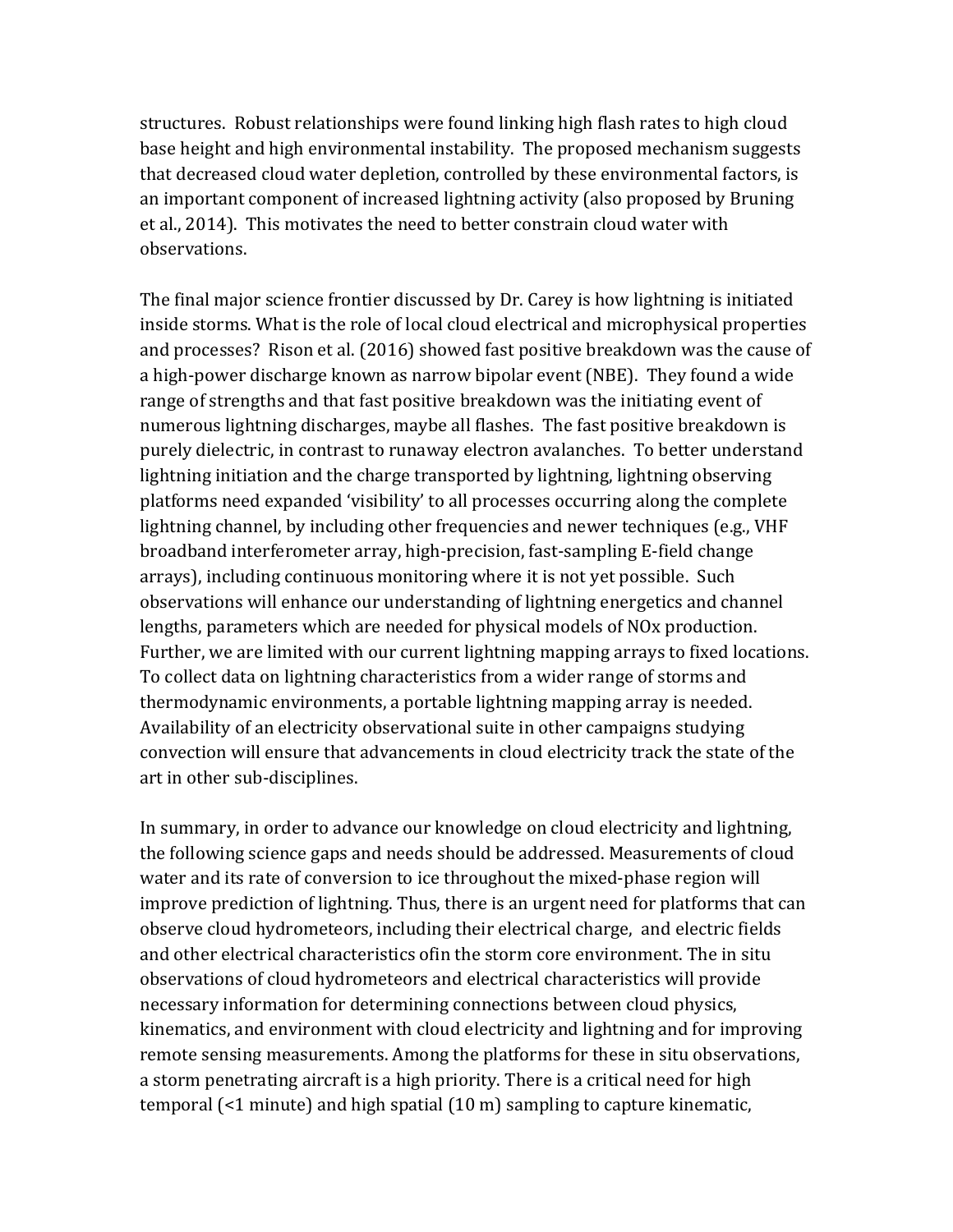microphysical, and electrical characteristics at convective scales; an example of such a platform would be rapid scan radars, such as phased array or imaging radars. To better understand the physics of the lightning process, lightning observing platforms need expanded 'visibility' to all components and locations of the flash, by including other frequencies and newer techniques (e.g., VHF broadband interferometer array, E-field change (Marx) meter array). Further, we are limited with our current lightning mapping arrays to fixed locations. A portable lightning mapping array would enable data collection of lightning characteristics from a wider range of storms and thermodynamic environments. These measurements are also needed to address issues outside of the storm core. A scientific frontier highlighted by multiple researchers in the breakout discussions is that the uncertainties of cloud water and ice, kinematic and environmental control on electrical and lightning processes within anvil clouds and stratiform precipitation are perhaps even more acute than in deep convection. Dye and Willett  $(2007)$ demonstrated that significant electric fields occurred for many tens of minutes and across tens of kilometers well downstream of convective cores. They speculated that charge separation occurred as result of ice-ice particle collisions in the absence of supercooled cloud water. Other studies have demonstrated that a local charging mechanism likely contributes to lightning initiations in supercell anvils (Kuhlman et al. 2009) and in the stratiform regions of mesoscale convective systems (Carey et al. 2005) where the presence and amount of supercooled cloud water, ice hydrometeor properties and kinematic characteristics are uncertain.

### References

Bruning, E. C. and D. R. MacGorman, 2013: Theory and observations of controls on lightning flash size spectra. J. Atmos. Sci., 70, 4012-4029, doi:10.1175/JAS-D-12-0289.1.

Bruning, E., S. A. Weiss, and K. M. Calhoun, 2014: Continuous variability in thunderstorm primary electrification and an evaluation of inverted-polarity terminology. Atmos. Res., 135, 274-284.

Carey, L. D., M. J. Murphy, T. L. McCormick, and N. W. S. Demetriades, 2005: Lightning location relative to storm structure in a leading-line, trailing stratiform mesoscale convective system. J. Geophys. Res., 110, D03105, doi:10.1029/2003JD004371.

Dye, J. E., and J. C. Willett, 2007: Observed enhancement of reflectivity and the electric field in long-lived Florida anvils. Mon. Wea. Rev., 135, 3362-3380, doi: 10.1175/MWR3484.1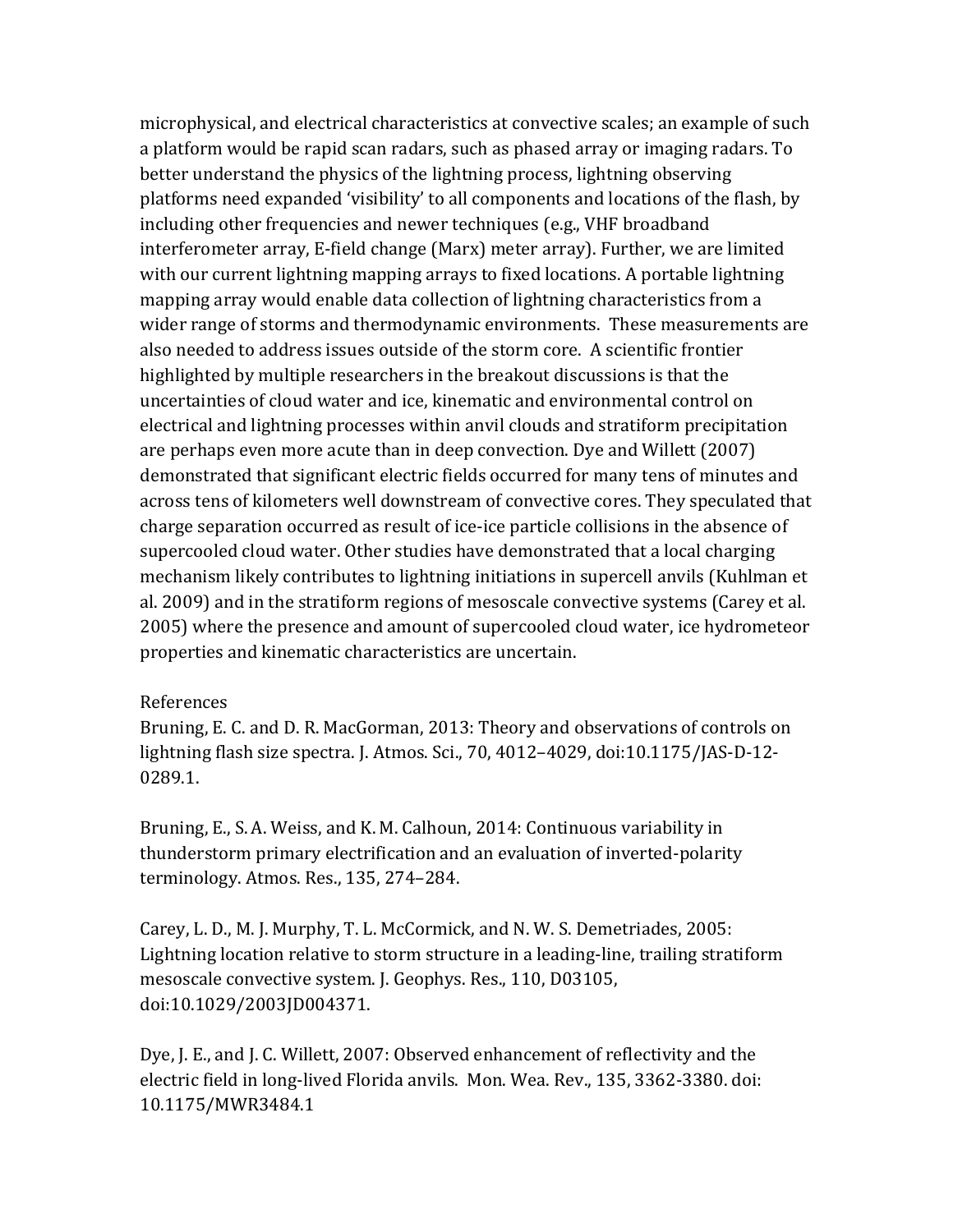Fuchs, B. R., S. A. Rutledge, E. C. Bruning, J. R. Pierce, J. K. Kodros, T. J. Lang, D. R. MacGorman, P. R. Krehbiel, and W. Rison 2015: Environmental controls on storm intensity and charge structure in multiple regions of the continental United States. J. Geophys. Res. Atmos., 120, 6575–6596. doi: 10.1002/2015JD023271.

Kuhlman, K. M., D. R. MacGorman, M. I. Biggerstaff, and P. R. Krehbiel, 2009: Lightning initiation in the anvils of two supercell storms. Geophys. Res. Lett., 36, L07802, doi:10.1029/2008GL036650.

Mecikalski, R. M., A. L. Bain, and L. D. Carey, 2015: Radar and lightning observations of deep moist convection across northern Alabama during DC3: 21 May 2012. Mon. Wea. Rev., 143, 2774-2794. doi:10.1175/MWR-D-14-00250.1.

Rison, W., P. R. Krehbiel, M. G. Stock, H. E. Edens, X.-M. Shao, R. J. Thomas, M. A. Stanley, and Y. Zhang, 2016: Observations of narrow bipolar events reveal how lightning is initiated in thunderstorms. Nat Commun, 7. doi: 10.1038/ncomms10721

Schultz, C. J., L. D. Carey, E. V. Schultz, and R. J. Blakeslee, 2015: Insight into the kinematic and microphysical processes that control lightning jumps. Weather and Forecasting, 151030091332000, doi:10.1175/waf-d-14-00147.1.

# 4.3 Chemistry and Convection

Convection plays an important role in vertically redistributing trace gases and aerosols throughout the troposphere and can even inject boundary layer tracers directly into the stratosphere. However, some of these trace gases and aerosols are partially removed by precipitation because of their affinity for dissolving into or activating into cloud droplets. Lightning in thunderstorms produces substantial amounts of nitrogen oxides, a key ingredient for ozone formation which will occur in the upper troposphere where ozone is a greenhouse gas. Yet other trace gases, such as short-lived halogens, that are convectively lofted in marine convection can subsequently deplete ozone in the lower stratosphere. Trace gases and aerosols can illuminate many aspects of convection that the community has few ways to observe. For example, measurements of trace gases and aerosols can be used to determine the level of maximum detrainment, which helps constrain updraft characteristics and entrainment estimates. High spatial and temporal resolution measurements, especially in the storm updraft regions, of trace gases, aerosols, cloud morphology,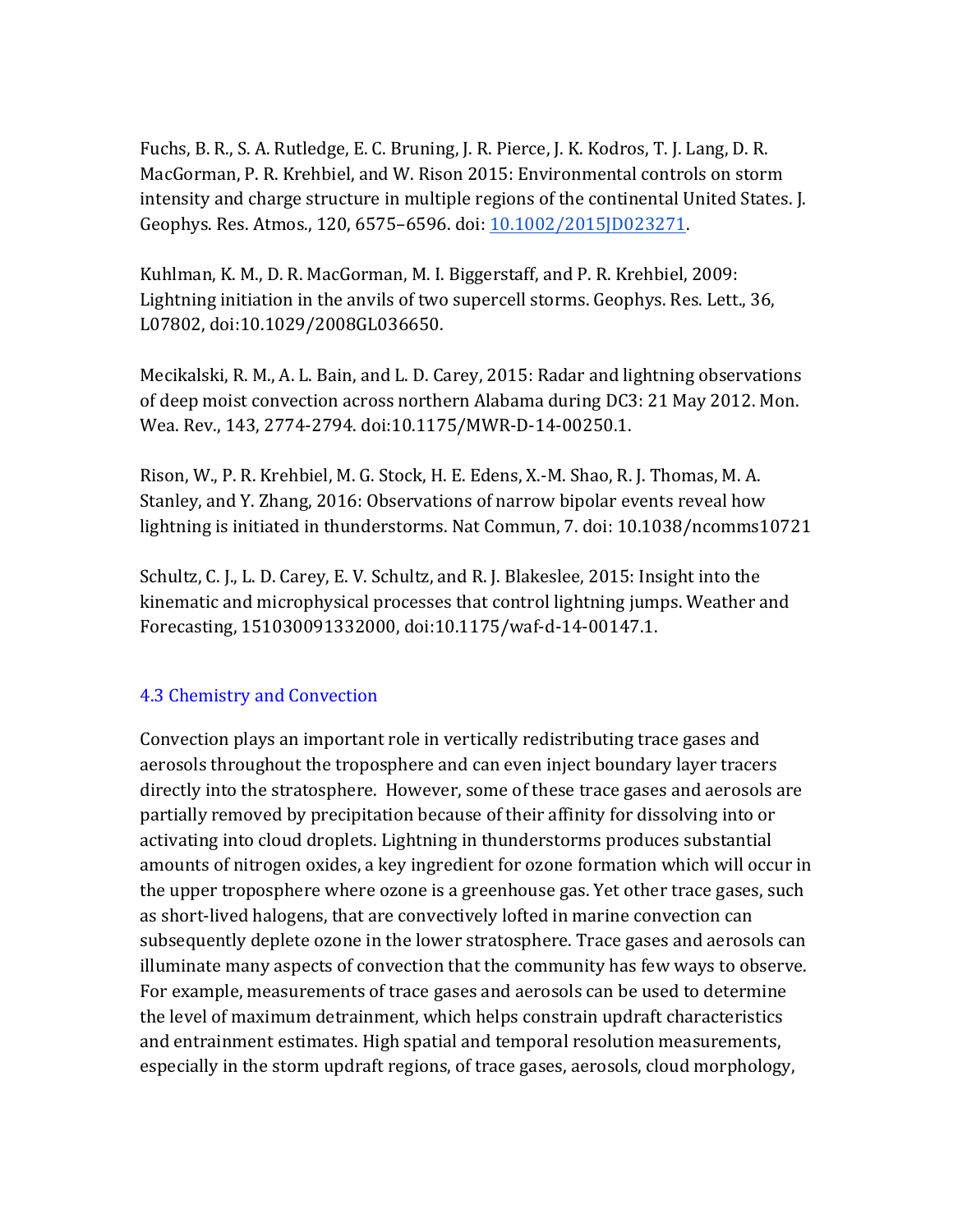and state variables will take us to a new level of understanding of convective processing of atmospheric constituents.

Dr. Ken Pickering presented science frontiers for research on chemistry in convective clouds (https://www.eol.ucar.edu/system/files/C-RITE Chemistry Pickering.pdf).

The most important process in convective clouds for atmospheric composition is the vertical transport. Evaluations of convectionive-permitting simulations of carbon monoxide and ozone with observations from previous field campaigns have generally been good (Barth et al., 2007; Bela et al., 2016; Li et al., 2017). Thus, these and other trace gases that have chemical lifetimes greater than transport processes in convection and are insoluble (besides carbon monoxide and ozone, several hydrocarbons, methyl iodide, and dimethyl sulfide are good constituents) have been used to determine convective cloud characteristics, such as the level of maximum detrainment (e.g. Skamarock et al., 2000; Mullendore et al., 2005; Halland et al., 2009; Li et al., 2017). To improve understanding of convective transport for both constituent redistribution and cloud characteristics, bulk estimates from observations must become more frequent during a cloud lifetime and spatially resolved for scales of 10s of meters. It would be extremely helpful to have threedimensional volumes of tracer concentrations, which is partially achieved with water vapor, ozone, and aerosol lidars, but there would be a large added value if CO, hydrocarbon, and halogen trace gases were measured more frequently from the PBL to the tropopause region.

Despite years of research to understand the relationship between NO<sub>x</sub> production and lightning characteristics, we have not been able to apply NOx production from single (or a small number) of case studies to the regional and global scales with confidence, leaving estimates of global lightning NOx production with uncertainties of a factor of four. These uncertainties are likely related to uncertainties in flash characteristics, such as the flash rate and flash length. Recent work has shown some correlation between the estimated production of NO<sub>x</sub> from lightning and flash extent (Pollack et al., 2016), indicating that this method is a promising pathway forward. Further improvements for this method are to obtain measurements of nitric oxide and nitrogen dioxide in storm cores near the lightning flashes, giving better information on the  $NO<sub>x</sub>$  production from flashes whose characteristics are observed by lightning mapping arrays.

The influence role of convectiony on ozone in the upper troposphere, where ozone is a greenhouse gas, can only be estimated by knowing the concentrations of ozone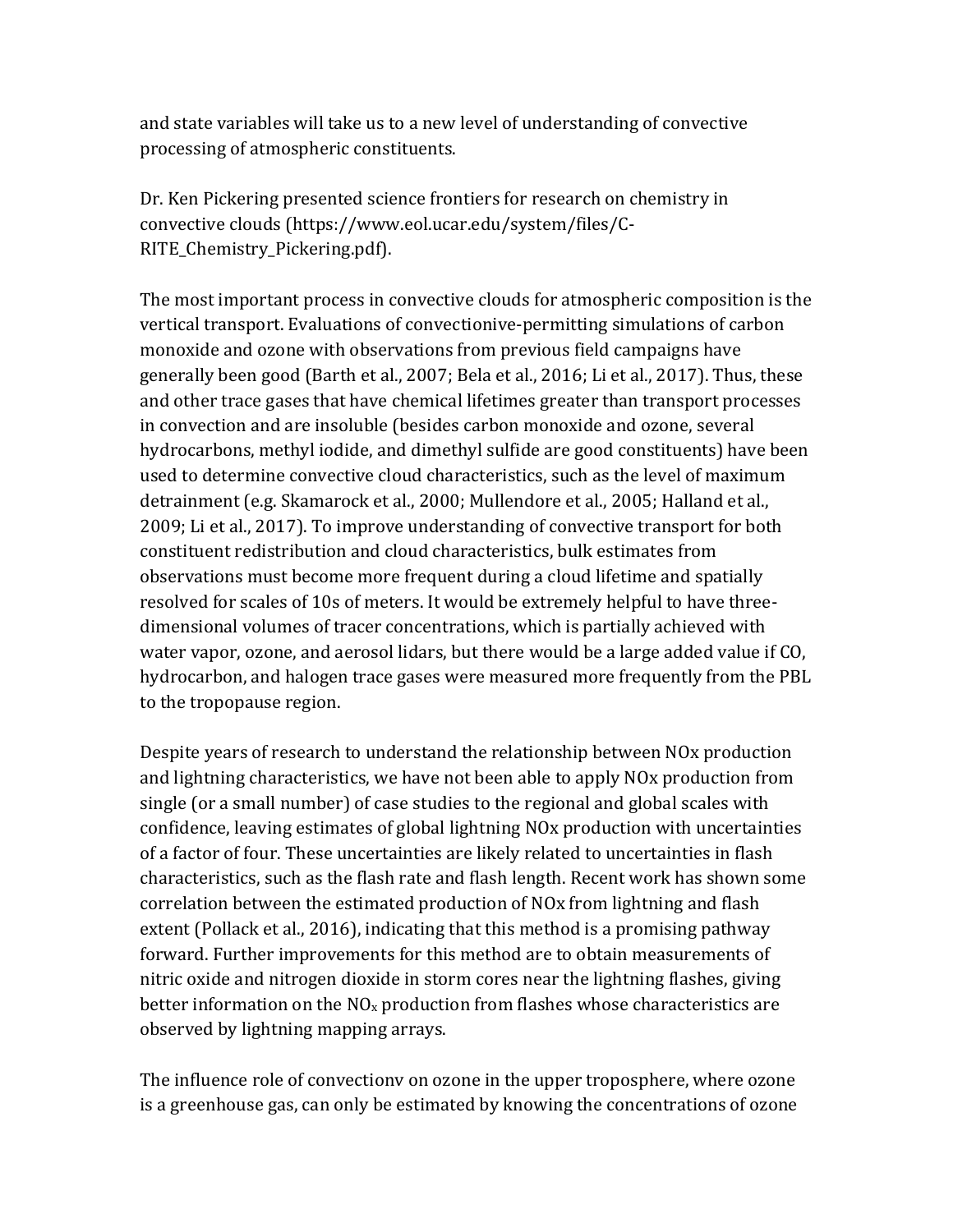precursors in convective outflow regions. These precursors are NO<sub>x</sub> and volatile organic compounds (VOCs), and the products of VOC oxidation, especially formaldehyde and peroxides, but also methanol and acetone to some extent. These key HOx (and therefore ozone) precursors are partially soluble making them prone to removal by precipitation  $(e.g.$  Barth et al., 2007; 2016; Bela et al.,2016; Fried et al., 2016). The largest uncertainty in predicting convective transport of these species is the role of the ice particles and whether dissolved gases are retained or degassed when cloud drops freeze (Barth et al., 2001; 2007). While the recent work of the DC3 field campaign analysis points to some gases (CH<sub>3</sub>OOH) being retained while others  $\rm{(CH_2O, H_2O_2)}$  are not, laboratory studies (Jost et al., 2017) find opposite results (e.g. high retention of  $CH<sub>2</sub>O$  in freezing cloud droplets caused by riming at temperatures below freezing). To better understand the convective transport of soluble trace gases, frequent measurements of these soluble trace gases along with passive, insoluble trace gases (listed above) in the inflow region, storm core, and anvil region are needed. Collection of cloud ice, snow, and graupel and subsequent chemical analysis would provide needed information on whether soluble trace gases exist in frozen cloud particles.

Ozone production in the upper troposphere downwind of convection and ozone loss in storms with high NOx concentrations (which titrates the ozone) and in the lower stratosphere (by halogen species) are critical to estimate the impact of ozone on the climate. Nearly all estimates of upper-tropospheric ozone production are from model simulations. The DC3 field campaign began to address obtaining measurements of ozone production by sampling ozone and its precursors (NOx, NOy, HOx, and VOCs) and photolysis rates at multiple downwind locations from convection (Barth et al., 2015). More of these measurements should be pursued to obtain ozone production estimates under a variety of chemical and storm environments. 

Convective outflow regions are one of the most important regions for new particle formation (NPF), which has been observed many times (Clarke et al., 1998). These new particles are important for the radiation balance and growing to become cloud condensation nuclei. Further understanding of the magnitude and precursors of new particle formation in convective outflow regions is needed because most previous studies have inferred NPF via downwind data and model simulations (e.g. Ekman et al., 2008). Interestingly, NPF has been inferred to occur in clouds (Murphy et al., 2015), suggesting measurements of aerosol size distributions, aerosol composition, and precursor trace gases are needed within clouds as well as in outflow regions.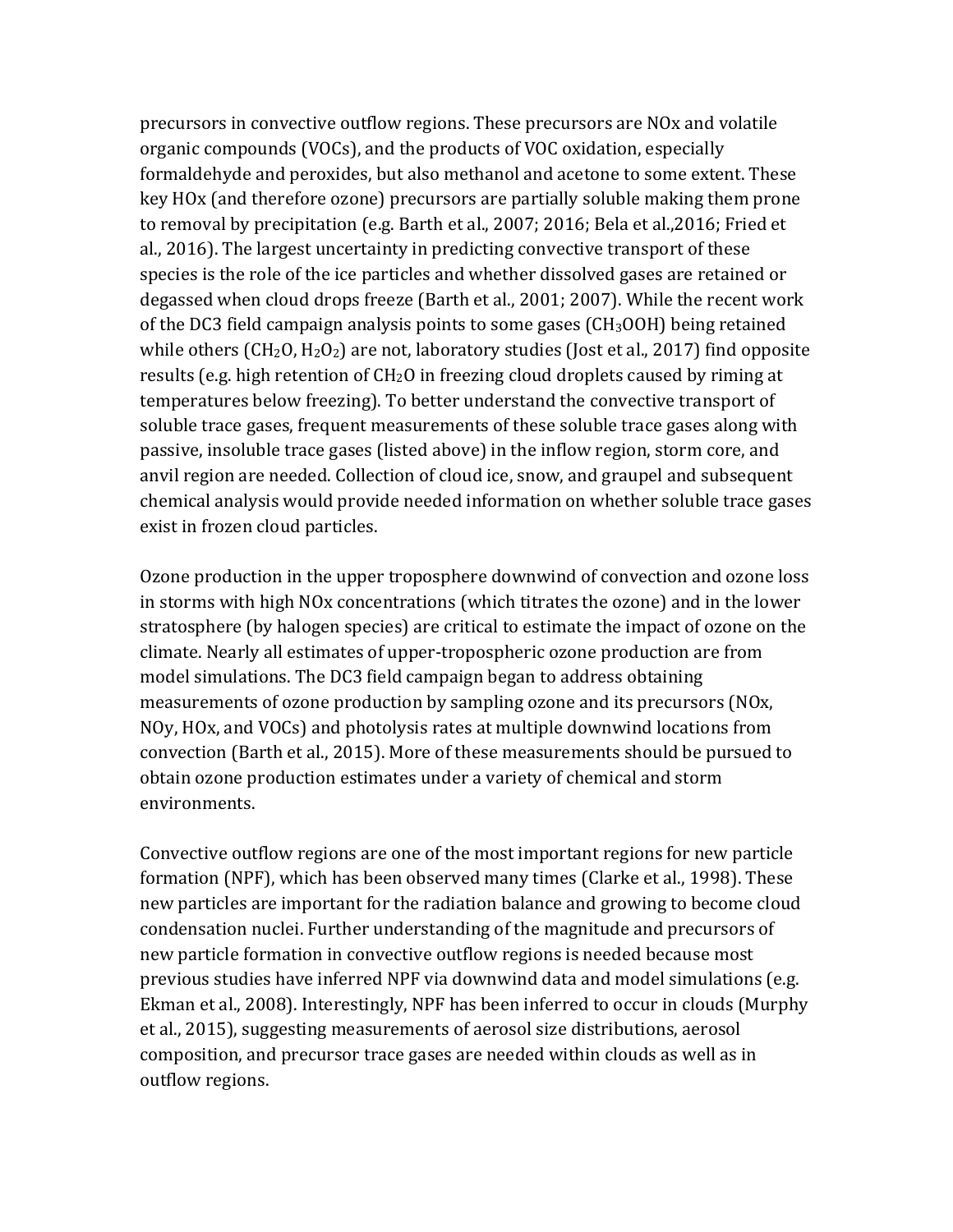Pyroconvection can very quickly loft particles and gases into the upper troposphere and lower stratosphere, affecting radiation characteristics in the atmosphere. Fire plumes can also be entrained into convective clouds downwind of active fires (Apel et al., 2015; Barth et al., 2015). Measurements of the composition of the fire plumes along with the convective clouds (either pyroconvection or downwind convection) can illuminate the physical and chemical processing of the emitted trace gases and aerosols by the cloud. Further, these trace gases can be used to determine entrainment rates into convective clouds at altitudes of the mid-troposphere (3-8 km), where fire plumes often occur (depending on the thermodynamic state of the atmosphere).

In summary, to advance scientific understanding of convective processing of trace gases and aerosols, high-resolution temporal measurements of ozone, NOx species, soluble trace gases and aerosols (including aerosol composition), and passive, insoluble trace gases are needed in inflow, outflow and in convective clouds. A storm penetrating aircraft will significantly advance our knowledge by obtaining these measurements in storm cores of strong convection. Interstitial cloud measurements require having aircraft inlets suitable for removing cloud particles from the inlet of the instrument. These measurements must be in conjunction with observations of lightning flash rates, size, and energy and with observations of the storm environmental conditions, including thermodynamics and photolysis rates. Also highly desired is the collection (or use of the counterflow virtual impactor) and chemical analysis of cloud hydrometeors to improve understanding of wet scavenging. 

## References

Apel, E. C., R. S. Hornbrook, A. J. Hills, N. J. Blake, M. C. Barth, A. Weinheimer, C. Cantrell, S. A. Rutledge, B. Basarab, J. Crawford, G. Diskin, C. R. Homeyer, T. Campos, F. Flocke, A. Fried, D. R. Blake, W. Brune, I. Pollack, J. Peischl, T. Ryerson, P. O. Wennberg, J. D. Crounse, A. Wisthaler, T. Mikoviny, G. Huey, B. Heikes, D. O'Sullivan and D. D. Riemer, 2015: Upper tropospheric ozone production from lightning NOximpacted convection: Smoke ingestion case study from the DC3 campaign, *J. Geophys. Res. Atmos.*, **120**, doi:10.1002/2014JD022121. 

Barth, M. C., A. L. Stuart, and W. C. Skamarock, 2001: Numerical simulations of the July 10 Stratospheric-Tropospheric Experiment: Radiation, Aerosols and Ozone/Deep Convection storm: Redistribution of soluble tracers, *J. Geophys. Res.*, **106**, 12,381-12,400.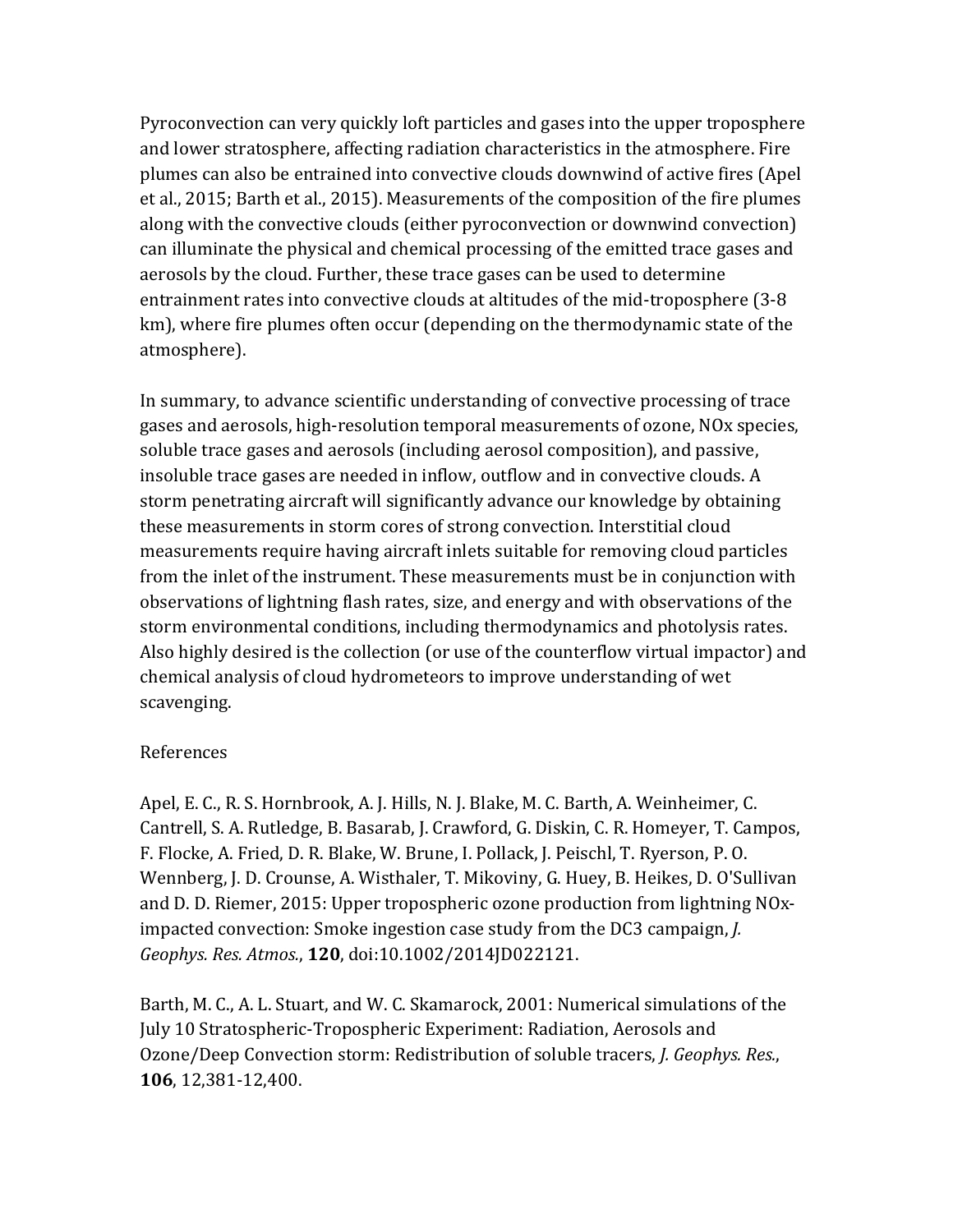Barth, M. C., S-W Kim, W. C. Skamarock, A. L. Stuart, K. E. Pickering, L. E. Ott, 2007: Simulations of the redistribution of formaldehyde, formic acid, and peroxides in the July 10, 1996 STERAO deep convection storm. *J. Geophys. Res.*, 112, D13310, doi:10.1029/2006JD008046. 

Barth, M. C., C. A. Cantrell, W. H. Brune, S. A. Rutledge, J. H. Crawford, H. Huntrieser, L. D. Carey, D. MacGorman, M. Weisman, K. E. Pickering, E. Bruning, B. Anderson, E. Apel, M. Biggerstaff, T. Campos, P. Campuzano-Jost, R. Cohen, J. Crounse, D. A. Day, G. Diskin, F. Flocke, A. Fried, C. Garland, B. Heikes, S. Honomichl, R. Hornbrook, L. G. Huey, J. Jimenez, T. Lang, M. Lichtenstern, T. Mikoviny, B. Nault, D. O'Sullivan, L. Pan, J. Peischl, I. Pollack, D. Richter, D. Riemer, T. Ryerson, H. Schlager, J. St. Clair, J. Walega, P. Weibring, A. Weinheimer, P. Wennberg, A. Wisthaler, P. Wooldridge, and C. Ziegler, 2015: The Deep Convective Clouds and Chemistry (DC3) Field Campaign, *Bull. Amer. Meteor. Soc.*, **96**, 1281–1309, doi: http://dx.doi.org/10.1175/BAMS-D-13-00290.1.

Barth, M. C., M. M. Bela, A. Fried, P. Wennberg, J. Crounse, J. St. Clair, N. Blake, D. R. Blake, C. R. Homeyer, W. H. Brune, L. Zhang, J. Mao, X. Ren, T. Ryerson, I. B. Pollack, J. Peischl, R. C. Cohen, B. A. Nault, L. G. Huey, X. Liu, and C. A. Cantrell, 2016: Convective Transport and Scavenging of Peroxides by Thunderstorms Observed over the Central U.S. during DC3, *J. Geophys. Res.*, 121, doi:10.1002/2015JD024570.

Bela, M., M. C. Barth, O. B. Toon, A. Fried, C. R. Homeyer, H. Morrison, K. A. Cummings, Y. Li, K. E. Pickering, D. Allen, Q. Yang, P. O. Wennberg, J. D. Crounse, J. M. St. Clair, A. P. Teng, D. O'Sullivan, L. G. Huey, D. Chen, X. Liu, D. Blake, N. Blake, E. Apel, R. S. Hornbrock, F. Flocke, T. Campos, G. Diskin, 2016: Wet Scavenging of Soluble Species in DC3 Deep Convective Storms Using Aircraft Observations and WRF-Chem Simulations, *J. Geophys. Res.*, 121, doi:10.1002/2015JD024623.

Clarke, A. D., J. L. Varner, F. Eisele, R. L. Mauldin, D. Tanner, and M. Litchy, 1998: Particle production in the remote marine atmosphere: Cloud outflow and subsidence during ACE 1, J. Geophys. Res., 103(D13), 16397, doi:10.1029/97JD02987. 

Ekman, A. M. L., R. Krejci, A. Engström, J. Ström, M. de Reus, J. Williams, and M. O. Andreae, 2008: Do organics contribute to small particle formation in the Amazonian upper troposphere? Geophys. Res. Lett., 35, L17810, doi:10.1029/2008GL034970.

Fried, A., M. C. Barth, M. Bela, P. Weibring, D. Richter, J. Walega, Y. Li, K. Pickering, E. Apel, R. Hornbrook, A. Hills, D. D. Riemer, N. Blake, D. R. Blake, J. R. Schroeder, Z. J.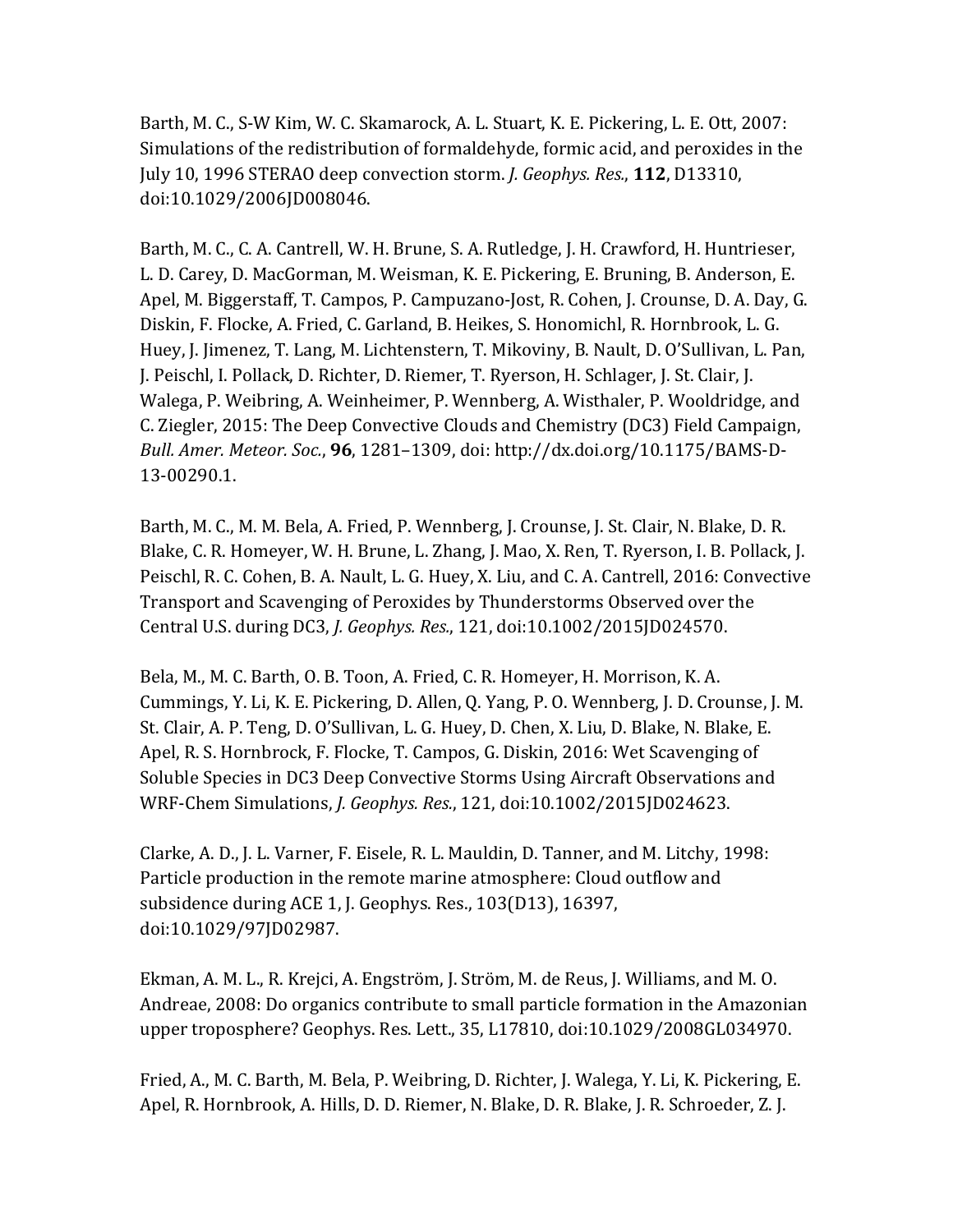Luo, J. H. Crawford, J. Olson, S. Rutledge, D. Betten, M. I. Biggerstaff, G. S. Diskin, G. Sachse, T. Campos, F. Flocke, A. Weinheimer, C. Cantrell, I. Pollack, J. Peischl, K. Froyd, A. Wisthaler, T. Mikoviny, and S. Woods, 2016: Convective Transport of formaldehyde to the upper troposphere and lower stratosphere and associated scavenging in thunderstorms over the Central United States during the 2012 DC3 study, *J. Geophys. Res.*, 120, doi: 10.1002/2015JD024477.

Halland, J. J., H. E. Fuelberg, K. E. Pickering, and M. Luo, 2009: Identifying convective transport of carbon monoxide by comparing remotely sensed observations from TES with cloud modeling simulations, Atmos. Chem. Phys., 9, 4279-4294, doi.org/10.5194/acp-9-4279-2009. 

Jost, A., M. Szakáll, K. Diehl, S. K. Mitra, and S. Borrmann, 2017: Chemistry of riming: the retention of organic and inorganic atmospheric trace constituents, Atmos. Chem. Phys., 17, 9717-9732, https://doi.org/10.5194/acp-17-9717-2017.

Li, Yunyao, K. E. Pickering, D. J. Allen, M. C. Barth, M. M. Bela, K. A. Cummings, L. D. Carey, R. M. Mecikalski, A. O. Fierro, T. L. Campos, A. J. Weinheimer, G. S. Diskin, M. I. Biggerstaff, 2017: Evaluation of deep convective transport in storms from different convective regimes during the DC3 field campaign using WRF-Chem with lightning data assimilation, *J. Geophys. Res.*, 122, doi:10.1002/2017JD026461.

Mullendore, G. L., D. R. Durran, and J. R. Holton, 2005: Cross-tropopause tracer transport in midlatitude convection, J. Geophys. Res., 110, D06113, doi:10.1029/2004JD005059.

Murphy, B. N., J. Julin, I. Riipinen, and A. M. L. Ekman (2015), Organic aerosol processing in tropical deep convective clouds: Development of a new model (CRM-ORG) and implications for sources of particle number, J. Geophys. Res. Atmos., 120, 10,441-10,464, doi:10.1002/2015JD023551.

Pollack, I. B., C. R. Homeyer, T. B. Ryerson, K. C. Aikin, J. Peischl, E. C. Apel, T. Campos, F. Flocke, R. S. Hornbrook, D. J. Knapp, D. D. Montzka, A. J. Weinheimer, D. Riemer, G. Diskin, G. Sachse, T. Mikoviny, A. Wisthaler, E. Bruning, D. MacGorman, K. A. Cummings, K. E. Pickering, H. Huntrieser, M. Lichtenstern, H. Schlager, and M. C. Barth, 2016: Airborne quantification of upper tropospheric NO<sub>x</sub> production from lightning in deep convective storms over the United States Great Plains, *J. Geophys. Res.*, **121**, doi:10.1002/2015JD023941.